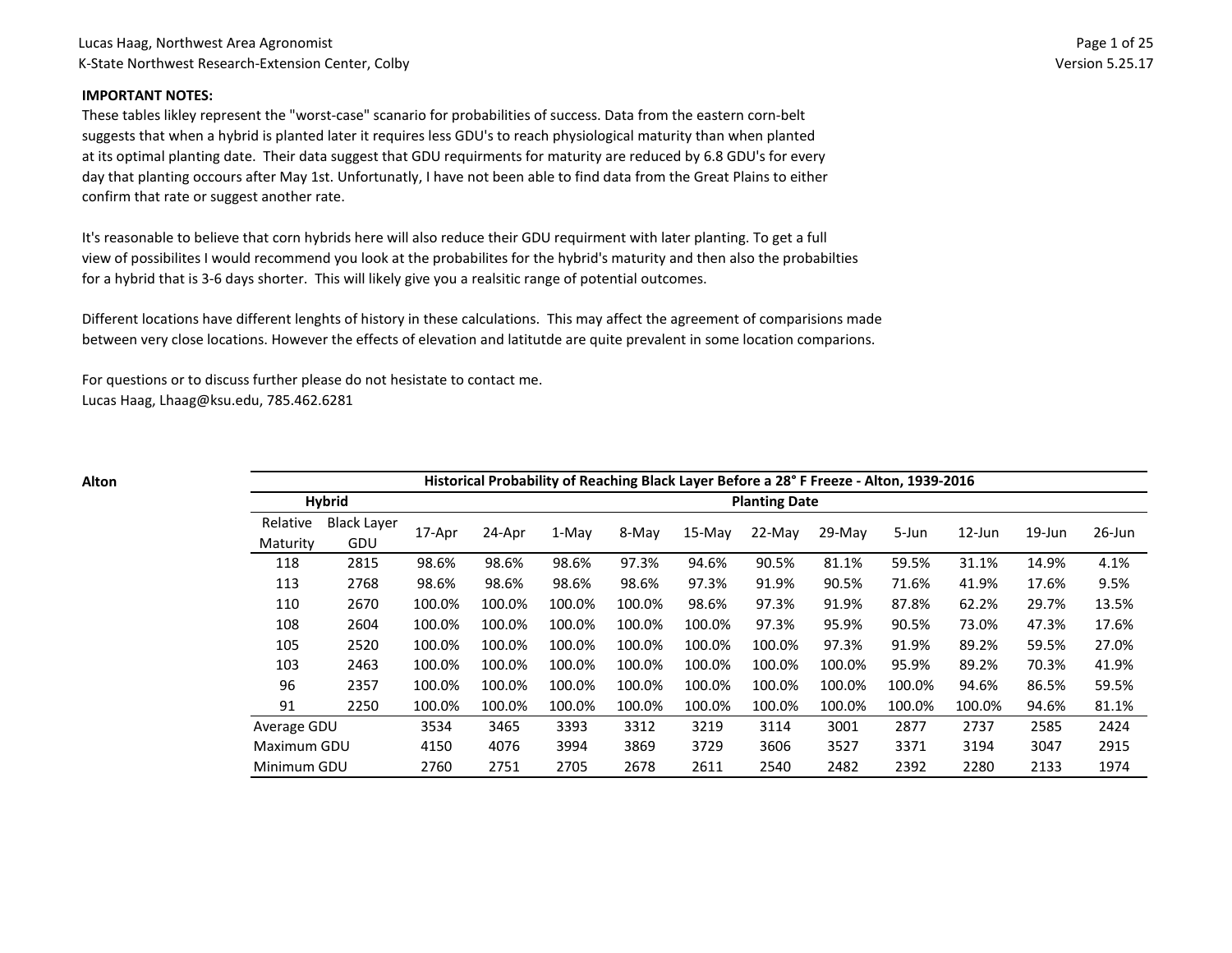**Atwood**

|             |                    |        |        |        |        |          |                      | Historical Probability of Reaching Black Layer Before a 28° F Freeze - Atwood, 1939-2016 |       |        |           |        |
|-------------|--------------------|--------|--------|--------|--------|----------|----------------------|------------------------------------------------------------------------------------------|-------|--------|-----------|--------|
|             | <b>Hybrid</b>      |        |        |        |        |          | <b>Planting Date</b> |                                                                                          |       |        |           |        |
| Relative    | <b>Black Laver</b> |        |        | 1-May  | 8-May  | $15-Mav$ | $22-Mav$             | $29-Mav$                                                                                 |       | 12-Jun | $19$ -Jun | 26-Jun |
| Maturity    | GDU                | 17-Apr | 24-Apr |        |        |          |                      |                                                                                          | 5-Jun |        |           |        |
| 118         | 2815               | 91.0%  | 88.5%  | 79.5%  | 79.5%  | 66.7%    | 46.2%                | 20.5%                                                                                    | 10.3% | 3.8%   | 0.0%      | 0.0%   |
| 113         | 2768               | 96.2%  | 92.3%  | 87.2%  | 80.8%  | 74.4%    | 56.4%                | 33.3%                                                                                    | 11.5% | 6.4%   | 1.3%      | 0.0%   |
| 110         | 2670               | 97.4%  | 97.4%  | 96.2%  | 93.6%  | 80.8%    | 70.5%                | 57.7%                                                                                    | 28.2% | 10.3%  | 3.8%      | 0.0%   |
| 108         | 2604               | 98.7%  | 98.7%  | 97.4%  | 96.2%  | 91.0%    | 79.5%                | 66.7%                                                                                    | 48.7% | 15.4%  | 7.7%      | 1.3%   |
| 105         | 2520               | 98.7%  | 98.7%  | 98.7%  | 97.4%  | 94.9%    | 89.7%                | 76.9%                                                                                    | 57.7% | 32.1%  | 10.3%     | 3.8%   |
| 103         | 2463               | 98.7%  | 98.7%  | 98.7%  | 98.7%  | 97.4%    | 93.6%                | 84.6%                                                                                    | 69.2% | 52.6%  | 17.9%     | 7.7%   |
| 96          | 2357               | 98.7%  | 98.7%  | 98.7%  | 98.7%  | 98.7%    | 97.4%                | 94.9%                                                                                    | 83.3% | 66.7%  | 35.9%     | 10.3%  |
| 91          | 2250               | 100.0% | 100.0% | 100.0% | 100.0% | 98.7%    | 98.7%                | 97.4%                                                                                    | 96.2% | 83.3%  | 59.0%     | 30.8%  |
| Average GDU |                    | 3158   | 3098   | 3033   | 2960   | 2877     | 2781                 | 2680                                                                                     | 2567  | 2442   | 2305      | 2157   |
| Maximum GDU |                    | 3778   | 3726   | 3650   | 3532   | 3404     | 3318                 | 3241                                                                                     | 3095  | 2941   | 2814      | 2646   |
| Minimum GDU |                    | 2346   | 2346   | 2317   | 2295   | 2245     | 2186                 | 2145                                                                                     | 2071  | 1994   | 1858      | 1712   |

### **Belleville**

# **Historical Probability of Reaching Black Layer Before a 28° F Freeze - Belleville, 1948-2016**

|             | <b>Hybrid</b>      |        |        | . .    | ັ      |          | <b>Planting Date</b> |        |        |           |           |           |
|-------------|--------------------|--------|--------|--------|--------|----------|----------------------|--------|--------|-----------|-----------|-----------|
| Relative    | <b>Black Layer</b> | 17-Apr | 24-Apr | 1-May  | 8-May  | $15-Mav$ | 22-May               | 29-May | 5-Jun  | $12$ -Jun | $19$ -Jun | $26$ -Jun |
| Maturity    | GDU                |        |        |        |        |          |                      |        |        |           |           |           |
| 118         | 2815               | 100.0% | 100.0% | 100.0% | 100.0% | 100.0%   | 95.7%                | 87.0%  | 75.4%  | 42.0%     | 18.8%     | 1.4%      |
| 113         | 2768               | 100.0% | 100.0% | 100.0% | 100.0% | 100.0%   | 97.1%                | 94.2%  | 79.7%  | 52.2%     | 21.7%     | 5.8%      |
| 110         | 2670               | 100.0% | 100.0% | 100.0% | 100.0% | 100.0%   | 100.0%               | 98.6%  | 94.2%  | 73.9%     | 39.1%     | 17.4%     |
| 108         | 2604               | 100.0% | 100.0% | 100.0% | 100.0% | 100.0%   | 100.0%               | 100.0% | 98.6%  | 82.6%     | 56.5%     | 21.7%     |
| 105         | 2520               | 100.0% | 100.0% | 100.0% | 100.0% | 100.0%   | 100.0%               | 100.0% | 98.6%  | 95.7%     | 73.9%     | 34.8%     |
| 103         | 2463               | 100.0% | 100.0% | 100.0% | 100.0% | 100.0%   | 100.0%               | 100.0% | 100.0% | 98.6%     | 84.1%     | 46.4%     |
| 96          | 2357               | 100.0% | 100.0% | 100.0% | 100.0% | 100.0%   | 100.0%               | 100.0% | 100.0% | 100.0%    | 95.7%     | 73.9%     |
| 91          | 2250               | 100.0% | 100.0% | 100.0% | 100.0% | 100.0%   | 100.0%               | 100.0% | 100.0% | 100.0%    | 98.6%     | 91.3%     |
| Average GDU |                    | 3595   | 3528   | 3460   | 3378   | 3285     | 3180                 | 3066   | 2941   | 2795      | 2638      | 2472      |
| Maximum GDU |                    | 4156   | 4097   | 4043   | 3991   | 3840     | 3699                 | 3551   | 3413   | 3243      | 3053      | 2870      |
| Minimum GDU |                    | 3107   | 3061   | 2998   | 2933   | 2851     | 2746                 | 2624   | 2500   | 2390      | 2242      | 2051      |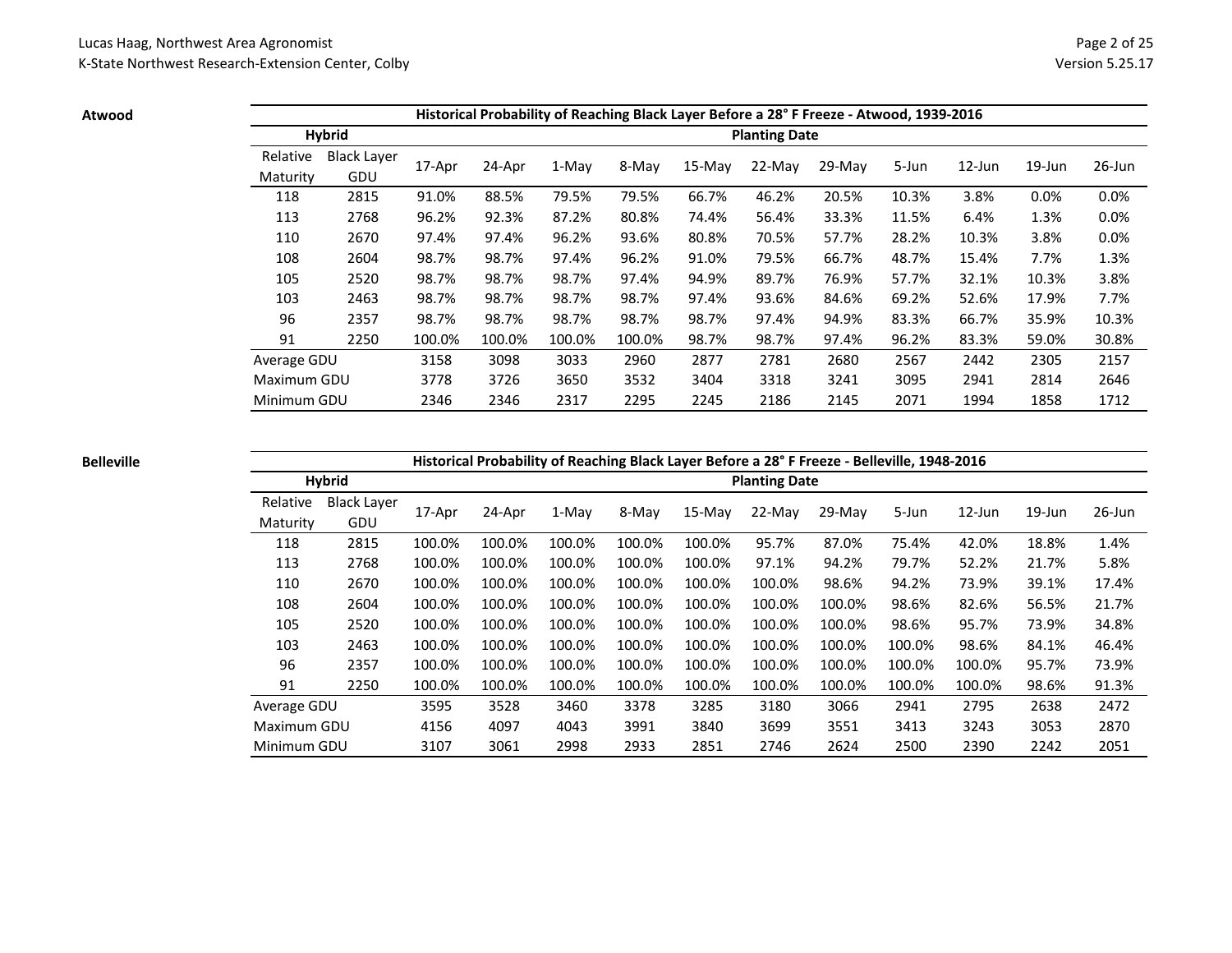**Beloit**

|             | Historical Probability of Reaching Black Layer Before a 28° F Freeze - Beloit, 1948-2016 |        |        |        |        |           |                      |          |       |           |           |        |  |  |
|-------------|------------------------------------------------------------------------------------------|--------|--------|--------|--------|-----------|----------------------|----------|-------|-----------|-----------|--------|--|--|
|             | <b>Hybrid</b>                                                                            |        |        |        |        |           | <b>Planting Date</b> |          |       |           |           |        |  |  |
| Relative    | <b>Black Layer</b>                                                                       |        | 24-Apr | 1-May  |        |           | $22-Mav$             | $29-Mav$ | 5-Jun | $12$ -Jun | $19$ -Jun | 26-Jun |  |  |
| Maturity    | GDU                                                                                      | 17-Apr |        |        | 8-May  | $15$ -May |                      |          |       |           |           |        |  |  |
| 118         | 2815                                                                                     | 98.6%  | 98.6%  | 98.6%  | 98.6%  | 98.6%     | 97.1%                | 94.2%    | 79.7% | 55.1%     | 24.6%     | 7.2%   |  |  |
| 113         | 2768                                                                                     | 98.6%  | 98.6%  | 98.6%  | 98.6%  | 98.6%     | 98.6%                | 97.1%    | 85.5% | 63.8%     | 33.3%     | 8.7%   |  |  |
| 110         | 2670                                                                                     | 100.0% | 98.6%  | 98.6%  | 98.6%  | 98.6%     | 98.6%                | 98.6%    | 95.7% | 81.2%     | 55.1%     | 21.7%  |  |  |
| 108         | 2604                                                                                     | 100.0% | 100.0% | 98.6%  | 98.6%  | 98.6%     | 98.6%                | 98.6%    | 97.1% | 88.4%     | 66.7%     | 29.0%  |  |  |
| 105         | 2520                                                                                     | 100.0% | 100.0% | 100.0% | 98.6%  | 98.6%     | 98.6%                | 98.6%    | 98.6% | 95.7%     | 81.2%     | 50.7%  |  |  |
| 103         | 2463                                                                                     | 100.0% | 100.0% | 100.0% | 100.0% | 98.6%     | 98.6%                | 98.6%    | 98.6% | 97.1%     | 87.0%     | 59.4%  |  |  |
| 96          | 2357                                                                                     | 100.0% | 100.0% | 100.0% | 100.0% | 100.0%    | 98.6%                | 98.6%    | 98.6% | 98.6%     | 95.7%     | 82.6%  |  |  |
| 91          | 2250                                                                                     | 100.0% | 100.0% | 100.0% | 100.0% | 100.0%    | 100.0%               | 98.6%    | 98.6% | 98.6%     | 98.6%     | 91.3%  |  |  |
| Average GDU |                                                                                          | 3660   | 3590   | 3518   | 3435   | 3341      | 3233                 | 3116     | 2988  | 2841      | 2682      | 2513   |  |  |
| Maximum GDU |                                                                                          | 4198   | 4124   | 4059   | 3946   | 3801      | 3701                 | 3624     | 3472  | 3296      | 3142      | 2975   |  |  |
| Minimum GDU |                                                                                          | 2677   | 2659   | 2579   | 2509   | 2430      | 2310                 | 2219     | 2114  | 2032      | 1894      | 1774   |  |  |

### **Big Bow 4WSW**

# **Historical Probability of Reaching Blacklayer Before a 28° F Freeze - Big Bow 4WSW, 1948-2016**

|             | <b>Hybrid</b> |        |        | -------------- |        |        | <b>Planting Date</b> | - 0    |        |           |           |           |
|-------------|---------------|--------|--------|----------------|--------|--------|----------------------|--------|--------|-----------|-----------|-----------|
| Relative    | Blacklayer    | 17-Apr | 24-Apr | 1-May          | 8-May  | 15-May | 22-May               | 29-May | 5-Jun  | $12$ -Jun | $19$ -Jun | $26$ -Jun |
| Maturity    | GDU           |        |        |                |        |        |                      |        |        |           |           |           |
| 118         | 2815          | 100.0% | 100.0% | 100.0%         | 100.0% | 98.6%  | 95.7%                | 91.3%  | 75.4%  | 39.1%     | 18.8%     | 1.4%      |
| 113         | 2768          | 100.0% | 100.0% | 100.0%         | 100.0% | 98.6%  | 97.1%                | 91.3%  | 84.1%  | 50.7%     | 24.6%     | 4.3%      |
| 110         | 2670          | 100.0% | 100.0% | 100.0%         | 100.0% | 100.0% | 100.0%               | 97.1%  | 92.8%  | 76.8%     | 39.1%     | 13.0%     |
| 108         | 2604          | 100.0% | 100.0% | 100.0%         | 100.0% | 100.0% | 100.0%               | 98.6%  | 95.7%  | 88.4%     | 58.0%     | 23.2%     |
| 105         | 2520          | 100.0% | 100.0% | 100.0%         | 100.0% | 100.0% | 100.0%               | 100.0% | 97.1%  | 94.2%     | 76.8%     | 36.2%     |
| 103         | 2463          | 100.0% | 100.0% | 100.0%         | 100.0% | 100.0% | 100.0%               | 100.0% | 100.0% | 95.7%     | 87.0%     | 47.8%     |
| 96          | 2357          | 100.0% | 100.0% | 100.0%         | 100.0% | 100.0% | 100.0%               | 100.0% | 100.0% | 100.0%    | 94.2%     | 76.8%     |
| 91          | 2250          | 100.0% | 100.0% | 100.0%         | 100.0% | 100.0% | 100.0%               | 100.0% | 100.0% | 100.0%    | 98.6%     | 94.2%     |
| Average GDU |               | 3617   | 3541   | 3462           | 3378   | 3281   | 3174                 | 3058   | 2933   | 2793      | 2640      | 2477      |
| Maximum GDU |               | 4195   | 4099   | 4006           | 3880   | 3718   | 3626                 | 3519   | 3376   | 3218      | 3068      | 2899      |
| Minimum GDU |               | 3055   | 2993   | 2917           | 2835   | 2750   | 2699                 | 2588   | 2504   | 2366      | 2219      | 2058      |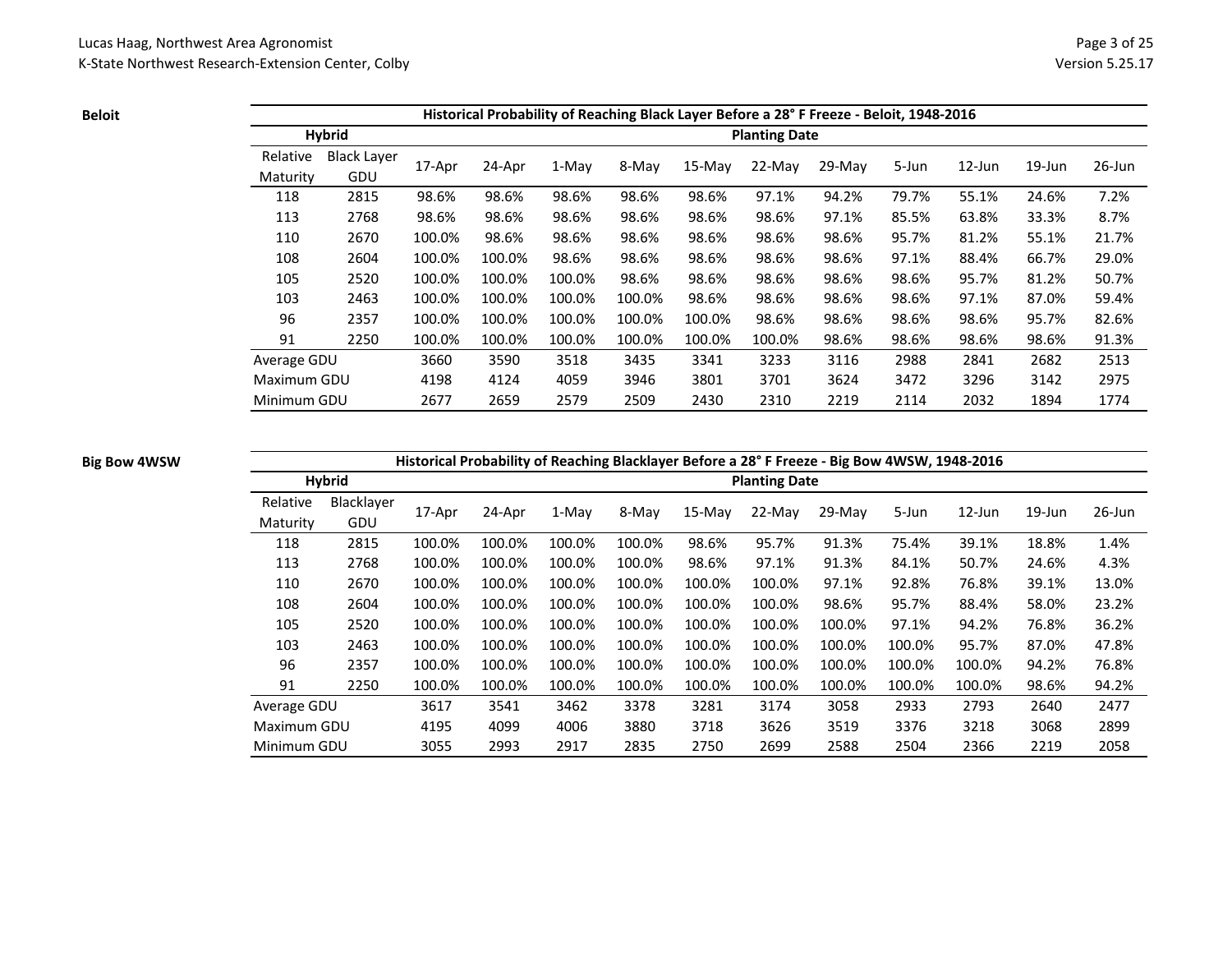#### **Bison 3NW**

|             |                    |        | Historical Probability of Reaching Black Layer Before a 28° F Freeze - Bison 3NW, 1939-2016 |        |        |           |                      |          |        |           |           |           |
|-------------|--------------------|--------|---------------------------------------------------------------------------------------------|--------|--------|-----------|----------------------|----------|--------|-----------|-----------|-----------|
|             | Hybrid             |        |                                                                                             |        |        |           | <b>Planting Date</b> |          |        |           |           |           |
| Relative    | <b>Black Layer</b> |        |                                                                                             | 1-May  |        |           | $22-Mav$             |          |        | $12$ -Jun | $19$ -Jun | $26$ -Jun |
| Maturity    | GDU                | 17-Apr | 24-Apr                                                                                      |        | 8-May  | $15$ -May |                      | $29-Mav$ | 5-Jun  |           |           |           |
| 118         | 2815               | 100.0% | 100.0%                                                                                      | 100.0% | 100.0% | 97.4%     | 96.2%                | 91.0%    | 78.2%  | 52.6%     | 19.2%     | 5.1%      |
| 113         | 2768               | 100.0% | 100.0%                                                                                      | 100.0% | 100.0% | 98.7%     | 97.4%                | 92.3%    | 85.9%  | 61.5%     | 29.5%     | 7.7%      |
| 110         | 2670               | 100.0% | 100.0%                                                                                      | 100.0% | 100.0% | 100.0%    | 98.7%                | 97.4%    | 91.0%  | 80.8%     | 48.7%     | 16.7%     |
| 108         | 2604               | 100.0% | 100.0%                                                                                      | 100.0% | 100.0% | 100.0%    | 100.0%               | 97.4%    | 97.4%  | 88.5%     | 62.8%     | 28.2%     |
| 105         | 2520               | 100.0% | 100.0%                                                                                      | 100.0% | 100.0% | 100.0%    | 100.0%               | 100.0%   | 97.4%  | 94.9%     | 80.8%     | 43.6%     |
| 103         | 2463               | 100.0% | 100.0%                                                                                      | 100.0% | 100.0% | 100.0%    | 100.0%               | 100.0%   | 100.0% | 96.2%     | 85.9%     | 60.3%     |
| 96          | 2357               | 100.0% | 100.0%                                                                                      | 100.0% | 100.0% | 100.0%    | 100.0%               | 100.0%   | 100.0% | 98.7%     | 96.2%     | 80.8%     |
| 91          | 2250               | 100.0% | 100.0%                                                                                      | 100.0% | 100.0% | 100.0%    | 100.0%               | 100.0%   | 100.0% | 100.0%    | 97.4%     | 92.3%     |
| Average GDU |                    | 3650   | 3578                                                                                        | 3503   | 3419   | 3323      | 3214                 | 3095     | 2966   | 2823      | 2667      | 2500      |
| Maximum GDU |                    | 4387   | 4305                                                                                        | 4215   | 4078   | 3900      | 3786                 | 3690     | 3536   | 3363      | 3202      | 3034      |
| Minimum GDU |                    | 2928   | 2911                                                                                        | 2868   | 2833   | 2753      | 2663                 | 2590     | 2467   | 2357      | 2209      | 2028      |

### **Brewster**

# **Historical Probability of Reaching Black Layer Before a 28° F Freeze - Brewster, 1948-2016**

|             | <b>Hybrid</b>      |        |        |        |        |          | <b>Planting Date</b> |          |       |           |           |           |
|-------------|--------------------|--------|--------|--------|--------|----------|----------------------|----------|-------|-----------|-----------|-----------|
| Relative    | <b>Black Layer</b> | 17-Apr | 24-Apr | 1-May  | 8-May  | $15-Mav$ | 22-May               | $29-Mav$ | 5-Jun | $12$ -Jun | $19$ -Jun | $26$ -Jun |
| Maturity    | <b>GDU</b>         |        |        |        |        |          |                      |          |       |           |           |           |
| 118         | 2815               | 92.8%  | 88.4%  | 85.5%  | 76.8%  | 65.2%    | 36.2%                | 14.5%    | 8.7%  | 5.8%      | 0.0%      | 0.0%      |
| 113         | 2768               | 94.2%  | 91.3%  | 87.0%  | 81.2%  | 71.0%    | 49.3%                | 18.8%    | 10.1% | 5.8%      | 1.4%      | 0.0%      |
| 110         | 2670               | 95.7%  | 94.2%  | 94.2%  | 88.4%  | 85.5%    | 71.0%                | 50.7%    | 18.8% | 10.1%     | 2.9%      | 0.0%      |
| 108         | 2604               | 98.6%  | 95.7%  | 94.2%  | 92.8%  | 88.4%    | 85.5%                | 63.8%    | 31.9% | 11.6%     | 7.2%      | 1.4%      |
| 105         | 2520               | 98.6%  | 98.6%  | 95.7%  | 95.7%  | 92.8%    | 88.4%                | 82.6%    | 59.4% | 18.8%     | 10.1%     | 2.9%      |
| 103         | 2463               | 98.6%  | 98.6%  | 98.6%  | 95.7%  | 94.2%    | 92.8%                | 87.0%    | 75.4% | 36.2%     | 11.6%     | 7.2%      |
| 96          | 2357               | 100.0% | 100.0% | 100.0% | 98.6%  | 98.6%    | 94.2%                | 92.8%    | 85.5% | 69.6%     | 29.0%     | 10.1%     |
| 91          | 2250               | 100.0% | 100.0% | 100.0% | 100.0% | 100.0%   | 98.6%                | 95.7%    | 92.8% | 85.5%     | 66.7%     | 17.4%     |
| Average GDU |                    | 3122   | 3063   | 3002   | 2930   | 2850     | 2756                 | 2658     | 2549  | 2425      | 2291      | 2145      |
| Maximum GDU |                    | 3717   | 3674   | 3601   | 3508   | 3386     | 3264                 | 3197     | 3069  | 2924      | 2791      | 2630      |
| Minimum GDU |                    | 2408   | 2408   | 2374   | 2354   | 2296     | 2235                 | 2181     | 2080  | 1993      | 1874      | 1729      |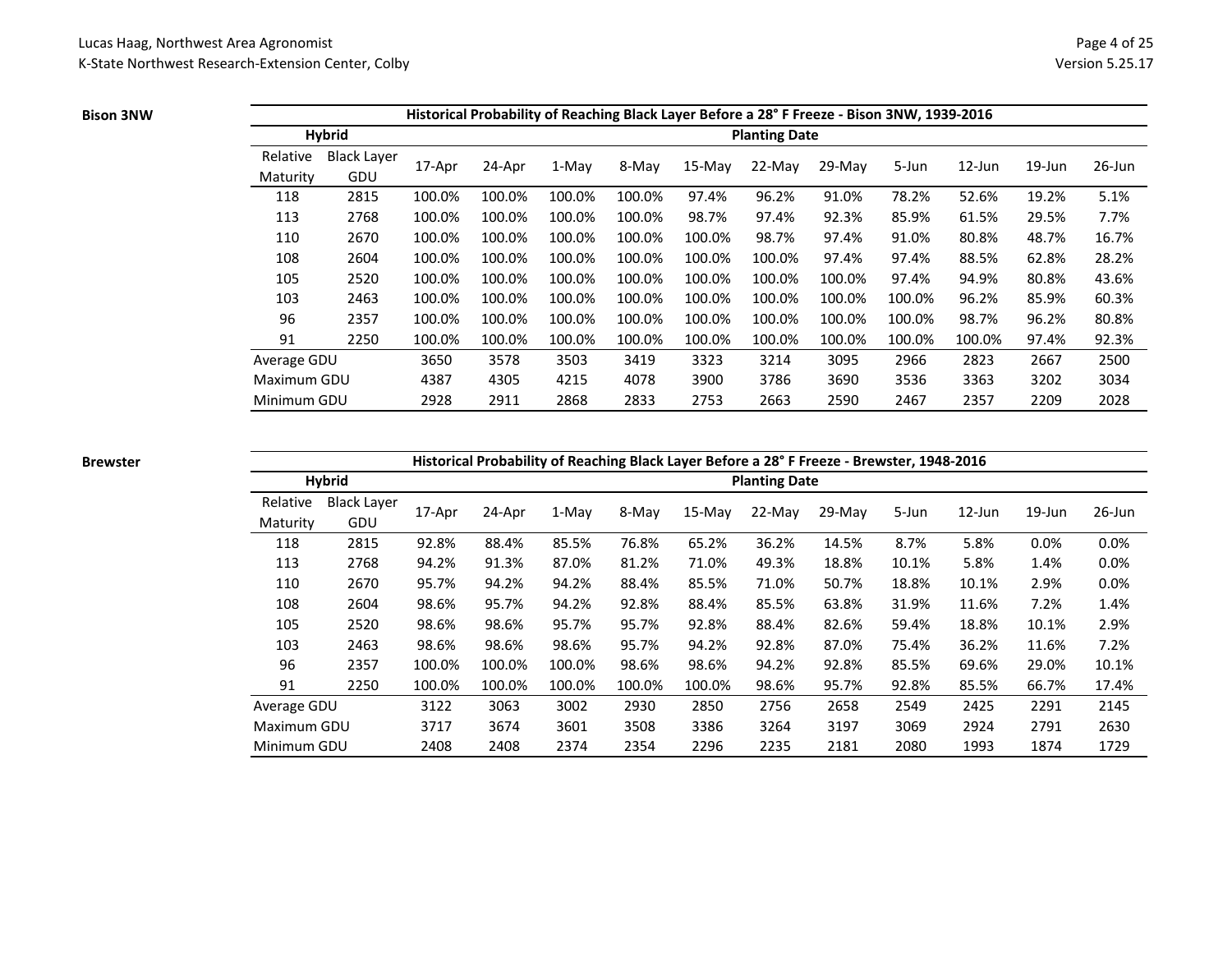**Burr Oak**

|             |                    |        |        |        |        |          |                      | Historical Probability of Reaching Black Layer Before a 28° F Freeze - Burr Oak, 1949-2012 |        |        |           |           |
|-------------|--------------------|--------|--------|--------|--------|----------|----------------------|--------------------------------------------------------------------------------------------|--------|--------|-----------|-----------|
|             | <b>Hybrid</b>      |        |        |        |        |          | <b>Planting Date</b> |                                                                                            |        |        |           |           |
| Relative    | <b>Black Laver</b> |        |        |        |        |          | 22-May               | 29-May                                                                                     | 5-Jun  | 12-Jun | $19$ -Jun | $26$ -Jun |
| Maturity    | GDU                | 17-Apr | 24-Apr | 1-May  | 8-May  | $15-Mav$ |                      |                                                                                            |        |        |           |           |
| 118         | 2815               | 100.0% | 98.4%  | 95.2%  | 93.7%  | 88.9%    | 85.7%                | 77.8%                                                                                      | 65.1%  | 25.4%  | 7.9%      | 1.6%      |
| 113         | 2768               | 100.0% | 100.0% | 98.4%  | 95.2%  | 92.1%    | 88.9%                | 84.1%                                                                                      | 74.6%  | 38.1%  | 9.5%      | 1.6%      |
| 110         | 2670               | 100.0% | 100.0% | 100.0% | 100.0% | 95.2%    | 92.1%                | 88.9%                                                                                      | 82.5%  | 60.3%  | 22.2%     | 6.3%      |
| 108         | 2604               | 100.0% | 100.0% | 100.0% | 100.0% | 100.0%   | 95.2%                | 90.5%                                                                                      | 85.7%  | 74.6%  | 39.7%     | 9.5%      |
| 105         | 2520               | 100.0% | 100.0% | 100.0% | 100.0% | 100.0%   | 98.4%                | 95.2%                                                                                      | 90.5%  | 81.0%  | 61.9%     | 14.3%     |
| 103         | 2463               | 100.0% | 100.0% | 100.0% | 100.0% | 100.0%   | 100.0%               | 95.2%                                                                                      | 93.7%  | 85.7%  | 74.6%     | 34.9%     |
| 96          | 2357               | 100.0% | 100.0% | 100.0% | 100.0% | 100.0%   | 100.0%               | 100.0%                                                                                     | 95.2%  | 93.7%  | 84.1%     | 63.5%     |
| 91          | 2250               | 100.0% | 100.0% | 100.0% | 100.0% | 100.0%   | 100.0%               | 100.0%                                                                                     | 100.0% | 95.2%  | 90.5%     | 79.4%     |
| Average GDU |                    | 3477   | 3411   | 3342   | 3263   | 3173     | 3069                 | 2957                                                                                       | 2836   | 2696   | 2544      | 2381      |
| Maximum GDU |                    | 4110   | 4038   | 3969   | 3850   | 3697     | 3601                 | 3526                                                                                       | 3372   | 3195   | 3037      | 2864      |
| Minimum GDU |                    | 2845   | 2801   | 2748   | 2695   | 2617     | 2512                 | 2415                                                                                       | 2293   | 2198   | 2028      | 1860      |

#### **Cimarron**

**Historical Probability of Reaching Black Layer Before a 28° F Freeze - Cimarron, 1939-2016**

|             | <b>Hybrid</b> |        |        | -- ----------- <b>0</b> |        |        | <b>Planting Date</b> |        |        |           |           |           |
|-------------|---------------|--------|--------|-------------------------|--------|--------|----------------------|--------|--------|-----------|-----------|-----------|
| Relative    | Black Layer   | 17-Apr | 24-Apr | 1-May                   | 8-May  | 15-May | 22-May               | 29-May | 5-Jun  | $12$ -Jun | $19$ -Jun | $26$ -Jun |
| Maturity    | GDU           |        |        |                         |        |        |                      |        |        |           |           |           |
| 118         | 2815          | 100.0% | 98.7%  | 98.7%                   | 97.4%  | 96.2%  | 93.6%                | 84.6%  | 71.8%  | 42.3%     | 15.4%     | 3.8%      |
| 113         | 2768          | 100.0% | 100.0% | 98.7%                   | 97.4%  | 97.4%  | 94.9%                | 88.5%  | 76.9%  | 51.3%     | 21.8%     | 3.8%      |
| 110         | 2670          | 100.0% | 100.0% | 100.0%                  | 100.0% | 97.4%  | 96.2%                | 94.9%  | 87.2%  | 71.8%     | 38.5%     | 12.8%     |
| 108         | 2604          | 100.0% | 100.0% | 100.0%                  | 100.0% | 100.0% | 97.4%                | 97.4%  | 91.0%  | 80.8%     | 56.4%     | 20.5%     |
| 105         | 2520          | 100.0% | 100.0% | 100.0%                  | 100.0% | 100.0% | 100.0%               | 98.7%  | 96.2%  | 88.5%     | 71.8%     | 34.6%     |
| 103         | 2463          | 100.0% | 100.0% | 100.0%                  | 100.0% | 100.0% | 100.0%               | 98.7%  | 97.4%  | 93.6%     | 79.5%     | 50.0%     |
| 96          | 2357          | 100.0% | 100.0% | 100.0%                  | 100.0% | 100.0% | 100.0%               | 100.0% | 98.7%  | 97.4%     | 89.7%     | 71.8%     |
| 91          | 2250          | 100.0% | 100.0% | 100.0%                  | 100.0% | 100.0% | 100.0%               | 100.0% | 100.0% | 98.7%     | 96.2%     | 88.5%     |
| Average GDU |               | 3590   | 3518   | 3441                    | 3356   | 3261   | 3155                 | 3039   | 2913   | 2772      | 2621      | 2458      |
| Maximum GDU |               | 4175   | 4102   | 4012                    | 3885   | 3716   | 3659                 | 3525   | 3398   | 3228      | 3066      | 2907      |
| Minimum GDU |               | 2818   | 2801   | 2756                    | 2723   | 2655   | 2544                 | 2421   | 2325   | 2213      | 2069      | 1916      |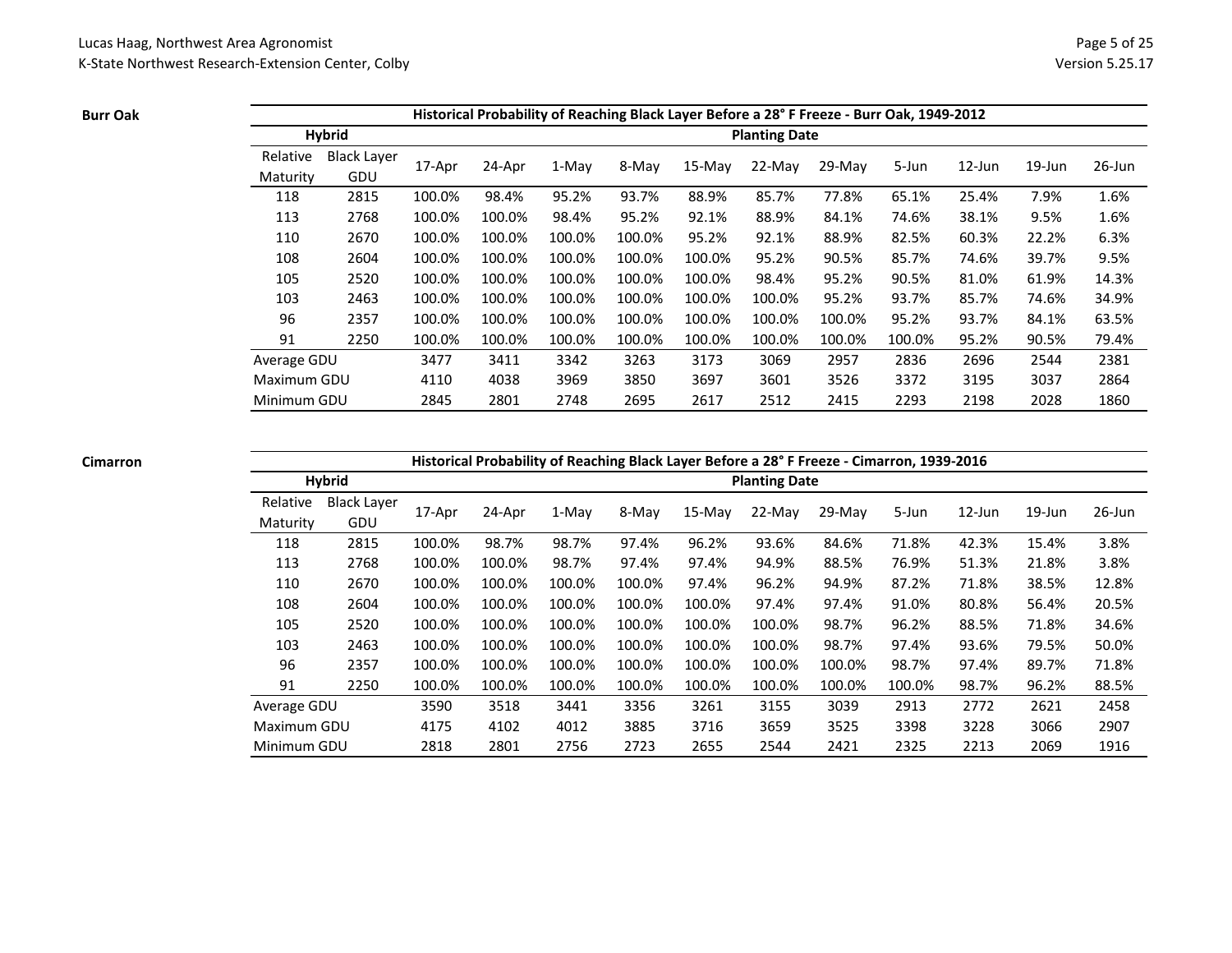**Colby**

|             | Historical Probability of Reaching Black Layer Before a 28° F Freeze - Colby, 1900-2016 |        |        |         |        |           |                      |          |       |           |           |        |  |  |
|-------------|-----------------------------------------------------------------------------------------|--------|--------|---------|--------|-----------|----------------------|----------|-------|-----------|-----------|--------|--|--|
|             | <b>Hybrid</b>                                                                           |        |        |         |        |           | <b>Planting Date</b> |          |       |           |           |        |  |  |
| Relative    | Black Layer                                                                             |        |        |         |        |           |                      |          |       |           |           |        |  |  |
| Maturity    | GDU                                                                                     | 17-Apr | 24-Apr | $1-Mav$ | 8-May  | $15$ -May | 22-May               | $29-Mav$ | 5-Jun | $12$ -Jun | $19$ -Jun | 26-Jun |  |  |
| 118         | 2815                                                                                    | 88.9%  | 83.8%  | 81.9%   | 78.1%  | 58.1%     | 43.8%                | 28.6%    | 16.2% | 10.5%     | 1.0%      | 0.0%   |  |  |
| 113         | 2768                                                                                    | 91.5%  | 88.6%  | 85.7%   | 81.9%  | 71.4%     | 52.4%                | 33.3%    | 17.1% | 11.4%     | 1.9%      | 0.0%   |  |  |
| 110         | 2670                                                                                    | 95.7%  | 93.3%  | 91.4%   | 85.7%  | 81.0%     | 73.3%                | 50.5%    | 31.4% | 17.1%     | 10.5%     | 0.0%   |  |  |
| 108         | 2604                                                                                    | 97.4%  | 96.2%  | 94.3%   | 91.4%  | 85.7%     | 80.0%                | 68.6%    | 46.7% | 21.0%     | 13.3%     | 1.0%   |  |  |
| 105         | 2520                                                                                    | 98.3%  | 97.1%  | 96.2%   | 95.2%  | 92.4%     | 86.7%                | 80.0%    | 59.0% | 40.0%     | 18.1%     | 7.6%   |  |  |
| 103         | 2463                                                                                    | 100.0% | 99.0%  | 97.1%   | 95.2%  | 93.3%     | 90.5%                | 82.9%    | 78.1% | 50.5%     | 21.0%     | 13.3%  |  |  |
| 96          | 2357                                                                                    | 100.0% | 100.0% | 100.0%  | 98.1%  | 96.2%     | 94.3%                | 90.5%    | 84.8% | 72.4%     | 44.8%     | 18.1%  |  |  |
| 91          | 2250                                                                                    | 100.0% | 100.0% | 100.0%  | 100.0% | 100.0%    | 97.1%                | 96.2%    | 91.4% | 85.7%     | 61.9%     | 32.4%  |  |  |
| Average GDU |                                                                                         | 3158   | 3099   | 3038    | 2969   | 2891      | 2799                 | 2701     | 2593  | 2470      | 2336      | 2188   |  |  |
| Maximum GDU |                                                                                         | 3849   | 3778   | 3689    | 3579   | 3460      | 3325                 | 3236     | 3102  | 2944      | 2817      | 2650   |  |  |
| Minimum GDU |                                                                                         | 2492   | 2421   | 2358    | 2302   | 2254      | 2144                 | 2054     | 1984  | 1841      | 1706      | 1593   |  |  |

### **Concordia**

**Historical Probability of Reaching Black Layer Before a 28° F Freeze - Concordia, 1948-2016**

|             | <b>Hybrid</b>      |        |        | -- ----------- <sub>0</sub> |        |          | <b>Planting Date</b> |        |        |           |           |           |
|-------------|--------------------|--------|--------|-----------------------------|--------|----------|----------------------|--------|--------|-----------|-----------|-----------|
| Relative    | <b>Black Layer</b> | 17-Apr | 24-Apr | 1-May                       | 8-May  | $15-Mav$ | 22-May               | 29-May | 5-Jun  | $12$ -Jun | $19$ -Jun | $26$ -Jun |
| Maturity    | GDU                |        |        |                             |        |          |                      |        |        |           |           |           |
| 118         | 2815               | 100.0% | 100.0% | 100.0%                      | 100.0% | 100.0%   | 100.0%               | 94.2%  | 85.5%  | 55.1%     | 24.6%     | 10.1%     |
| 113         | 2768               | 100.0% | 100.0% | 100.0%                      | 100.0% | 100.0%   | 100.0%               | 97.1%  | 89.9%  | 68.1%     | 29.0%     | 11.6%     |
| 110         | 2670               | 100.0% | 100.0% | 100.0%                      | 100.0% | 100.0%   | 100.0%               | 100.0% | 97.1%  | 88.4%     | 52.2%     | 23.2%     |
| 108         | 2604               | 100.0% | 100.0% | 100.0%                      | 100.0% | 100.0%   | 100.0%               | 100.0% | 98.6%  | 89.9%     | 68.1%     | 26.1%     |
| 105         | 2520               | 100.0% | 100.0% | 100.0%                      | 100.0% | 100.0%   | 100.0%               | 100.0% | 100.0% | 97.1%     | 87.0%     | 47.8%     |
| 103         | 2463               | 100.0% | 100.0% | 100.0%                      | 100.0% | 100.0%   | 100.0%               | 100.0% | 100.0% | 100.0%    | 89.9%     | 60.9%     |
| 96          | 2357               | 100.0% | 100.0% | 100.0%                      | 100.0% | 100.0%   | 100.0%               | 100.0% | 100.0% | 100.0%    | 97.1%     | 85.5%     |
| 91          | 2250               | 100.0% | 100.0% | 100.0%                      | 100.0% | 100.0%   | 100.0%               | 100.0% | 100.0% | 100.0%    | 100.0%    | 97.1%     |
| Average GDU |                    | 3656   | 3590   | 3523                        | 3441   | 3351     | 3246                 | 3131   | 3006   | 2859      | 2700      | 2531      |
| Maximum GDU |                    | 4158   | 4113   | 4057                        | 4010   | 3862     | 3720                 | 3586   | 3439   | 3266      | 3098      | 2927      |
| Minimum GDU |                    | 3138   | 3095   | 3045                        | 3019   | 2948     | 2818                 | 2721   | 2594   | 2473      | 2313      | 2119      |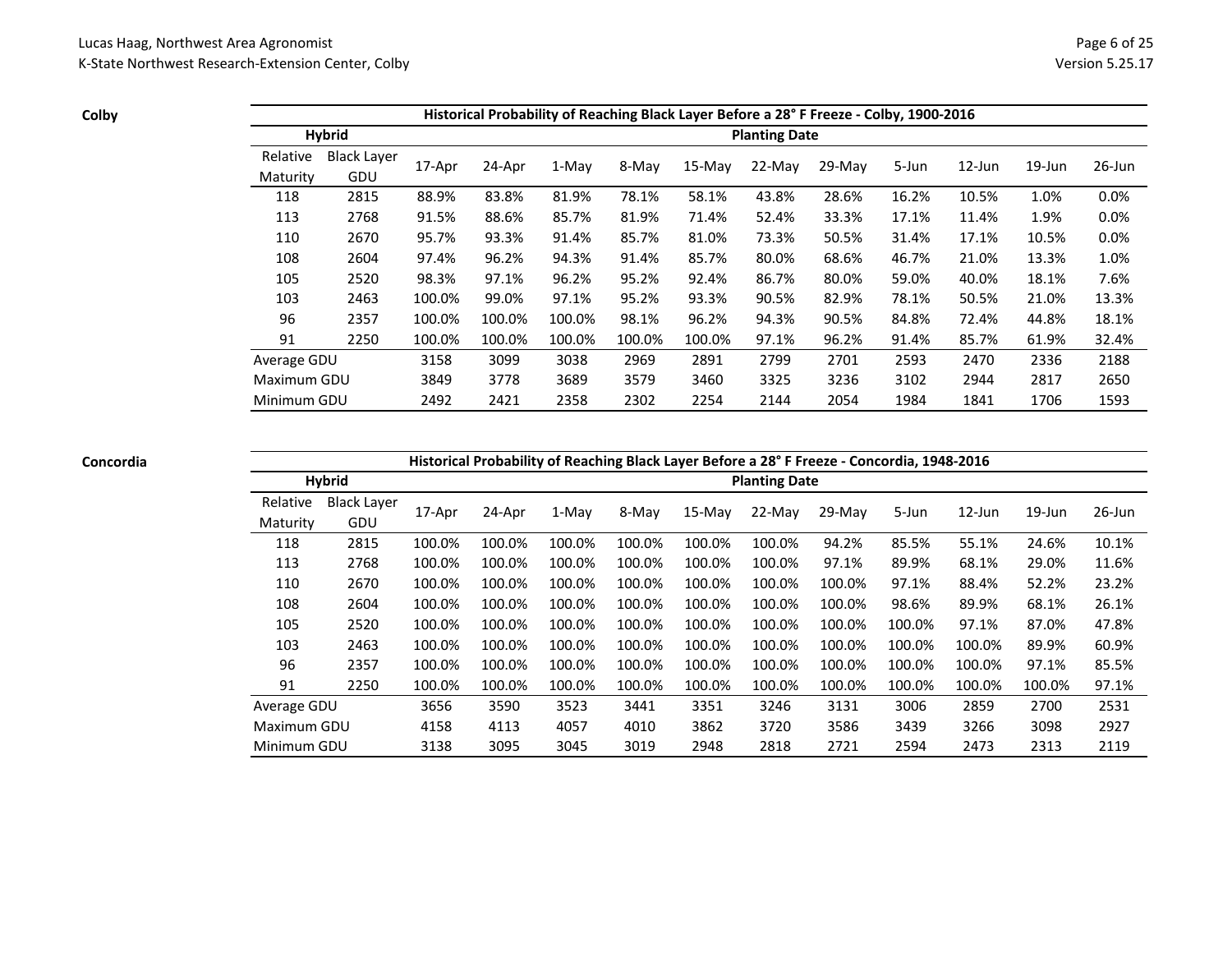**Ellsworth**

|             |                    |        | Historical Probability of Reaching Black Layer Before a 28° F Freeze - Ellsworth, 1948-2016 |        |        |          |                      |          |        |           |           |        |
|-------------|--------------------|--------|---------------------------------------------------------------------------------------------|--------|--------|----------|----------------------|----------|--------|-----------|-----------|--------|
|             | <b>Hybrid</b>      |        |                                                                                             |        |        |          | <b>Planting Date</b> |          |        |           |           |        |
| Relative    | <b>Black Layer</b> |        |                                                                                             |        |        | $15-Mav$ | $22-Mav$             | $29-Mav$ | 5-Jun  | $12$ -Jun | $19$ -Jun | 26-Jun |
| Maturity    | GDU                | 17-Apr | 24-Apr                                                                                      | 1-May  | 8-May  |          |                      |          |        |           |           |        |
| 118         | 2815               | 100.0% | 100.0%                                                                                      | 100.0% | 100.0% | 100.0%   | 95.7%                | 94.2%    | 91.3%  | 68.1%     | 26.1%     | 11.6%  |
| 113         | 2768               | 100.0% | 100.0%                                                                                      | 100.0% | 100.0% | 100.0%   | 98.6%                | 95.7%    | 92.8%  | 78.3%     | 33.3%     | 11.6%  |
| 110         | 2670               | 100.0% | 100.0%                                                                                      | 100.0% | 100.0% | 100.0%   | 100.0%               | 97.1%    | 95.7%  | 88.4%     | 59.4%     | 20.3%  |
| 108         | 2604               | 100.0% | 100.0%                                                                                      | 100.0% | 100.0% | 100.0%   | 100.0%               | 100.0%   | 95.7%  | 92.8%     | 79.7%     | 30.4%  |
| 105         | 2520               | 100.0% | 100.0%                                                                                      | 100.0% | 100.0% | 100.0%   | 100.0%               | 100.0%   | 100.0% | 94.2%     | 85.5%     | 53.6%  |
| 103         | 2463               | 100.0% | 100.0%                                                                                      | 100.0% | 100.0% | 100.0%   | 100.0%               | 100.0%   | 100.0% | 97.1%     | 92.8%     | 71.0%  |
| 96          | 2357               | 100.0% | 100.0%                                                                                      | 100.0% | 100.0% | 100.0%   | 100.0%               | 100.0%   | 100.0% | 100.0%    | 95.7%     | 89.9%  |
| 91          | 2250               | 100.0% | 100.0%                                                                                      | 100.0% | 100.0% | 100.0%   | 100.0%               | 100.0%   | 100.0% | 100.0%    | 100.0%    | 94.2%  |
| Average GDU |                    | 3732   | 3658                                                                                        | 3581   | 3493   | 3395     | 3283                 | 3161     | 3031   | 2880      | 2718      | 2547   |
| Maximum GDU |                    | 4379   | 4282                                                                                        | 4191   | 4059   | 3894     | 3789                 | 3707     | 3551   | 3367      | 3209      | 3034   |
| Minimum GDU |                    | 3191   | 3113                                                                                        | 3035   | 2976   | 2863     | 2723                 | 2653     | 2526   | 2399      | 2264      | 2067   |

**Garden City**

**Historical Probability of Reaching Black Layer Before a 28° F Freeze - Garden City 1948-2016**

|             | <b>Hybrid</b>      |        |        | - - - - - - - - - - 0 |        |          | <b>Planting Date</b> |        |        |           |           |           |
|-------------|--------------------|--------|--------|-----------------------|--------|----------|----------------------|--------|--------|-----------|-----------|-----------|
| Relative    | <b>Black Layer</b> | 17-Apr | 24-Apr | 1-May                 | 8-May  | $15-Mav$ | 22-May               | 29-May | 5-Jun  | $12$ -Jun | $19$ -Jun | $26$ -Jun |
| Maturity    | GDU                |        |        |                       |        |          |                      |        |        |           |           |           |
| 118         | 2815               | 98.6%  | 98.6%  | 98.6%                 | 97.1%  | 94.2%    | 88.4%                | 75.4%  | 58.0%  | 20.3%     | 11.6%     | 1.4%      |
| 113         | 2768               | 98.6%  | 98.6%  | 98.6%                 | 98.6%  | 95.7%    | 89.9%                | 76.8%  | 69.6%  | 29.0%     | 14.5%     | 2.9%      |
| 110         | 2670               | 100.0% | 100.0% | 100.0%                | 98.6%  | 98.6%    | 94.2%                | 89.9%  | 79.7%  | 55.1%     | 20.3%     | 7.2%      |
| 108         | 2604               | 100.0% | 100.0% | 100.0%                | 100.0% | 98.6%    | 98.6%                | 94.2%  | 87.0%  | 69.6%     | 33.3%     | 14.5%     |
| 105         | 2520               | 100.0% | 100.0% | 100.0%                | 100.0% | 100.0%   | 98.6%                | 98.6%  | 92.8%  | 81.2%     | 55.1%     | 20.3%     |
| 103         | 2463               | 100.0% | 100.0% | 100.0%                | 100.0% | 100.0%   | 100.0%               | 98.6%  | 97.1%  | 88.4%     | 69.6%     | 29.0%     |
| 96          | 2357               | 100.0% | 100.0% | 100.0%                | 100.0% | 100.0%   | 100.0%               | 100.0% | 100.0% | 97.1%     | 84.1%     | 55.1%     |
| 91          | 2250               | 100.0% | 100.0% | 100.0%                | 100.0% | 100.0%   | 100.0%               | 100.0% | 100.0% | 100.0%    | 92.8%     | 78.3%     |
| Average GDU |                    | 3477   | 3407   | 3336                  | 3258   | 3167     | 3064                 | 2953   | 2833   | 2696      | 2546      | 2386      |
| Maximum GDU |                    | 4055   | 3978   | 3895                  | 3788   | 3636     | 3593                 | 3466   | 3332   | 3171      | 3029      | 2870      |
| Minimum GDU |                    | 2738   | 2727   | 2684                  | 2646   | 2575     | 2502                 | 2453   | 2367   | 2264      | 2117      | 1972      |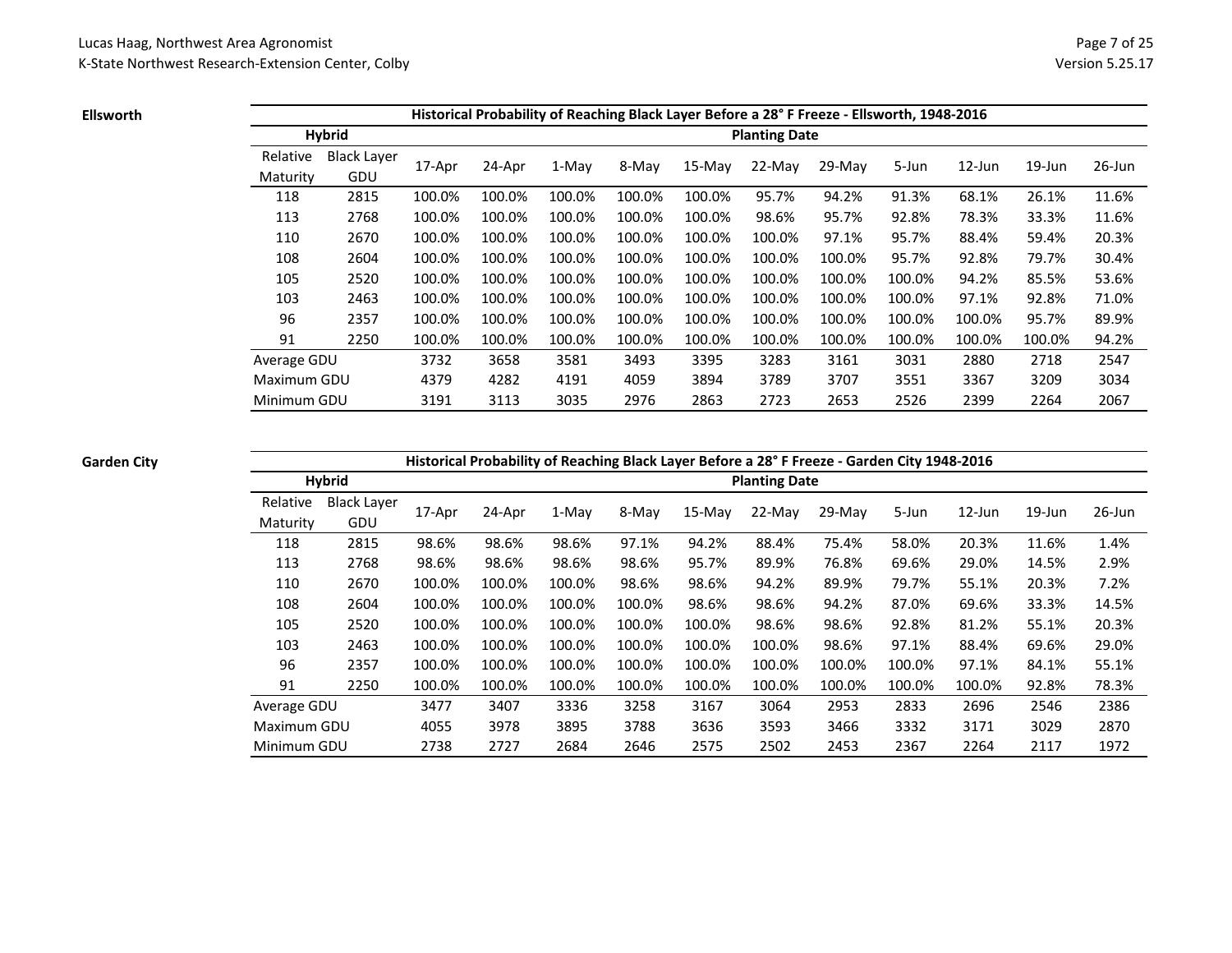#### **Goodland**

|             |               |        |        |        |        |          |                      | Historical Probability of Reaching Blacklayer Before a 28° F Freeze - Goodland, 1948-2016 |       |           |           |           |
|-------------|---------------|--------|--------|--------|--------|----------|----------------------|-------------------------------------------------------------------------------------------|-------|-----------|-----------|-----------|
|             | <b>Hybrid</b> |        |        |        |        |          | <b>Planting Date</b> |                                                                                           |       |           |           |           |
| Relative    | Blacklayer    |        |        |        |        |          | $22-Mav$             | 29-May                                                                                    |       | $12$ -Jun | $19$ -Jun | $26$ -Jun |
| Maturity    | GDU           | 17-Apr | 24-Apr | 1-May  | 8-May  | $15-Mav$ |                      |                                                                                           | 5-Jun |           |           |           |
| 118         | 2815          | 88.4%  | 81.2%  | 76.8%  | 59.4%  | 42.0%    | 26.1%                | 13.0%                                                                                     | 4.3%  | 2.9%      | 0.0%      | 0.0%      |
| 113         | 2768          | 95.7%  | 89.9%  | 82.6%  | 76.8%  | 53.6%    | 29.0%                | 18.8%                                                                                     | 8.7%  | 2.9%      | 0.0%      | 0.0%      |
| 110         | 2670          | 98.6%  | 98.6%  | 97.1%  | 89.9%  | 78.3%    | 56.5%                | 29.0%                                                                                     | 18.8% | 4.3%      | 2.9%      | 0.0%      |
| 108         | 2604          | 100.0% | 100.0% | 100.0% | 95.7%  | 88.4%    | 78.3%                | 50.7%                                                                                     | 23.2% | 11.6%     | 2.9%      | 0.0%      |
| 105         | 2520          | 100.0% | 100.0% | 100.0% | 100.0% | 98.6%    | 88.4%                | 78.3%                                                                                     | 44.9% | 18.8%     | 7.2%      | 2.9%      |
| 103         | 2463          | 100.0% | 100.0% | 100.0% | 100.0% | 100.0%   | 97.1%                | 84.1%                                                                                     | 60.9% | 30.4%     | 13.0%     | 2.9%      |
| 96          | 2357          | 100.0% | 100.0% | 100.0% | 100.0% | 100.0%   | 100.0%               | 97.1%                                                                                     | 88.4% | 56.5%     | 27.5%     | 7.2%      |
| 91          | 2250          | 100.0% | 100.0% | 100.0% | 100.0% | 100.0%   | 100.0%               | 100.0%                                                                                    | 97.1% | 85.5%     | 44.9%     | 18.8%     |
| Average GDU |               | 3063   | 3006   | 2951   | 2883   | 2808     | 2720                 | 2628                                                                                      | 2524  | 2403      | 2272      | 2128      |
| Maximum GDU |               | 3643   | 3589   | 3527   | 3411   | 3281     | 3213                 | 3146                                                                                      | 3015  | 2876      | 2750      | 2582      |
| Minimum GDU |               | 2657   | 2653   | 2623   | 2596   | 2495     | 2367                 | 2332                                                                                      | 2235  | 2096      | 1971      | 1870      |

### **Hays**

# **Historical Probability of Reaching Black Layer Before a 28° F Freeze - Hays, 1892-2016**

|                      | <b>Hybrid</b>             |        |        |        |        |          | <b>Planting Date</b> |          |       |           |           |           |
|----------------------|---------------------------|--------|--------|--------|--------|----------|----------------------|----------|-------|-----------|-----------|-----------|
| Relative<br>Maturity | <b>Black Layer</b><br>GDU | 17-Apr | 24-Apr | 1-May  | 8-May  | $15-Mav$ | $22-Mav$             | $29-Mav$ | 5-Jun | $12$ -Jun | $19$ -Jun | $26$ -Jun |
| 118                  | 2815                      | 100.0% | 100.0% | 99.0%  | 98.1%  | 92.4%    | 85.7%                | 78.1%    | 61.0% | 24.8%     | 14.3%     | 2.9%      |
| 113                  | 2768                      | 100.0% | 100.0% | 99.0%  | 99.0%  | 98.1%    | 88.6%                | 81.9%    | 69.5% | 35.2%     | 18.1%     | 5.7%      |
| 110                  | 2670                      | 100.0% | 100.0% | 100.0% | 99.0%  | 99.0%    | 97.1%                | 87.6%    | 81.9% | 62.9%     | 26.7%     | 12.4%     |
| 108                  | 2604                      | 100.0% | 100.0% | 100.0% | 100.0% | 99.0%    | 99.0%                | 92.4%    | 85.7% | 76.2%     | 38.1%     | 19.0%     |
| 105                  | 2520                      | 100.0% | 100.0% | 100.0% | 100.0% | 100.0%   | 99.0%                | 99.0%    | 92.4% | 83.8%     | 64.8%     | 25.7%     |
| 103                  | 2463                      | 100.0% | 100.0% | 100.0% | 100.0% | 100.0%   | 99.0%                | 99.0%    | 96.2% | 87.6%     | 74.3%     | 34.3%     |
| 96                   | 2357                      | 100.0% | 100.0% | 100.0% | 100.0% | 100.0%   | 100.0%               | 100.0%   | 99.0% | 94.3%     | 83.8%     | 64.8%     |
| 91                   | 2250                      | 100.0% | 100.0% | 100.0% | 100.0% | 100.0%   | 100.0%               | 100.0%   | 99.0% | 99.0%     | 91.4%     | 81.0%     |
| Average GDU          |                           | 3523   | 3455   | 3384   | 3305   | 3216     | 3113                 | 3001     | 2879  | 2741      | 2590      | 2429      |
| Maximum GDU          |                           | 4104   | 4040   | 3950   | 3842   | 3745     | 3610                 | 3516     | 3366  | 3222      | 3060      | 2879      |
| Minimum GDU          |                           | 2891   | 2871   | 2756   | 2631   | 2533     | 2461                 | 2364     | 2232  | 2091      | 1965      | 1806      |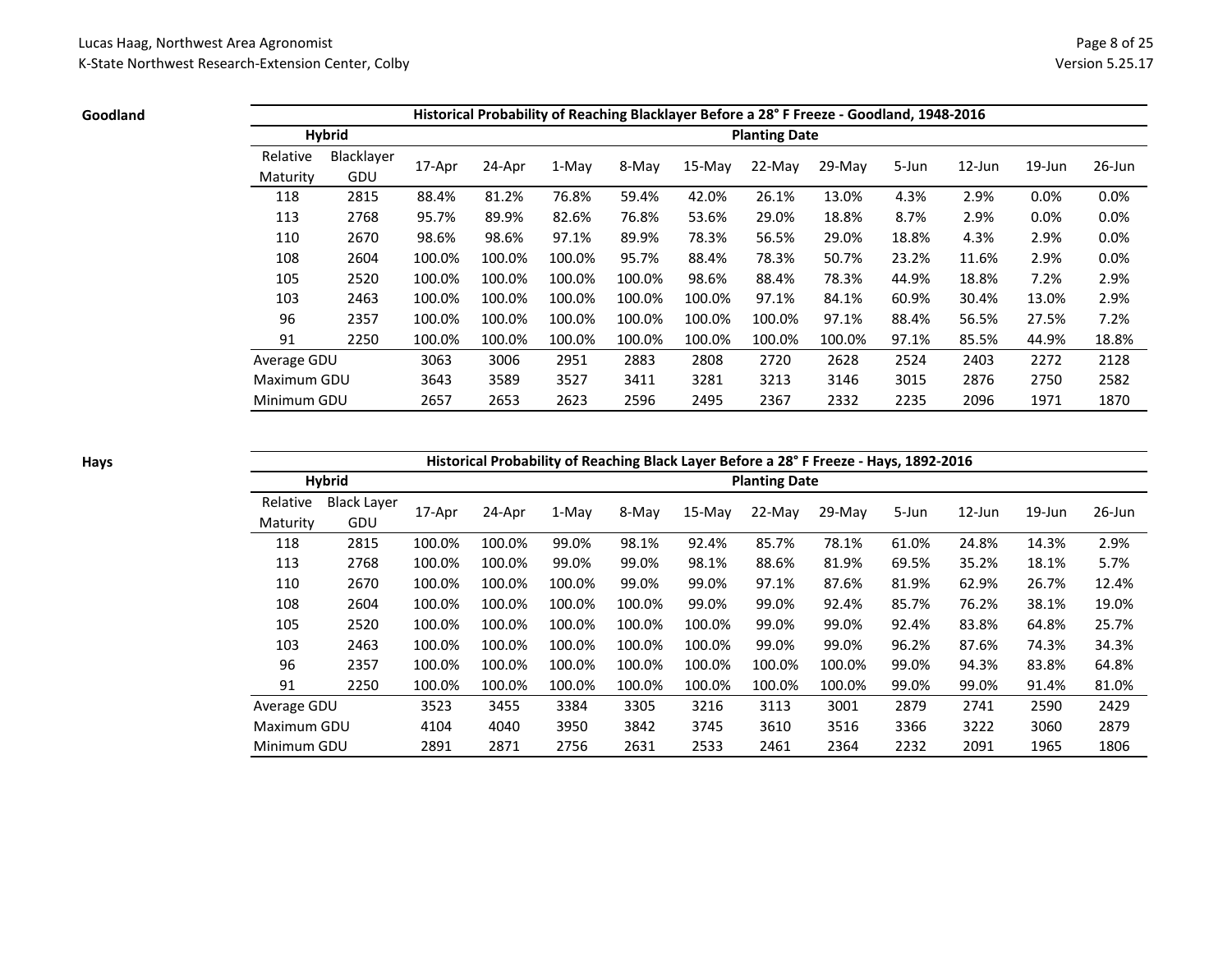**Hill City**

|             |               |        |        |        |        |          |                      | Historical Probability of Reaching Black Layer Before a 28° F Freeze - Hill City, 1948-2016 |        |           |           |           |
|-------------|---------------|--------|--------|--------|--------|----------|----------------------|---------------------------------------------------------------------------------------------|--------|-----------|-----------|-----------|
|             | <b>Hybrid</b> |        |        |        |        |          | <b>Planting Date</b> |                                                                                             |        |           |           |           |
| Relative    | Black Layer   |        |        |        |        | $15-Mav$ | $22-Mav$             |                                                                                             |        | $12$ -Jun | $19$ -Jun | $26$ -Jun |
| Maturity    | GDU           | 17-Apr | 24-Apr | 1-May  | 8-May  |          |                      | $29-Mav$                                                                                    | 5-Jun  |           |           |           |
| 118         | 2815          | 98.6%  | 98.6%  | 98.6%  | 95.7%  | 94.2%    | 89.9%                | 72.5%                                                                                       | 42.0%  | 18.8%     | 7.2%      | 1.4%      |
| 113         | 2768          | 98.6%  | 98.6%  | 98.6%  | 97.1%  | 94.2%    | 91.3%                | 79.7%                                                                                       | 62.3%  | 23.2%     | 13.0%     | 1.4%      |
| 110         | 2670          | 100.0% | 100.0% | 98.6%  | 98.6%  | 97.1%    | 94.2%                | 89.9%                                                                                       | 75.4%  | 47.8%     | 18.8%     | 1.4%      |
| 108         | 2604          | 100.0% | 100.0% | 100.0% | 100.0% | 98.6%    | 95.7%                | 92.8%                                                                                       | 88.4%  | 62.3%     | 27.5%     | 13.0%     |
| 105         | 2520          | 100.0% | 100.0% | 100.0% | 100.0% | 100.0%   | 98.6%                | 94.2%                                                                                       | 92.8%  | 81.2%     | 46.4%     | 17.4%     |
| 103         | 2463          | 100.0% | 100.0% | 100.0% | 100.0% | 100.0%   | 100.0%               | 97.1%                                                                                       | 94.2%  | 91.3%     | 60.9%     | 24.6%     |
| 96          | 2357          | 100.0% | 100.0% | 100.0% | 100.0% | 100.0%   | 100.0%               | 100.0%                                                                                      | 98.6%  | 94.2%     | 85.5%     | 47.8%     |
| 91          | 2250          | 100.0% | 100.0% | 100.0% | 100.0% | 100.0%   | 100.0%               | 100.0%                                                                                      | 100.0% | 98.6%     | 92.8%     | 72.5%     |
| Average GDU |               | 3421   | 3357   | 3290   | 3214   | 3127     | 3027                 | 2920                                                                                        | 2801   | 2665      | 2517      | 2360      |
| Maximum GDU |               | 4020   | 3956   | 3885   | 3763   | 3616     | 3535                 | 3466                                                                                        | 3319   | 3151      | 3004      | 2827      |
| Minimum GDU |               | 2708   | 2698   | 2657   | 2631   | 2577     | 2505                 | 2420                                                                                        | 2299   | 2187      | 2058      | 1912      |

**Hoxie**

# **Historical Probability of Reaching Black Layer Before a 28° F Freeze - Hoxie, 1939-2016**

|                      | <b>Hybrid</b>             |        |        |        |        |          | <b>Planting Date</b> |          |        |           |           |           |
|----------------------|---------------------------|--------|--------|--------|--------|----------|----------------------|----------|--------|-----------|-----------|-----------|
| Relative<br>Maturity | <b>Black Layer</b><br>GDU | 17-Apr | 24-Apr | 1-May  | 8-May  | $15-Mav$ | $22-Mav$             | $29-Mav$ | 5-Jun  | $12$ -Jun | $19$ -Jun | $26$ -Jun |
| 118                  | 2815                      | 97.4%  | 96.2%  | 96.2%  | 93.6%  | 92.3%    | 84.6%                | 67.9%    | 39.7%  | 17.9%     | 5.1%      | 0.0%      |
| 113                  | 2768                      | 98.7%  | 97.4%  | 96.2%  | 96.2%  | 93.6%    | 88.5%                | 75.6%    | 52.6%  | 24.4%     | 7.7%      | 0.0%      |
| 110                  | 2670                      | 98.7%  | 98.7%  | 98.7%  | 97.4%  | 94.9%    | 93.6%                | 87.2%    | 73.1%  | 46.2%     | 16.7%     | 5.1%      |
| 108                  | 2604                      | 98.7%  | 98.7%  | 98.7%  | 98.7%  | 97.4%    | 93.6%                | 92.3%    | 82.1%  | 59.0%     | 26.9%     | 7.7%      |
| 105                  | 2520                      | 98.7%  | 98.7%  | 98.7%  | 98.7%  | 98.7%    | 96.2%                | 94.9%    | 89.7%  | 74.4%     | 43.6%     | 16.7%     |
| 103                  | 2463                      | 100.0% | 100.0% | 100.0% | 100.0% | 98.7%    | 98.7%                | 96.2%    | 91.0%  | 82.1%     | 59.0%     | 23.1%     |
| 96                   | 2357                      | 100.0% | 100.0% | 100.0% | 100.0% | 100.0%   | 100.0%               | 98.7%    | 96.2%  | 89.7%     | 79.5%     | 44.9%     |
| 91                   | 2250                      | 100.0% | 100.0% | 100.0% | 100.0% | 100.0%   | 100.0%               | 100.0%   | 100.0% | 96.2%     | 89.7%     | 69.2%     |
| Average GDU          |                           | 3403   | 3336   | 3267   | 3188   | 3099     | 2999                 | 2891     | 2772   | 2640      | 2495      | 2339      |
| Maximum GDU          |                           | 3993   | 3941   | 3830   | 3701   | 3611     | 3480                 | 3368     | 3222   | 3060      | 2918      | 2745      |
| Minimum GDU          |                           | 2520   | 2520   | 2488   | 2469   | 2423     | 2367                 | 2330     | 2256   | 2166      | 2023      | 1881      |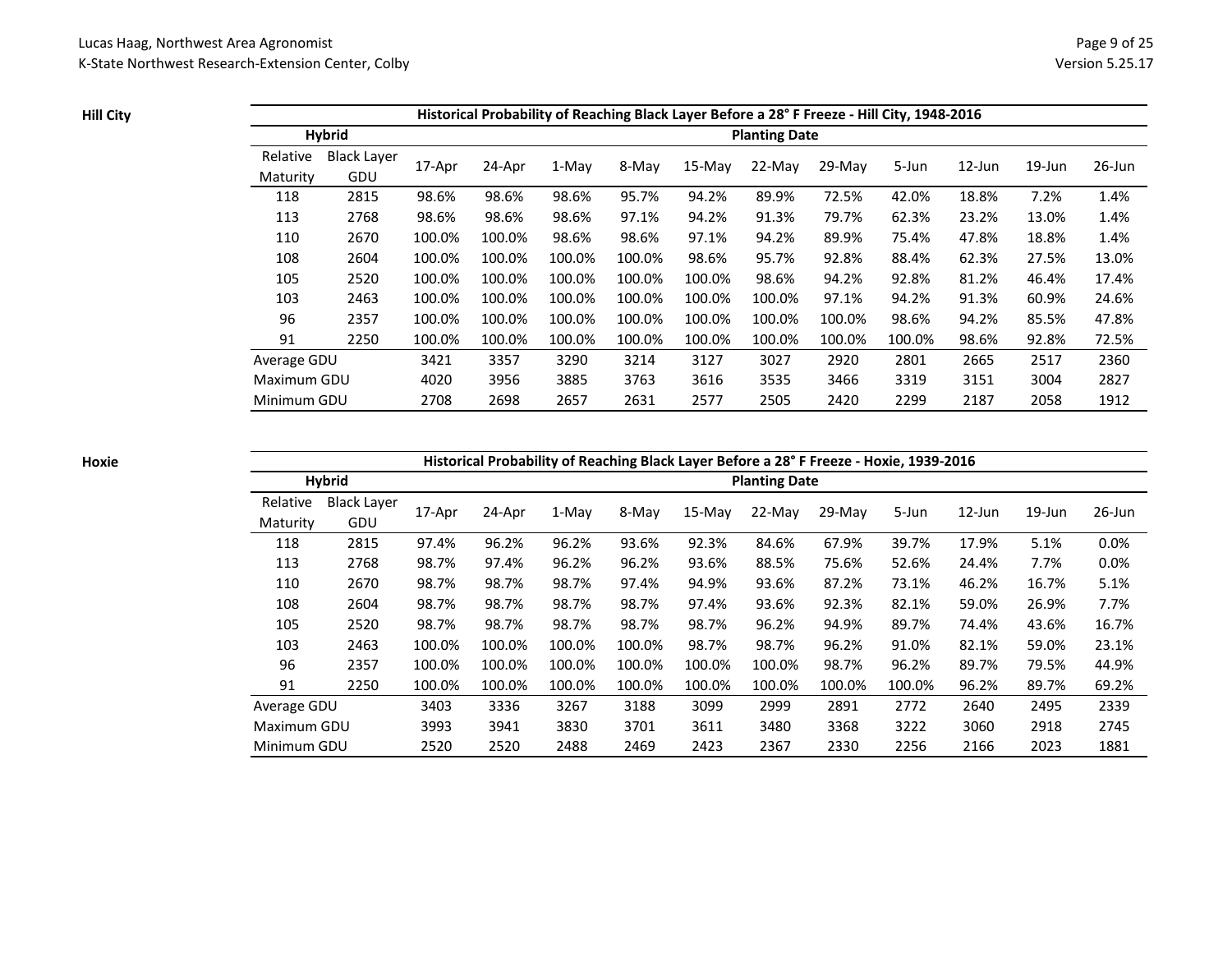**Johnson**

|             |               |        |        |         |        | Historical Probability of Reaching Blacklayer Before a 28° F Freeze - Johnson 1991-2016* |                      |          |        |           |           |           |
|-------------|---------------|--------|--------|---------|--------|------------------------------------------------------------------------------------------|----------------------|----------|--------|-----------|-----------|-----------|
|             | <b>Hybrid</b> |        |        |         |        |                                                                                          | <b>Planting Date</b> |          |        |           |           |           |
| Relative    | Blacklayer    |        |        |         |        |                                                                                          |                      |          |        |           |           |           |
| Maturity    | GDU           | 17-Apr | 24-Apr | $1-Mav$ | 8-May  | $15-Mav$                                                                                 | $22-Mav$             | $29-Mav$ | 5-Jun  | $12$ -Jun | $19$ -Jun | $26$ -Jun |
| 118         | 2815          | 100.0% | 100.0% | 100.0%  | 100.0% | 100.0%                                                                                   | 100.0%               | 92.3%    | 73.1%  | 42.3%     | 23.1%     | 0.0%      |
| 113         | 2768          | 100.0% | 100.0% | 100.0%  | 100.0% | 100.0%                                                                                   | 100.0%               | 96.2%    | 80.8%  | 53.8%     | 30.8%     | 11.5%     |
| 110         | 2670          | 100.0% | 100.0% | 100.0%  | 100.0% | 100.0%                                                                                   | 100.0%               | 100.0%   | 96.2%  | 76.9%     | 42.3%     | 19.2%     |
| 108         | 2604          | 100.0% | 100.0% | 100.0%  | 100.0% | 100.0%                                                                                   | 100.0%               | 100.0%   | 100.0% | 92.3%     | 61.5%     | 30.8%     |
| 105         | 2520          | 100.0% | 100.0% | 100.0%  | 100.0% | 100.0%                                                                                   | 100.0%               | 100.0%   | 100.0% | 96.2%     | 76.9%     | 38.5%     |
| 103         | 2463          | 100.0% | 100.0% | 100.0%  | 100.0% | 100.0%                                                                                   | 100.0%               | 100.0%   | 100.0% | 100.0%    | 84.6%     | 50.0%     |
| 96          | 2357          | 100.0% | 100.0% | 100.0%  | 100.0% | 100.0%                                                                                   | 100.0%               | 100.0%   | 100.0% | 100.0%    | 96.2%     | 76.9%     |
| 91          | 2250          | 100.0% | 100.0% | 100.0%  | 100.0% | 100.0%                                                                                   | 100.0%               | 100.0%   | 100.0% | 100.0%    | 100.0%    | 96.2%     |
| Average GDU |               | 3612   | 3543   | 3473    | 3393   | 3298                                                                                     | 3190                 | 3074     | 2946   | 2806      | 2657      | 2492      |
| Maximum GDU |               | 3914   | 3862   | 3793    | 3726   | 3625                                                                                     | 3582                 | 3448     | 3327   | 3159      | 2988      | 2802      |
| Minimum GDU |               | 3187   | 3167   | 3088    | 3038   | 2951                                                                                     | 2842                 | 2733     | 2608   | 2475      | 2331      | 2155      |

*\*Note: Johnson is a relatively shorter dataset than other locations, recommend the user also*

 *consult Big Bow, Syracuse, and Ulysses tables*

|             |                    |        |        |        |        |          |                      | Historical Probability of Reaching Black Layer Before a 28° F Freeze - Lakin, 1893-2016 |       |           |           |           |
|-------------|--------------------|--------|--------|--------|--------|----------|----------------------|-----------------------------------------------------------------------------------------|-------|-----------|-----------|-----------|
|             | <b>Hybrid</b>      |        |        |        |        |          | <b>Planting Date</b> |                                                                                         |       |           |           |           |
| Relative    | <b>Black Layer</b> |        |        |        | 8-May  | $15-Mav$ | $22-Mav$             | $29-Mav$                                                                                | 5-Jun | $12$ -Jun | $19$ -Jun | $26$ -Jun |
| Maturity    | GDU                | 17-Apr | 24-Apr | 1-May  |        |          |                      |                                                                                         |       |           |           |           |
| 118         | 2815               | 100.0% | 100.0% | 99.0%  | 98.1%  | 96.2%    | 87.6%                | 77.1%                                                                                   | 53.3% | 28.6%     | 9.5%      | 1.9%      |
| 113         | 2768               | 100.0% | 100.0% | 99.0%  | 98.1%  | 97.1%    | 92.4%                | 81.0%                                                                                   | 67.6% | 37.1%     | 14.3%     | 2.9%      |
| 110         | 2670               | 100.0% | 100.0% | 100.0% | 99.0%  | 98.1%    | 98.1%                | 90.5%                                                                                   | 81.0% | 57.1%     | 29.5%     | 7.6%      |
| 108         | 2604               | 100.0% | 100.0% | 100.0% | 100.0% | 98.1%    | 98.1%                | 94.3%                                                                                   | 88.6% | 72.4%     | 38.1%     | 13.3%     |
| 105         | 2520               | 100.0% | 100.0% | 100.0% | 100.0% | 100.0%   | 98.1%                | 98.1%                                                                                   | 95.2% | 83.8%     | 55.2%     | 27.6%     |
| 103         | 2463               | 100.0% | 100.0% | 100.0% | 100.0% | 100.0%   | 100.0%               | 98.1%                                                                                   | 97.1% | 88.6%     | 71.4%     | 35.2%     |
| 96          | 2357               | 100.0% | 100.0% | 100.0% | 100.0% | 100.0%   | 100.0%               | 98.1%                                                                                   | 98.1% | 96.2%     | 83.8%     | 58.1%     |
| 91          | 2250               | 100.0% | 100.0% | 100.0% | 100.0% | 100.0%   | 100.0%               | 100.0%                                                                                  | 98.1% | 98.1%     | 95.2%     | 81.9%     |
| Average GDU |                    | 3538   | 3465   | 3389   | 3305   | 3210     | 3105                 | 2990                                                                                    | 2867  | 2731      | 2583      | 2424      |
| Maximum GDU |                    | 4278   | 4201   | 4109   | 3974   | 3809     | 3711                 | 3620                                                                                    | 3471  | 3304      | 3153      | 2978      |
| Minimum GDU |                    | 2860   | 2833   | 2764   | 2652   | 2574     | 2470                 | 2331                                                                                    | 2199  | 2077      | 1972      | 1833      |

**Lakin**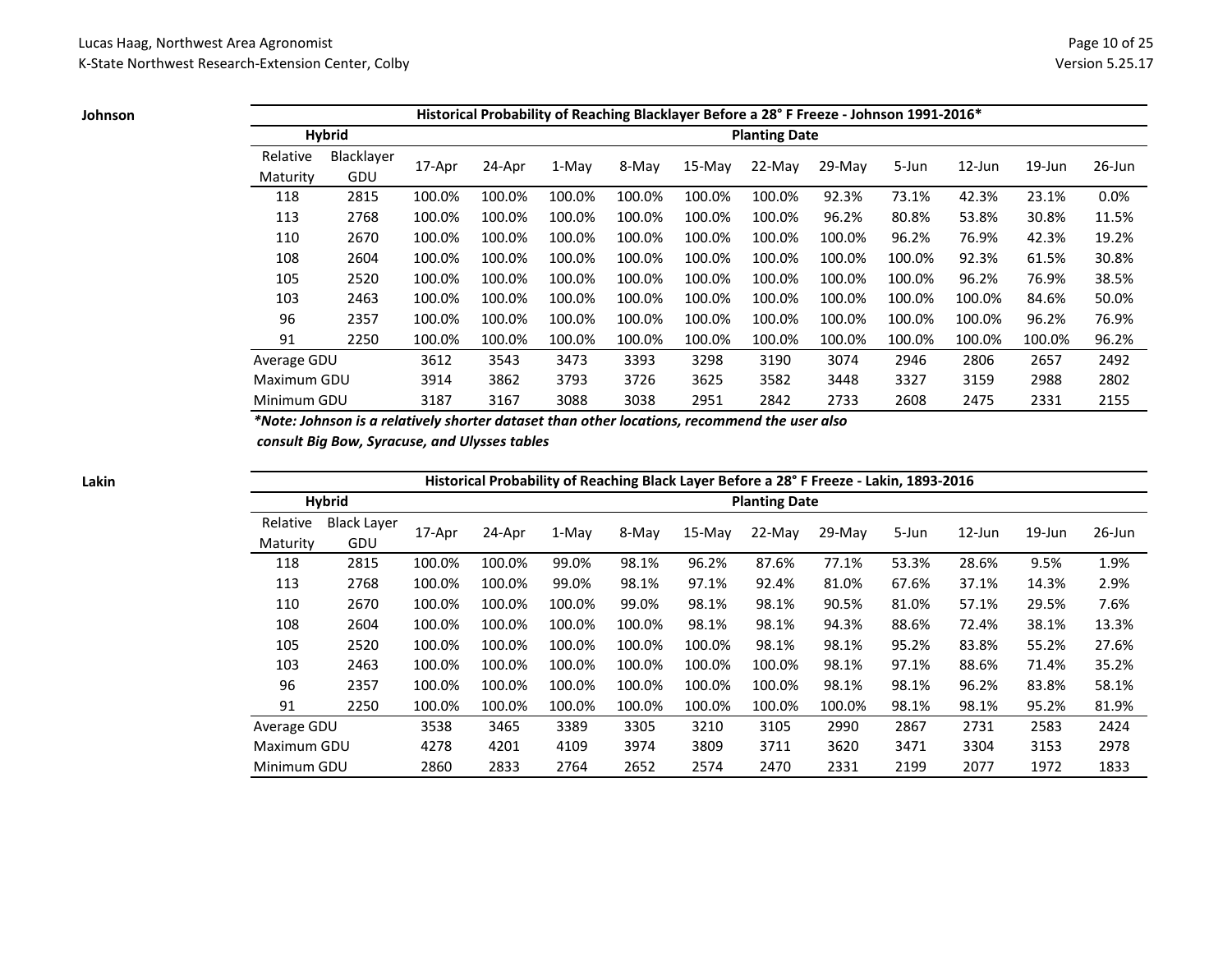**Leoti**

|             |                    |        |        |        |        |          |                      | Historical Probability of Reaching Black Layer Before a 28° F Freeze - Leoti, 1939-2016 |       |           |           |           |
|-------------|--------------------|--------|--------|--------|--------|----------|----------------------|-----------------------------------------------------------------------------------------|-------|-----------|-----------|-----------|
|             | <b>Hybrid</b>      |        |        |        |        |          | <b>Planting Date</b> |                                                                                         |       |           |           |           |
| Relative    | <b>Black Layer</b> |        |        |        |        |          |                      | $29-Mav$                                                                                |       | $12$ -Jun | $19$ -Jun | $26$ -Jun |
| Maturity    | GDU                | 17-Apr | 24-Apr | 1-May  | 8-May  | $15-Mav$ | $22-Mav$             |                                                                                         | 5-Jun |           |           |           |
| 118         | 2815               | 98.7%  | 97.4%  | 94.9%  | 91.0%  | 82.1%    | 65.4%                | 41.0%                                                                                   | 15.4% | 6.4%      | 1.3%      | 0.0%      |
| 113         | 2768               | 98.7%  | 98.7%  | 96.2%  | 92.3%  | 88.5%    | 75.6%                | 52.6%                                                                                   | 24.4% | 7.7%      | 1.3%      | 1.3%      |
| 110         | 2670               | 98.7%  | 98.7%  | 98.7%  | 98.7%  | 93.6%    | 88.5%                | 74.4%                                                                                   | 50.0% | 21.8%     | 6.4%      | 1.3%      |
| 108         | 2604               | 98.7%  | 98.7%  | 98.7%  | 98.7%  | 96.2%    | 93.6%                | 87.2%                                                                                   | 60.3% | 38.5%     | 10.3%     | 1.3%      |
| 105         | 2520               | 100.0% | 100.0% | 98.7%  | 98.7%  | 98.7%    | 97.4%                | 89.7%                                                                                   | 83.3% | 48.7%     | 23.1%     | 3.8%      |
| 103         | 2463               | 100.0% | 100.0% | 100.0% | 100.0% | 98.7%    | 98.7%                | 93.6%                                                                                   | 88.5% | 66.7%     | 37.2%     | 10.3%     |
| 96          | 2357               | 100.0% | 100.0% | 100.0% | 100.0% | 100.0%   | 98.7%                | 98.7%                                                                                   | 96.2% | 84.6%     | 59.0%     | 23.1%     |
| 91          | 2250               | 100.0% | 100.0% | 100.0% | 100.0% | 100.0%   | 100.0%               | 100.0%                                                                                  | 98.7% | 93.6%     | 82.1%     | 47.4%     |
| Average GDU |                    | 3270   | 3207   | 3139   | 3065   | 2979     | 2883                 | 2779                                                                                    | 2665  | 2537      | 2398      | 2247      |
| Maximum GDU |                    | 3891   | 3827   | 3749   | 3638   | 3488     | 3404                 | 3347                                                                                    | 3214  | 3059      | 2929      | 2773      |
| Minimum GDU |                    | 2546   | 2540   | 2505   | 2477   | 2413     | 2346                 | 2304                                                                                    | 2228  | 2136      | 2003      | 1860      |

### **Lincoln 1SE**

### **Historical Probability of Reaching Black Layer Before a 28° F Freeze - Lincoln 1SE, 1939-2016**

|             | <b>Hybrid</b>      |        |        | - - - - - - - - - - - 0 |        |          | <b>Planting Date</b> |        |        |           |           |           |
|-------------|--------------------|--------|--------|-------------------------|--------|----------|----------------------|--------|--------|-----------|-----------|-----------|
| Relative    | <b>Black Layer</b> | 17-Apr | 24-Apr | 1-May                   | 8-May  | $15-Mav$ | 22-May               | 29-May | 5-Jun  | $12$ -Jun | $19$ -Jun | $26$ -Jun |
| Maturity    | GDU                |        |        |                         |        |          |                      |        |        |           |           |           |
| 118         | 2815               | 100.0% | 100.0% | 100.0%                  | 98.7%  | 98.7%    | 97.4%                | 92.3%  | 83.3%  | 57.7%     | 29.5%     | 7.7%      |
| 113         | 2768               | 100.0% | 100.0% | 100.0%                  | 100.0% | 98.7%    | 98.7%                | 94.9%  | 89.7%  | 74.4%     | 35.9%     | 14.1%     |
| 110         | 2670               | 100.0% | 100.0% | 100.0%                  | 100.0% | 100.0%   | 98.7%                | 98.7%  | 93.6%  | 85.9%     | 53.8%     | 20.5%     |
| 108         | 2604               | 100.0% | 100.0% | 100.0%                  | 100.0% | 100.0%   | 100.0%               | 98.7%  | 94.9%  | 91.0%     | 71.8%     | 33.3%     |
| 105         | 2520               | 100.0% | 100.0% | 100.0%                  | 100.0% | 100.0%   | 100.0%               | 100.0% | 98.7%  | 93.6%     | 87.2%     | 50.0%     |
| 103         | 2463               | 100.0% | 100.0% | 100.0%                  | 100.0% | 100.0%   | 100.0%               | 100.0% | 100.0% | 94.9%     | 89.7%     | 65.4%     |
| 96          | 2357               | 100.0% | 100.0% | 100.0%                  | 100.0% | 100.0%   | 100.0%               | 100.0% | 100.0% | 100.0%    | 93.6%     | 84.6%     |
| 91          | 2250               | 100.0% | 100.0% | 100.0%                  | 100.0% | 100.0%   | 100.0%               | 100.0% | 100.0% | 100.0%    | 98.7%     | 91.0%     |
| Average GDU |                    | 3716   | 3643   | 3566                    | 3478   | 3380     | 3268                 | 3146   | 3014   | 2864      | 2705      | 2535      |
| Maximum GDU |                    | 4341   | 4258   | 4174                    | 4040   | 3875     | 3766                 | 3683   | 3526   | 3343      | 3180      | 3025      |
| Minimum GDU |                    | 2910   | 2893   | 2843                    | 2812   | 2738     | 2663                 | 2599   | 2499   | 2373      | 2223      | 2064      |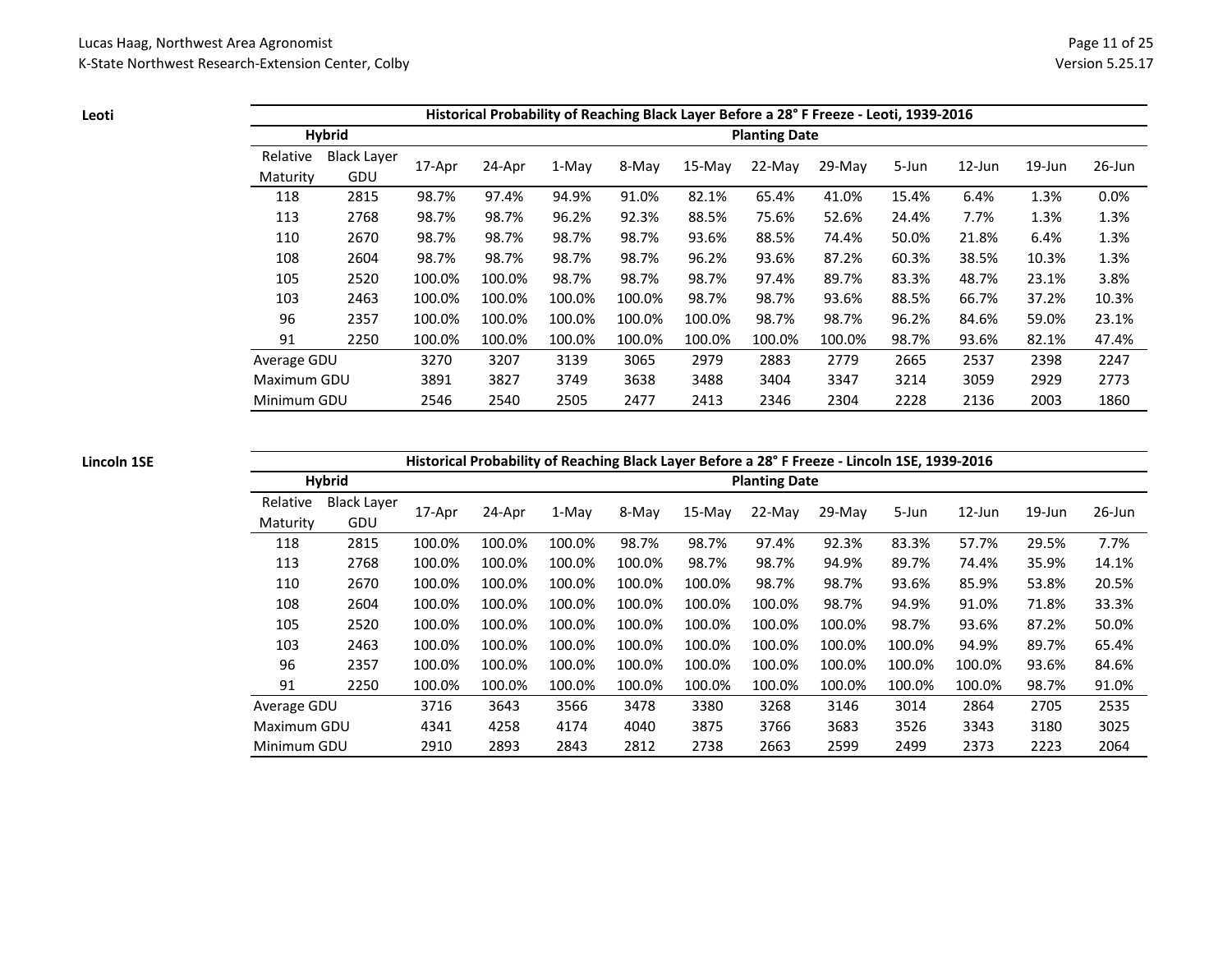**Ness City**

|             |                    |        |        |         |        |        |                      | Historical Probability of Reaching Black Layer Before a 28° F Freeze - Ness City, 1948-2016 |        |           |           |        |
|-------------|--------------------|--------|--------|---------|--------|--------|----------------------|---------------------------------------------------------------------------------------------|--------|-----------|-----------|--------|
|             | <b>Hybrid</b>      |        |        |         |        |        | <b>Planting Date</b> |                                                                                             |        |           |           |        |
| Relative    | <b>Black Layer</b> |        |        |         | 8-May  | 15-May | 22-May               | $29-Mav$                                                                                    |        | $12$ -Jun | $19$ -Jun | 26-Jun |
| Maturity    | GDU                | 17-Apr | 24-Apr | $1-Mav$ |        |        |                      |                                                                                             | 5-Jun  |           |           |        |
| 118         | 2815               | 100.0% | 100.0% | 100.0%  | 100.0% | 98.6%  | 94.2%                | 91.3%                                                                                       | 71.0%  | 50.7%     | 15.9%     | 4.3%   |
| 113         | 2768               | 100.0% | 100.0% | 100.0%  | 100.0% | 98.6%  | 97.1%                | 94.2%                                                                                       | 84.1%  | 59.4%     | 20.3%     | 7.2%   |
| 110         | 2670               | 100.0% | 100.0% | 100.0%  | 100.0% | 100.0% | 98.6%                | 97.1%                                                                                       | 94.2%  | 72.5%     | 43.5%     | 14.5%  |
| 108         | 2604               | 100.0% | 100.0% | 100.0%  | 100.0% | 100.0% | 100.0%               | 98.6%                                                                                       | 94.2%  | 87.0%     | 60.9%     | 18.8%  |
| 105         | 2520               | 100.0% | 100.0% | 100.0%  | 100.0% | 100.0% | 100.0%               | 98.6%                                                                                       | 98.6%  | 92.8%     | 69.6%     | 36.2%  |
| 103         | 2463               | 100.0% | 100.0% | 100.0%  | 100.0% | 100.0% | 100.0%               | 100.0%                                                                                      | 98.6%  | 94.2%     | 88.4%     | 55.1%  |
| 96          | 2357               | 100.0% | 100.0% | 100.0%  | 100.0% | 100.0% | 100.0%               | 100.0%                                                                                      | 100.0% | 98.6%     | 94.2%     | 72.5%  |
| 91          | 2250               | 100.0% | 100.0% | 100.0%  | 100.0% | 100.0% | 100.0%               | 100.0%                                                                                      | 100.0% | 100.0%    | 98.6%     | 91.3%  |
| Average GDU |                    | 3622   | 3549   | 3473    | 3389   | 3292   | 3182                 | 3064                                                                                        | 2937   | 2794      | 2639      | 2473   |
| Maximum GDU |                    | 4314   | 4232   | 4143    | 4016   | 3869   | 3733                 | 3646                                                                                        | 3493   | 3321      | 3155      | 2981   |
| Minimum GDU |                    | 3147   | 3053   | 2976    | 2858   | 2743   | 2638                 | 2502                                                                                        | 2388   | 2262      | 2126      | 1954   |

#### **Norton 9SSE**

### **Historical Probability of Reaching Black Layer Before a 28° F Freeze - Norton 9SSE, 1939-2016**

|             | <b>Hybrid</b>      |        |        |        |        |          | <b>Planting Date</b> |          |       |           |           |           |
|-------------|--------------------|--------|--------|--------|--------|----------|----------------------|----------|-------|-----------|-----------|-----------|
| Relative    | <b>Black Layer</b> | 17-Apr | 24-Apr | 1-May  | 8-May  | $15-Mav$ | $22-Mav$             | $29-Mav$ | 5-Jun | $12$ -Jun | $19$ -Jun | $26$ -Jun |
| Maturity    | GDU                |        |        |        |        |          |                      |          |       |           |           |           |
| 118         | 2815               | 98.7%  | 97.4%  | 97.4%  | 96.2%  | 89.7%    | 80.8%                | 66.7%    | 37.2% | 21.8%     | 7.7%      | 0.0%      |
| 113         | 2768               | 98.7%  | 97.4%  | 97.4%  | 96.2%  | 93.6%    | 88.5%                | 75.6%    | 46.2% | 28.2%     | 11.5%     | 1.3%      |
| 110         | 2670               | 100.0% | 100.0% | 98.7%  | 97.4%  | 96.2%    | 92.3%                | 85.9%    | 74.4% | 39.7%     | 23.1%     | 5.1%      |
| 108         | 2604               | 100.0% | 100.0% | 100.0% | 100.0% | 97.4%    | 96.2%                | 92.3%    | 82.1% | 55.1%     | 30.8%     | 7.7%      |
| 105         | 2520               | 100.0% | 100.0% | 100.0% | 100.0% | 100.0%   | 96.2%                | 96.2%    | 91.0% | 74.4%     | 38.5%     | 20.5%     |
| 103         | 2463               | 100.0% | 100.0% | 100.0% | 100.0% | 100.0%   | 98.7%                | 96.2%    | 92.3% | 84.6%     | 52.6%     | 29.5%     |
| 96          | 2357               | 100.0% | 100.0% | 100.0% | 100.0% | 100.0%   | 100.0%               | 98.7%    | 97.4% | 92.3%     | 83.3%     | 43.6%     |
| 91          | 2250               | 100.0% | 100.0% | 100.0% | 100.0% | 100.0%   | 100.0%               | 100.0%   | 98.7% | 97.4%     | 92.3%     | 69.2%     |
| Average GDU |                    | 3387   | 3323   | 3256   | 3181   | 3095     | 2999                 | 2894     | 2777  | 2647      | 2504      | 2350      |
| Maximum GDU |                    | 3957   | 3895   | 3818   | 3703   | 3567     | 3479                 | 3403     | 3259  | 3091      | 2950      | 2781      |
| Minimum GDU |                    | 2684   | 2679   | 2634   | 2613   | 2525     | 2443                 | 2329     | 2217  | 2109      | 1992      | 1855      |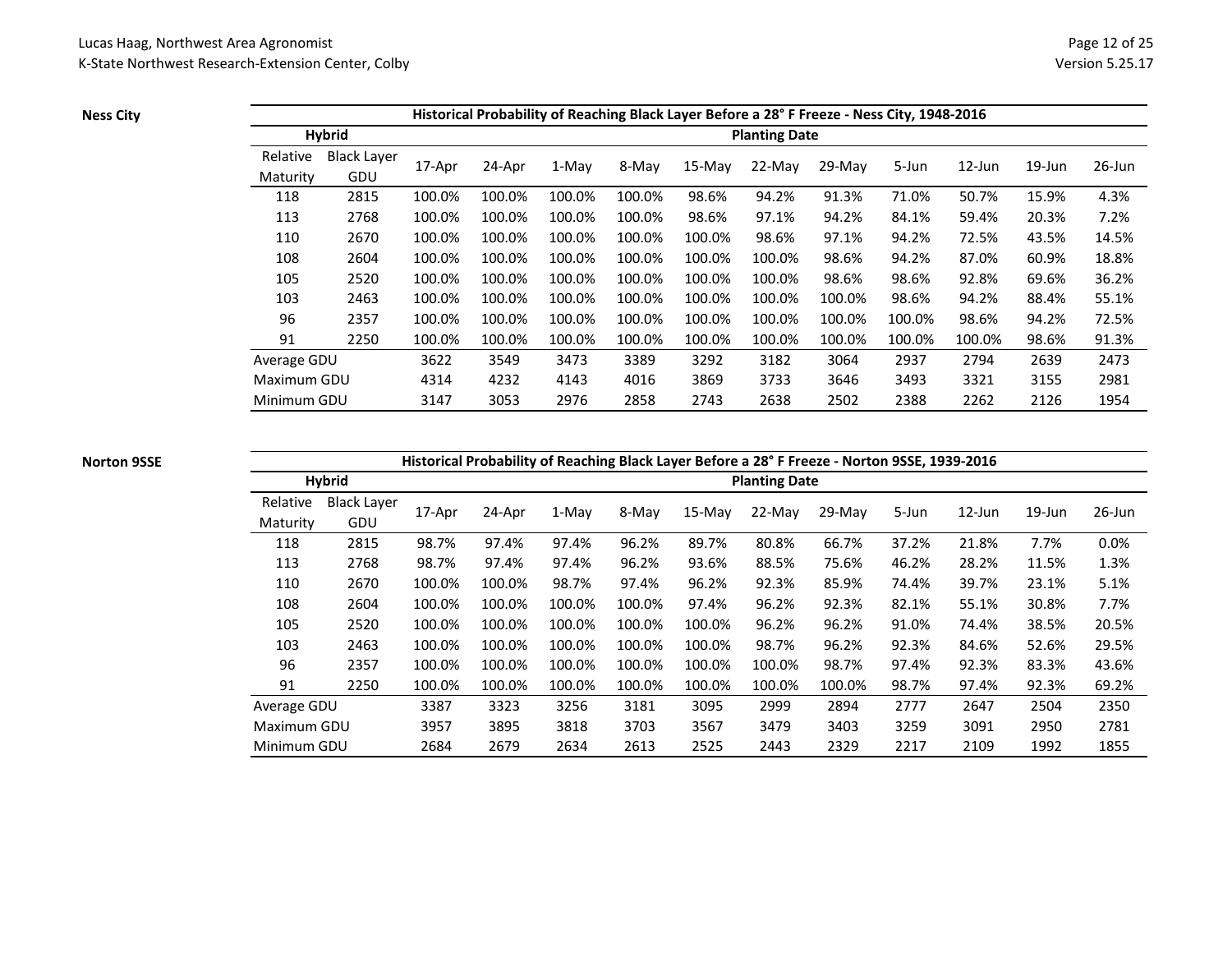**Oberlin**

|             |                    |        |        |         |       |          |                      | Historical Probability of Reaching Black Layer Before a 28° F Freeze - Oberlin, 1893-2016 |       |           |           |           |
|-------------|--------------------|--------|--------|---------|-------|----------|----------------------|-------------------------------------------------------------------------------------------|-------|-----------|-----------|-----------|
|             | <b>Hybrid</b>      |        |        |         |       |          | <b>Planting Date</b> |                                                                                           |       |           |           |           |
| Relative    | <b>Black Layer</b> |        |        |         |       |          |                      |                                                                                           |       |           |           |           |
| Maturity    | GDU                | 17-Apr | 24-Apr | $1-Mav$ | 8-May | $15-Mav$ | $22-Mav$             | $29-Mav$                                                                                  | 5-Jun | $12$ -Jun | $19$ -Jun | $26$ -Jun |
| 118         | 2815               | 96.0%  | 91.4%  | 88.6%   | 84.8% | 74.3%    | 65.7%                | 43.8%                                                                                     | 22.9% | 12.4%     | 1.9%      | 1.0%      |
| 113         | 2768               | 96.8%  | 94.3%  | 89.5%   | 88.6% | 78.1%    | 70.5%                | 55.2%                                                                                     | 33.3% | 16.2%     | 2.9%      | 1.0%      |
| 110         | 2670               | 98.4%  | 97.1%  | 95.2%   | 91.4% | 87.6%    | 76.2%                | 71.4%                                                                                     | 51.4% | 24.8%     | 10.5%     | 1.9%      |
| 108         | 2604               | 98.4%  | 98.1%  | 97.1%   | 94.3% | 91.4%    | 86.7%                | 76.2%                                                                                     | 60.0% | 38.1%     | 17.1%     | 2.9%      |
| 105         | 2520               | 99.2%  | 99.0%  | 98.1%   | 97.1% | 93.3%    | 91.4%                | 83.8%                                                                                     | 73.3% | 53.3%     | 25.7%     | 9.5%      |
| 103         | 2463               | 99.2%  | 99.0%  | 99.0%   | 98.1% | 97.1%    | 93.3%                | 88.6%                                                                                     | 79.0% | 63.8%     | 34.3%     | 15.2%     |
| 96          | 2357               | 100.0% | 99.0%  | 99.0%   | 99.0% | 98.1%    | 98.1%                | 92.4%                                                                                     | 87.6% | 78.1%     | 56.2%     | 26.7%     |
| 91          | 2250               | 100.0% | 100.0% | 100.0%  | 99.0% | 99.0%    | 98.1%                | 98.1%                                                                                     | 93.3% | 87.6%     | 76.2%     | 49.5%     |
| Average GDU |                    | 3270   | 3207   | 3141    | 3066  | 2981     | 2882                 | 2777                                                                                      | 2661  | 2533      | 2391      | 2239      |
| Maximum GDU |                    | 4143   | 4074   | 3960    | 3846  | 3723     | 3620                 | 3502                                                                                      | 3368  | 3230      | 3038      | 2869      |
| Minimum GDU |                    | 2399   | 2331   | 2279    | 2223  | 2168     | 2050                 | 1952                                                                                      | 1904  | 1819      | 1719      | 1605      |

### **Phillipsburg**

**Historical Probability of Reaching Black Layer Before a 28° F Freeze - Phillipsburg, 1891-2016**

|             | <b>Hybrid</b>      |        |        |        |        |        | <b>Planting Date</b> |          |       |           |           |           |
|-------------|--------------------|--------|--------|--------|--------|--------|----------------------|----------|-------|-----------|-----------|-----------|
| Relative    | <b>Black Laver</b> | 17-Apr | 24-Apr | 1-May  | 8-May  | 15-May | 22-May               | $29-Mav$ | 5-Jun | $12$ -Jun | $19$ -Jun | $26$ -Jun |
| Maturity    | GDU                |        |        |        |        |        |                      |          |       |           |           |           |
| 118         | 2815               | 99.2%  | 99.0%  | 98.1%  | 97.1%  | 91.4%  | 82.9%                | 73.3%    | 59.0% | 31.4%     | 18.1%     | 1.9%      |
| 113         | 2768               | 100.0% | 99.0%  | 99.0%  | 97.1%  | 96.2%  | 84.8%                | 80.0%    | 65.7% | 41.0%     | 20.0%     | 8.6%      |
| 110         | 2670               | 100.0% | 100.0% | 99.0%  | 99.0%  | 98.1%  | 96.2%                | 86.7%    | 78.1% | 60.0%     | 31.4%     | 19.0%     |
| 108         | 2604               | 100.0% | 100.0% | 99.0%  | 99.0%  | 99.0%  | 97.1%                | 91.4%    | 84.8% | 72.4%     | 40.0%     | 19.0%     |
| 105         | 2520               | 100.0% | 100.0% | 100.0% | 100.0% | 99.0%  | 99.0%                | 97.1%    | 91.4% | 81.0%     | 61.9%     | 30.5%     |
| 103         | 2463               | 100.0% | 100.0% | 100.0% | 100.0% | 99.0%  | 99.0%                | 98.1%    | 93.3% | 86.7%     | 73.3%     | 37.1%     |
| 96          | 2357               | 100.0% | 100.0% | 100.0% | 100.0% | 100.0% | 100.0%               | 99.0%    | 99.0% | 93.3%     | 83.8%     | 61.0%     |
| 91          | 2250               | 100.0% | 100.0% | 100.0% | 100.0% | 100.0% | 100.0%               | 100.0%   | 99.0% | 98.1%     | 90.5%     | 79.0%     |
| Average GDU |                    | 3512   | 3444   | 3374   | 3295   | 3205   | 3103                 | 2991     | 2869  | 2733      | 2583      | 2423      |
| Maximum GDU |                    | 4311   | 4233   | 4144   | 4016   | 3859   | 3754                 | 3676     | 3516  | 3336      | 3178      | 2999      |
| Minimum GDU |                    | 2786   | 2694   | 2603   | 2555   | 2437   | 2385                 | 2293     | 2235  | 2135      | 2026      | 1900      |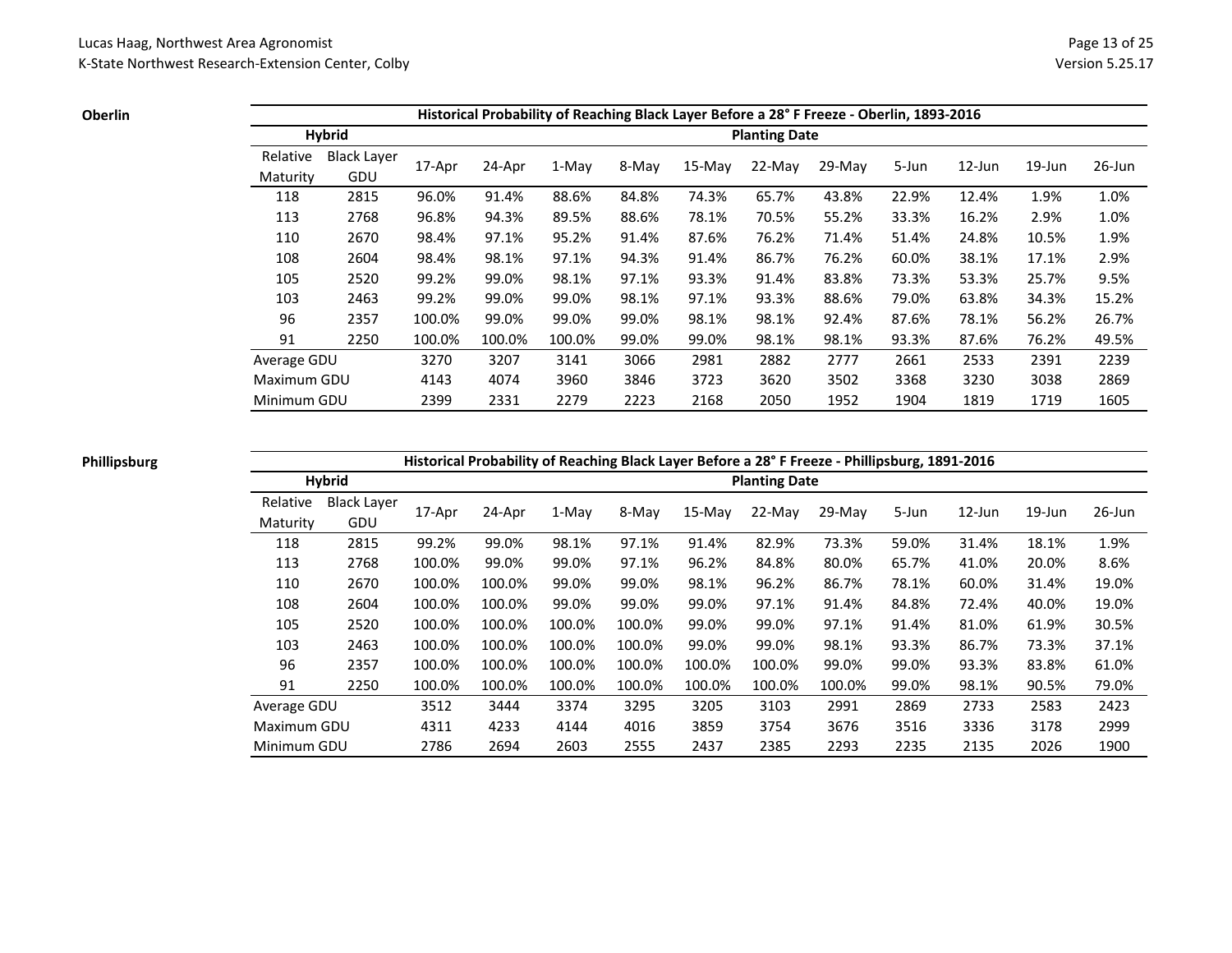#### **Plainville 4WNW**

|             |                    |        |        |        |        |        |                      | Historical Probability of Reaching Black Layer Before a 28° F Freeze - Plainville 4WNW, 1939-2016 |        |           |           |           |
|-------------|--------------------|--------|--------|--------|--------|--------|----------------------|---------------------------------------------------------------------------------------------------|--------|-----------|-----------|-----------|
|             | Hybrid             |        |        |        |        |        | <b>Planting Date</b> |                                                                                                   |        |           |           |           |
| Relative    | <b>Black Layer</b> |        |        |        |        |        |                      |                                                                                                   |        | $12$ -Jun |           |           |
| Maturity    | GDU                | 17-Apr | 24-Apr | 1-May  | 8-May  | 15-May | $22-Mav$             | $29-Mav$                                                                                          | 5-Jun  |           | $19$ -Jun | $26$ -Jun |
| 118         | 2815               | 100.0% | 100.0% | 98.7%  | 97.4%  | 94.9%  | 93.6%                | 87.2%                                                                                             | 70.5%  | 37.2%     | 19.2%     | 2.6%      |
| 113         | 2768               | 100.0% | 100.0% | 100.0% | 98.7%  | 96.2%  | 94.9%                | 91.0%                                                                                             | 75.6%  | 46.2%     | 25.6%     | 5.1%      |
| 110         | 2670               | 100.0% | 100.0% | 100.0% | 100.0% | 98.7%  | 96.2%                | 94.9%                                                                                             | 89.7%  | 71.8%     | 35.9%     | 12.8%     |
| 108         | 2604               | 100.0% | 100.0% | 100.0% | 100.0% | 98.7%  | 98.7%                | 96.2%                                                                                             | 94.9%  | 78.2%     | 44.9%     | 25.6%     |
| 105         | 2520               | 100.0% | 100.0% | 100.0% | 100.0% | 100.0% | 98.7%                | 96.2%                                                                                             | 96.2%  | 93.6%     | 73.1%     | 30.8%     |
| 103         | 2463               | 100.0% | 100.0% | 100.0% | 100.0% | 100.0% | 100.0%               | 98.7%                                                                                             | 96.2%  | 96.2%     | 76.9%     | 43.6%     |
| 96          | 2357               | 100.0% | 100.0% | 100.0% | 100.0% | 100.0% | 100.0%               | 100.0%                                                                                            | 100.0% | 96.2%     | 93.6%     | 73.1%     |
| 91          | 2250               | 100.0% | 100.0% | 100.0% | 100.0% | 100.0% | 100.0%               | 100.0%                                                                                            | 100.0% | 100.0%    | 96.2%     | 87.2%     |
| Average GDU |                    | 3536   | 3471   | 3403   | 3326   | 3238   | 3138                 | 3029                                                                                              | 2907   | 2771      | 2622      | 2460      |
| Maximum GDU |                    | 4242   | 4172   | 4088   | 3966   | 3805   | 3720                 | 3650                                                                                              | 3512   | 3336      | 3175      | 3005      |
| Minimum GDU |                    | 2897   | 2862   | 2800   | 2702   | 2597   | 2491                 | 2430                                                                                              | 2384   | 2265      | 2134      | 1978      |

### **Quinter**

# **Historical Probability of Reaching Black Layer Before a 28° F Freeze - Quinter, 1939-2016**

|                      | <b>Hybrid</b>             |        |        |        |        |        | <b>Planting Date</b> |        |        |           |           |           |
|----------------------|---------------------------|--------|--------|--------|--------|--------|----------------------|--------|--------|-----------|-----------|-----------|
| Relative<br>Maturity | <b>Black Layer</b><br>GDU | 17-Apr | 24-Apr | 1-May  | 8-May  | 15-May | 22-May               | 29-May | 5-Jun  | $12$ -Jun | $19$ -Jun | $26$ -Jun |
| 118                  | 2815                      | 100.0% | 98.7%  | 97.4%  | 94.9%  | 89.7%  | 80.8%                | 59.0%  | 43.6%  | 24.4%     | 7.7%      | 0.0%      |
| 113                  | 2768                      | 100.0% | 100.0% | 98.7%  | 96.2%  | 93.6%  | 87.2%                | 74.4%  | 51.3%  | 29.5%     | 10.3%     | 0.0%      |
| 110                  | 2670                      | 100.0% | 100.0% | 100.0% | 100.0% | 97.4%  | 93.6%                | 88.5%  | 66.7%  | 43.6%     | 25.6%     | 5.1%      |
| 108                  | 2604                      | 100.0% | 100.0% | 100.0% | 100.0% | 98.7%  | 94.9%                | 91.0%  | 82.1%  | 56.4%     | 30.8%     | 9.0%      |
| 105                  | 2520                      | 100.0% | 100.0% | 100.0% | 100.0% | 100.0% | 98.7%                | 94.9%  | 88.5%  | 70.5%     | 42.3%     | 20.5%     |
| 103                  | 2463                      | 100.0% | 100.0% | 100.0% | 100.0% | 100.0% | 98.7%                | 97.4%  | 93.6%  | 82.1%     | 53.8%     | 29.5%     |
| 96                   | 2357                      | 100.0% | 100.0% | 100.0% | 100.0% | 100.0% | 100.0%               | 100.0% | 100.0% | 93.6%     | 78.2%     | 42.3%     |
| 91                   | 2250                      | 100.0% | 100.0% | 100.0% | 100.0% | 100.0% | 100.0%               | 100.0% | 100.0% | 97.4%     | 92.3%     | 70.5%     |
| Average GDU          |                           | 3371   | 3310   | 3245   | 3173   | 3091   | 2997                 | 2893   | 2778   | 2649      | 2506      | 2352      |
| Maximum GDU          |                           | 3943   | 3893   | 3788   | 3674   | 3590   | 3463                 | 3375   | 3237   | 3077      | 2931      | 2768      |
| Minimum GDU          |                           | 2831   | 2782   | 2732   | 2707   | 2582   | 2461                 | 2406   | 2359   | 2241      | 2101      | 1977      |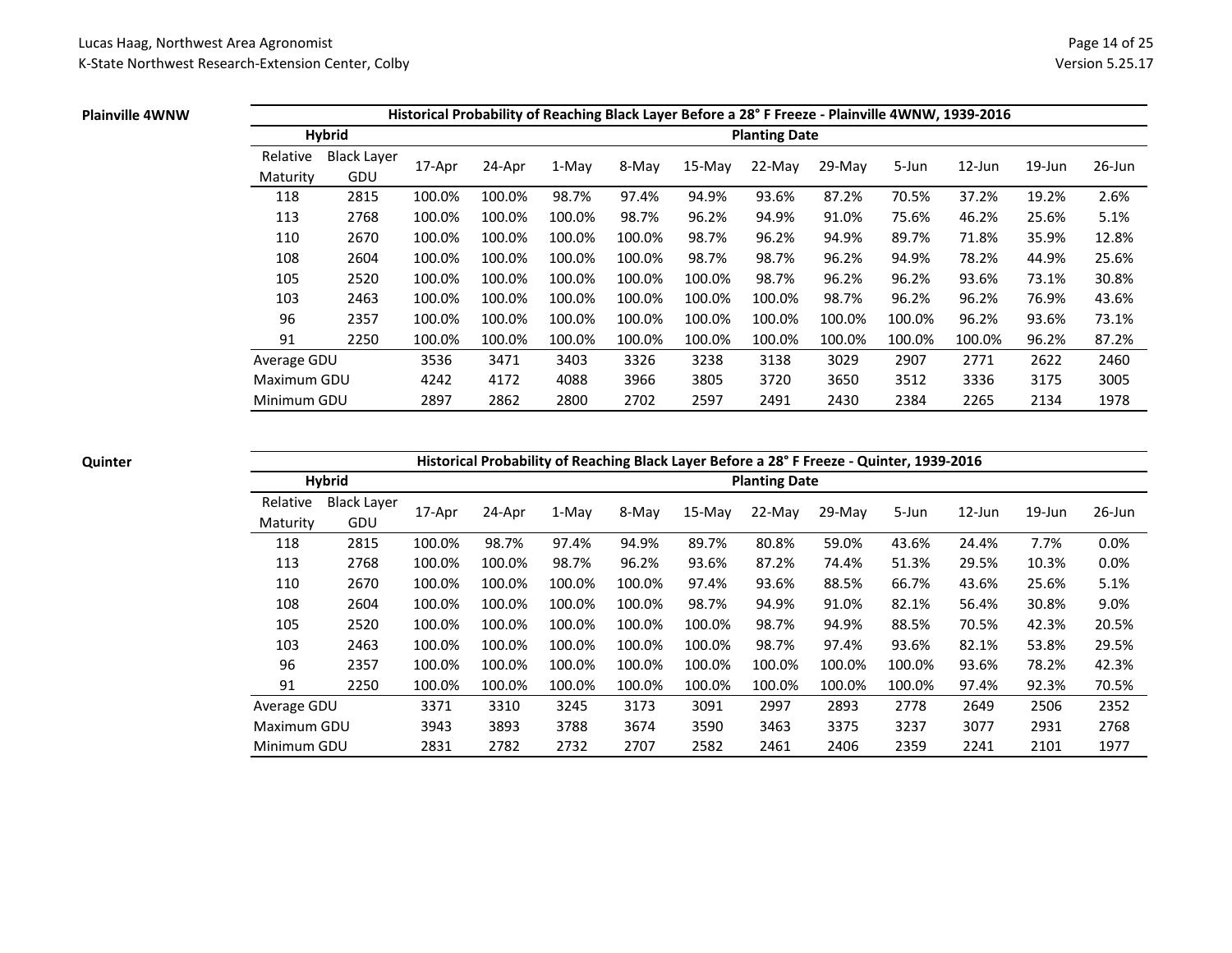### **Russell Springs**

|             |                    |        |        |         |        |          |                      | Historical Probability of Reaching Black Layer Before a 28° F Freeze - Russell Springs, 1949-2012 |        |           |           |           |
|-------------|--------------------|--------|--------|---------|--------|----------|----------------------|---------------------------------------------------------------------------------------------------|--------|-----------|-----------|-----------|
|             | <b>Hybrid</b>      |        |        |         |        |          | <b>Planting Date</b> |                                                                                                   |        |           |           |           |
| Relative    | <b>Black Layer</b> |        |        |         |        | $15-Mav$ | $22-Mav$             |                                                                                                   |        | $12$ -Jun | $19$ -Jun | $26$ -Jun |
| Maturity    | GDU                | 17-Apr | 24-Apr | $1-Mav$ | 8-May  |          |                      | $29-Mav$                                                                                          | 5-Jun  |           |           |           |
| 118         | 2815               | 98.4%  | 96.9%  | 93.8%   | 92.2%  | 87.5%    | 73.4%                | 42.2%                                                                                             | 25.0%  | 9.4%      | 1.6%      | 1.6%      |
| 113         | 2768               | 98.4%  | 98.4%  | 96.9%   | 93.8%  | 89.1%    | 76.6%                | 51.6%                                                                                             | 32.8%  | 14.1%     | 3.1%      | 1.6%      |
| 110         | 2670               | 98.4%  | 98.4%  | 98.4%   | 98.4%  | 96.9%    | 89.1%                | 79.7%                                                                                             | 51.6%  | 25.0%     | 9.4%      | 1.6%      |
| 108         | 2604               | 98.4%  | 98.4%  | 98.4%   | 98.4%  | 96.9%    | 92.2%                | 85.9%                                                                                             | 67.2%  | 37.5%     | 14.1%     | 3.1%      |
| 105         | 2520               | 100.0% | 100.0% | 98.4%   | 98.4%  | 98.4%    | 96.9%                | 92.2%                                                                                             | 82.8%  | 53.1%     | 23.4%     | 9.4%      |
| 103         | 2463               | 100.0% | 100.0% | 100.0%  | 100.0% | 98.4%    | 98.4%                | 95.3%                                                                                             | 89.1%  | 73.4%     | 37.5%     | 10.9%     |
| 96          | 2357               | 100.0% | 100.0% | 100.0%  | 100.0% | 100.0%   | 100.0%               | 98.4%                                                                                             | 96.9%  | 89.1%     | 60.9%     | 26.6%     |
| 91          | 2250               | 100.0% | 100.0% | 100.0%  | 100.0% | 100.0%   | 100.0%               | 100.0%                                                                                            | 100.0% | 93.8%     | 82.8%     | 50.0%     |
| Average GDU |                    | 3320   | 3252   | 3183    | 3103   | 3014     | 2913                 | 2806                                                                                              | 2691   | 2559      | 2417      | 2264      |
| Maximum GDU |                    | 4052   | 3997   | 3905    | 3784   | 3633     | 3546                 | 3469                                                                                              | 3326   | 3152      | 3016      | 2838      |
| Minimum GDU |                    | 2567   | 2564   | 2516    | 2489   | 2426     | 2361                 | 2328                                                                                              | 2255   | 2161      | 2024      | 1874      |

### **Scott City**

# **Historical Probability of Reaching Black Layer Before a 28° F Freeze - Scott City, 1948-2016**

|             | <b>Hybrid</b>      |        |        |        | ັ      | . .      | <b>Planting Date</b> |        | . .    |           |           |           |
|-------------|--------------------|--------|--------|--------|--------|----------|----------------------|--------|--------|-----------|-----------|-----------|
| Relative    | <b>Black Layer</b> | 17-Apr | 24-Apr | 1-May  | 8-May  | $15-Mav$ | 22-May               | 29-May | 5-Jun  | $12$ -Jun | $19$ -Jun | $26$ -Jun |
| Maturity    | GDU                |        |        |        |        |          |                      |        |        |           |           |           |
| 118         | 2815               | 98.6%  | 98.6%  | 98.6%  | 97.1%  | 92.8%    | 89.9%                | 73.9%  | 47.8%  | 24.6%     | 7.2%      | 0.0%      |
| 113         | 2768               | 98.6%  | 98.6%  | 98.6%  | 97.1%  | 97.1%    | 91.3%                | 78.3%  | 59.4%  | 27.5%     | 10.1%     | 1.4%      |
| 110         | 2670               | 98.6%  | 98.6%  | 98.6%  | 98.6%  | 97.1%    | 97.1%                | 89.9%  | 76.8%  | 47.8%     | 21.7%     | 4.3%      |
| 108         | 2604               | 100.0% | 100.0% | 98.6%  | 98.6%  | 98.6%    | 97.1%                | 95.7%  | 84.1%  | 65.2%     | 30.4%     | 10.1%     |
| 105         | 2520               | 100.0% | 100.0% | 100.0% | 100.0% | 98.6%    | 97.1%                | 97.1%  | 91.3%  | 78.3%     | 47.8%     | 21.7%     |
| 103         | 2463               | 100.0% | 100.0% | 100.0% | 100.0% | 100.0%   | 98.6%                | 98.6%  | 95.7%  | 85.5%     | 63.8%     | 27.5%     |
| 96          | 2357               | 100.0% | 100.0% | 100.0% | 100.0% | 100.0%   | 100.0%               | 98.6%  | 98.6%  | 95.7%     | 81.2%     | 50.7%     |
| 91          | 2250               | 100.0% | 100.0% | 100.0% | 100.0% | 100.0%   | 100.0%               | 100.0% | 100.0% | 98.6%     | 94.2%     | 76.8%     |
| Average GDU |                    | 3454   | 3384   | 3311   | 3231   | 3139     | 3036                 | 2926   | 2806   | 2670      | 2522      | 2364      |
| Maximum GDU |                    | 4005   | 3945   | 3856   | 3734   | 3579     | 3494                 | 3408   | 3269   | 3113      | 2965      | 2804      |
| Minimum GDU |                    | 2613   | 2607   | 2571   | 2538   | 2472     | 2399                 | 2357   | 2274   | 2182      | 2041      | 1893      |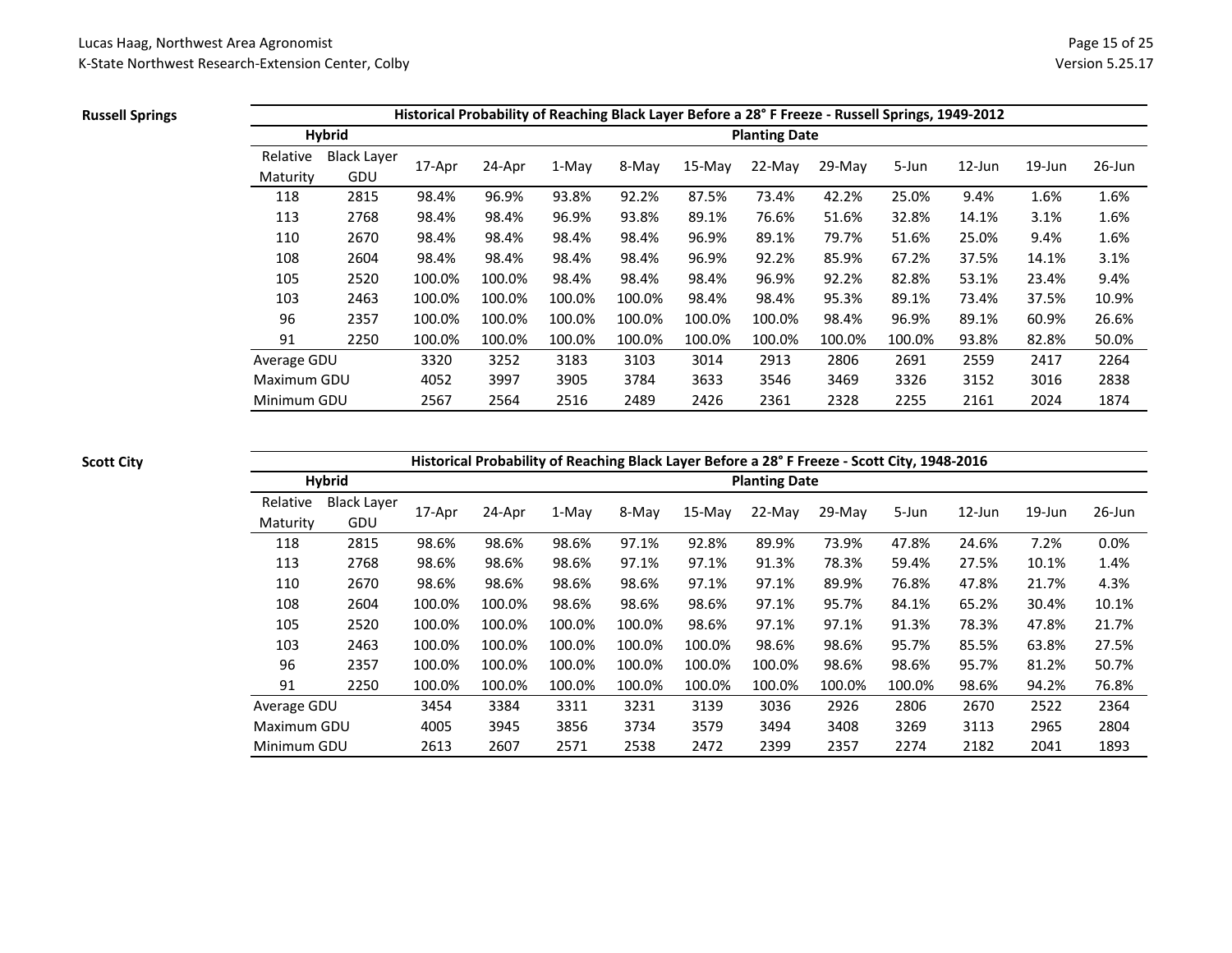### **Sharon Springs**

|             |                    |        |        |        |        |        |                      | Historical Probability of Reaching Black Layer Before a 28°F Freeze - Sharon Springs, 1948-2016 |        |           |           |           |
|-------------|--------------------|--------|--------|--------|--------|--------|----------------------|-------------------------------------------------------------------------------------------------|--------|-----------|-----------|-----------|
|             | <b>Hybrid</b>      |        |        |        |        |        | <b>Planting Date</b> |                                                                                                 |        |           |           |           |
| Relative    | <b>Black Layer</b> |        |        |        |        |        |                      |                                                                                                 |        |           |           |           |
| Maturity    | GDU                | 17-Apr | 24-Apr | 1-May  | 8-May  | 15-May | $22-Mav$             | $29-Mav$                                                                                        | 5-Jun  | $12$ -Jun | $19$ -Jun | $26$ -Jun |
| 118         | 2815               | 100.0% | 100.0% | 100.0% | 97.1%  | 94.2%  | 87.0%                | 66.7%                                                                                           | 31.9%  | 13.0%     | 1.4%      | 0.0%      |
| 113         | 2768               | 100.0% | 100.0% | 100.0% | 100.0% | 95.7%  | 89.9%                | 76.8%                                                                                           | 43.5%  | 17.4%     | 2.9%      | 1.4%      |
| 110         | 2670               | 100.0% | 100.0% | 100.0% | 100.0% | 100.0% | 95.7%                | 89.9%                                                                                           | 73.9%  | 37.7%     | 13.0%     | 1.4%      |
| 108         | 2604               | 100.0% | 100.0% | 100.0% | 100.0% | 100.0% | 100.0%               | 95.7%                                                                                           | 88.4%  | 49.3%     | 21.7%     | 1.4%      |
| 105         | 2520               | 100.0% | 100.0% | 100.0% | 100.0% | 100.0% | 100.0%               | 98.6%                                                                                           | 95.7%  | 79.7%     | 37.7%     | 11.6%     |
| 103         | 2463               | 100.0% | 100.0% | 100.0% | 100.0% | 100.0% | 100.0%               | 100.0%                                                                                          | 95.7%  | 88.4%     | 47.8%     | 15.9%     |
| 96          | 2357               | 100.0% | 100.0% | 100.0% | 100.0% | 100.0% | 100.0%               | 100.0%                                                                                          | 100.0% | 94.2%     | 82.6%     | 40.6%     |
| 91          | 2250               | 100.0% | 100.0% | 100.0% | 100.0% | 100.0% | 100.0%               | 100.0%                                                                                          | 100.0% | 100.0%    | 94.2%     | 68.1%     |
| Average GDU |                    | 3404   | 3334   | 3263   | 3184   | 3093   | 2990                 | 2882                                                                                            | 2763   | 2628      | 2483      | 2327      |
| Maximum GDU |                    | 4003   | 3936   | 3848   | 3723   | 3573   | 3468                 | 3385                                                                                            | 3240   | 3085      | 2946      | 2776      |
| Minimum GDU |                    | 2957   | 2889   | 2853   | 2799   | 2725   | 2620                 | 2520                                                                                            | 2410   | 2294      | 2164      | 1996      |

### **Smith Center**

# **Historical Probability of Reaching Black Layer Before a 28° F Freeze - Smith Center, 1948-2016**

|             | <b>Hybrid</b>      |        |        |        |        |          | <b>Planting Date</b> |          |        |           |           |           |
|-------------|--------------------|--------|--------|--------|--------|----------|----------------------|----------|--------|-----------|-----------|-----------|
| Relative    | <b>Black Layer</b> | 17-Apr | 24-Apr | 1-May  | 8-May  | $15-Mav$ | $22-Mav$             | $29-Mav$ | 5-Jun  | $12$ -Jun | $19$ -Jun | $26$ -Jun |
| Maturity    | GDU                |        |        |        |        |          |                      |          |        |           |           |           |
| 118         | 2815               | 100.0% | 100.0% | 100.0% | 100.0% | 98.6%    | 95.7%                | 92.8%    | 76.8%  | 43.5%     | 10.1%     | 1.4%      |
| 113         | 2768               | 100.0% | 100.0% | 100.0% | 100.0% | 100.0%   | 97.1%                | 94.2%    | 82.6%  | 55.1%     | 23.2%     | 2.9%      |
| 110         | 2670               | 100.0% | 100.0% | 100.0% | 100.0% | 100.0%   | 100.0%               | 95.7%    | 94.2%  | 73.9%     | 37.7%     | 5.8%      |
| 108         | 2604               | 100.0% | 100.0% | 100.0% | 100.0% | 100.0%   | 100.0%               | 100.0%   | 94.2%  | 88.4%     | 60.9%     | 17.4%     |
| 105         | 2520               | 100.0% | 100.0% | 100.0% | 100.0% | 100.0%   | 100.0%               | 100.0%   | 98.6%  | 94.2%     | 72.5%     | 36.2%     |
| 103         | 2463               | 100.0% | 100.0% | 100.0% | 100.0% | 100.0%   | 100.0%               | 100.0%   | 100.0% | 94.2%     | 84.1%     | 55.1%     |
| 96          | 2357               | 100.0% | 100.0% | 100.0% | 100.0% | 100.0%   | 100.0%               | 100.0%   | 100.0% | 100.0%    | 94.2%     | 73.9%     |
| 91          | 2250               | 100.0% | 100.0% | 100.0% | 100.0% | 100.0%   | 100.0%               | 100.0%   | 100.0% | 100.0%    | 98.6%     | 92.8%     |
| Average GDU |                    | 3605   | 3534   | 3461   | 3377   | 3282     | 3175                 | 3059     | 2933   | 2787      | 2629      | 2462      |
| Maximum GDU |                    | 4143   | 4064   | 3988   | 3866   | 3711     | 3611                 | 3529     | 3368   | 3189      | 3032      | 2855      |
| Minimum GDU |                    | 2944   | 2930   | 2897   | 2865   | 2802     | 2714                 | 2630     | 2502   | 2388      | 2249      | 2082      |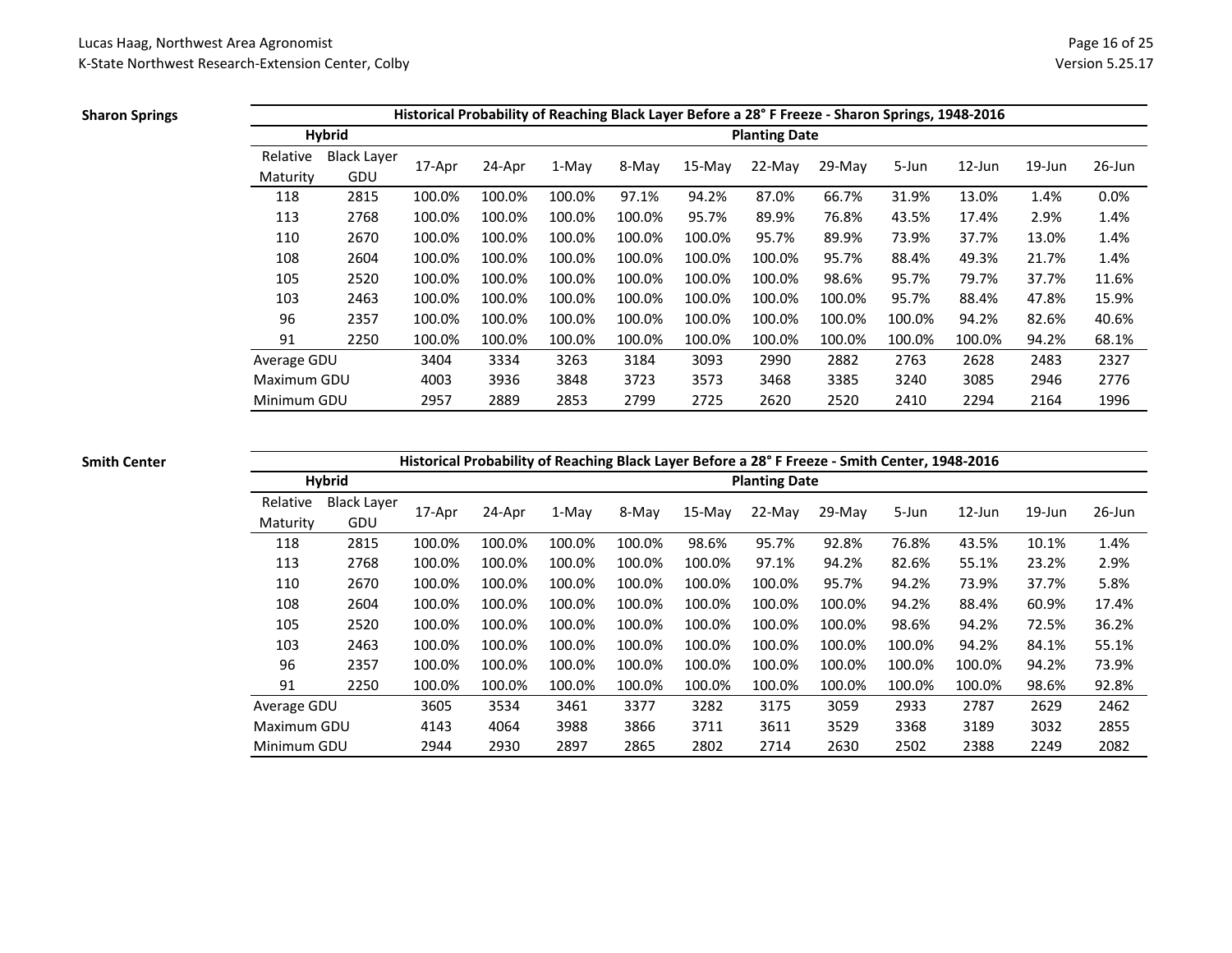**St. Francis**

|             |                    |        |        |        |        |        |                      | Historical Probability of Reaching Black Layer Before a 28° F Freeze - St. Francis, 1908-2016 |       |           |           |        |
|-------------|--------------------|--------|--------|--------|--------|--------|----------------------|-----------------------------------------------------------------------------------------------|-------|-----------|-----------|--------|
|             | <b>Hybrid</b>      |        |        |        |        |        | <b>Planting Date</b> |                                                                                               |       |           |           |        |
| Relative    | <b>Black Layer</b> |        |        |        |        |        |                      |                                                                                               |       |           |           |        |
| Maturity    | GDU                | 17-Apr | 24-Apr | 1-May  | 8-May  | 15-May | $22-Mav$             | $29-Mav$                                                                                      | 5-Jun | $12$ -Jun | $19$ -Jun | 26-Jun |
| 118         | 2815               | 94.5%  | 89.5%  | 82.9%  | 78.1%  | 71.4%  | 54.3%                | 30.5%                                                                                         | 12.4% | 5.7%      | 1.0%      | 0.0%   |
| 113         | 2768               | 94.5%  | 92.4%  | 88.6%  | 81.0%  | 76.2%  | 63.8%                | 39.0%                                                                                         | 18.1% | 9.5%      | 1.0%      | 0.0%   |
| 110         | 2670               | 96.3%  | 96.2%  | 94.3%  | 93.3%  | 81.0%  | 75.2%                | 65.7%                                                                                         | 36.2% | 15.2%     | 4.8%      | 1.0%   |
| 108         | 2604               | 98.2%  | 97.1%  | 96.2%  | 95.2%  | 92.4%  | 79.0%                | 73.3%                                                                                         | 55.2% | 22.9%     | 10.5%     | 1.0%   |
| 105         | 2520               | 99.1%  | 99.0%  | 98.1%  | 96.2%  | 96.2%  | 88.6%                | 79.0%                                                                                         | 70.5% | 41.0%     | 16.2%     | 6.7%   |
| 103         | 2463               | 100.0% | 100.0% | 100.0% | 98.1%  | 96.2%  | 95.2%                | 81.9%                                                                                         | 76.2% | 58.1%     | 23.8%     | 10.5%  |
| 96          | 2357               | 100.0% | 100.0% | 100.0% | 100.0% | 99.0%  | 97.1%                | 96.2%                                                                                         | 83.8% | 74.3%     | 51.4%     | 18.1%  |
| 91          | 2250               | 100.0% | 100.0% | 100.0% | 100.0% | 100.0% | 100.0%               | 98.1%                                                                                         | 96.2% | 84.8%     | 71.4%     | 35.2%  |
| Average GDU |                    | 3188   | 3126   | 3064   | 2991   | 2911   | 2817                 | 2716                                                                                          | 2605  | 2482      | 2347      | 2199   |
| Maximum GDU |                    | 3861   | 3797   | 3726   | 3602   | 3465   | 3373                 | 3298                                                                                          | 3156  | 3009      | 2875      | 2708   |
| Minimum GDU |                    | 2515   | 2515   | 2476   | 2447   | 2326   | 2294                 | 2196                                                                                          | 2076  | 1979      | 1888      | 1770   |

### **Syracuse**

**Historical Probability of Reaching Black Layer Before a 28° F Freeze - Syracuse, 1939-2012**

|             | <b>Hybrid</b>               |        |        |         |        |          | <b>Planting Date</b> |          |        |           |           |           |
|-------------|-----------------------------|--------|--------|---------|--------|----------|----------------------|----------|--------|-----------|-----------|-----------|
| Relative    | <b>Black Layer</b>          | 17-Apr | 24-Apr | $1-Mav$ | 8-May  | $15-Mav$ | 22-May               | $29-Mav$ | 5-Jun  | $12$ -Jun | $19$ -Jun | $26$ -Jun |
| Maturity    | GDU                         |        |        |         |        |          |                      |          |        |           |           |           |
| 118         | 2815                        | 100.0% | 100.0% | 100.0%  | 97.3%  | 89.2%    | 82.4%                | 70.3%    | 41.9%  | 16.2%     | 2.7%      | 0.0%      |
| 113         | 2768                        | 100.0% | 100.0% | 100.0%  | 98.6%  | 93.2%    | 87.8%                | 75.7%    | 50.0%  | 18.9%     | 9.5%      | 1.4%      |
| 110         | 2670                        | 100.0% | 100.0% | 100.0%  | 100.0% | 98.6%    | 90.5%                | 87.8%    | 75.7%  | 45.9%     | 16.2%     | 1.4%      |
| 108         | 2604                        | 100.0% | 100.0% | 100.0%  | 100.0% | 100.0%   | 97.3%                | 90.5%    | 81.1%  | 58.1%     | 23.0%     | 8.1%      |
| 105         | 2520                        | 100.0% | 100.0% | 100.0%  | 100.0% | 100.0%   | 100.0%               | 97.3%    | 89.2%  | 75.7%     | 44.6%     | 13.5%     |
| 103         | 2463                        | 100.0% | 100.0% | 100.0%  | 100.0% | 100.0%   | 100.0%               | 98.6%    | 91.9%  | 81.1%     | 58.1%     | 18.9%     |
| 96          | 2357                        | 100.0% | 100.0% | 100.0%  | 100.0% | 100.0%   | 100.0%               | 100.0%   | 98.6%  | 90.5%     | 75.7%     | 47.3%     |
| 91          | 2250                        | 100.0% | 100.0% | 100.0%  | 100.0% | 100.0%   | 100.0%               | 100.0%   | 100.0% | 95.9%     | 90.5%     | 71.6%     |
| Average GDU |                             | 3443   | 3372   | 3295    | 3210   | 3115     | 3008                 | 2896     | 2772   | 2636      | 2489      | 2332      |
| Maximum GDU |                             | 4071   | 3994   | 3906    | 3778   | 3620     | 3523                 | 3430     | 3288   | 3123      | 2972      | 2805      |
|             | 2885<br>2950<br>Minimum GDU |        |        | 2833    | 2736   | 2666     | 2552                 | 2437     | 2313   | 2171      | 2021      | 1855      |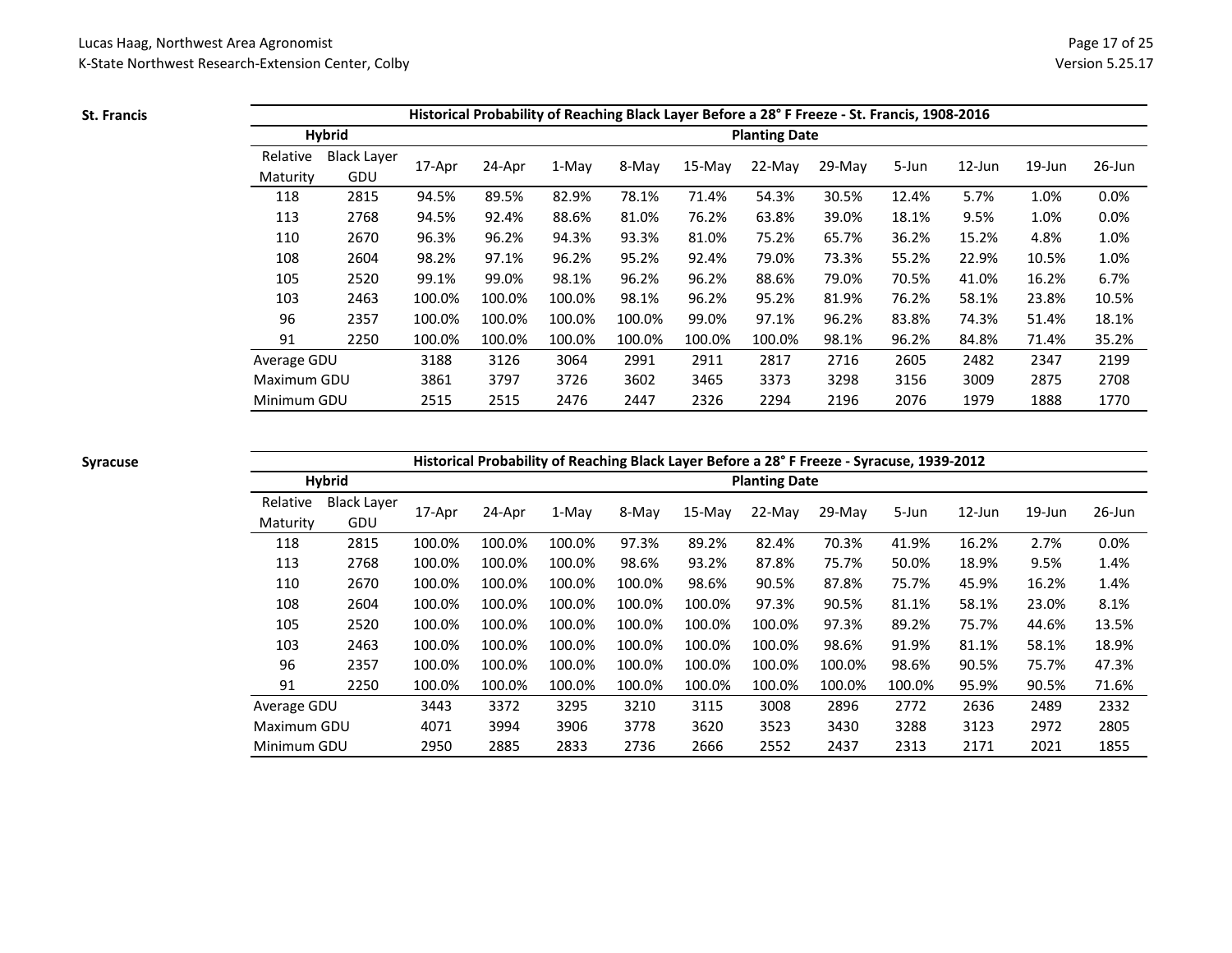**Tribune**

|             |                    |        |        |        |        |          |                      | Historical Probability of Reaching Black Layer Before a 28° F Freeze - Tribune, 1900-2016 |       |           |           |           |
|-------------|--------------------|--------|--------|--------|--------|----------|----------------------|-------------------------------------------------------------------------------------------|-------|-----------|-----------|-----------|
|             | <b>Hybrid</b>      |        |        |        |        |          | <b>Planting Date</b> |                                                                                           |       |           |           |           |
| Relative    | <b>Black Layer</b> |        |        |        |        |          |                      |                                                                                           |       |           | $19$ -Jun | $26$ -Jun |
| Maturity    | GDU                | 17-Apr | 24-Apr | 1-May  | 8-May  | $15-Mav$ | $22-Mav$             | 29-May                                                                                    | 5-Jun | $12$ -Jun |           |           |
| 118         | 2815               | 94.9%  | 88.6%  | 84.8%  | 79.0%  | 67.6%    | 45.7%                | 29.5%                                                                                     | 11.4% | 1.9%      | 1.0%      | 0.0%      |
| 113         | 2768               | 96.6%  | 93.3%  | 87.6%  | 84.8%  | 73.3%    | 54.3%                | 35.2%                                                                                     | 16.2% | 4.8%      | 1.0%      | 0.0%      |
| 110         | 2670               | 98.3%  | 98.1%  | 96.2%  | 90.5%  | 85.7%    | 76.2%                | 57.1%                                                                                     | 32.4% | 12.4%     | 2.9%      | 1.0%      |
| 108         | 2604               | 98.3%  | 98.1%  | 98.1%  | 96.2%  | 91.4%    | 84.8%                | 68.6%                                                                                     | 43.8% | 24.8%     | 6.7%      | 1.0%      |
| 105         | 2520               | 98.3%  | 98.1%  | 98.1%  | 98.1%  | 97.1%    | 93.3%                | 81.0%                                                                                     | 63.8% | 37.1%     | 13.3%     | 3.8%      |
| 103         | 2463               | 100.0% | 99.0%  | 98.1%  | 98.1%  | 97.1%    | 94.3%                | 87.6%                                                                                     | 77.1% | 48.6%     | 26.7%     | 5.7%      |
| 96          | 2357               | 100.0% | 100.0% | 99.0%  | 99.0%  | 98.1%    | 97.1%                | 95.2%                                                                                     | 89.5% | 75.2%     | 43.8%     | 12.4%     |
| 91          | 2250               | 100.0% | 100.0% | 100.0% | 100.0% | 99.0%    | 99.0%                | 98.1%                                                                                     | 95.2% | 86.7%     | 67.6%     | 31.4%     |
| Average GDU |                    | 3190   | 3127   | 3063   | 2990   | 2907     | 2812                 | 2710                                                                                      | 2599  | 2475      | 2340      | 2193      |
| Maximum GDU |                    | 3793   | 3742   | 3664   | 3544   | 3406     | 3322                 | 3249                                                                                      | 3121  | 2977      | 2846      | 2690      |
| Minimum GDU |                    | 2474   | 2422   | 2349   | 2320   | 2224     | 2195                 | 2111                                                                                      | 2047  | 1942      | 1834      | 1718      |

# **Ulysses 1SE**

# **Historical Probability of Reaching Blacklayer Before a 28° F Freeze - Ulysses 1SE, 1939-2016**

|             | <b>Hybrid</b> |        |        | . .    | ັ      |          | <b>Planting Date</b> |          |        |           |           |           |
|-------------|---------------|--------|--------|--------|--------|----------|----------------------|----------|--------|-----------|-----------|-----------|
| Relative    | Blacklayer    | 17-Apr | 24-Apr | 1-May  | 8-May  | $15-Mav$ | 22-May               | $29-May$ | 5-Jun  | $12$ -Jun | $19$ -Jun | $26$ -Jun |
| Maturity    | GDU           |        |        |        |        |          |                      |          |        |           |           |           |
| 118         | 2815          | 100.0% | 100.0% | 100.0% | 98.7%  | 96.2%    | 93.6%                | 85.9%    | 69.2%  | 39.7%     | 11.5%     | 1.3%      |
| 113         | 2768          | 100.0% | 100.0% | 100.0% | 100.0% | 97.4%    | 94.9%                | 91.0%    | 78.2%  | 48.7%     | 15.4%     | 2.6%      |
| 110         | 2670          | 100.0% | 100.0% | 100.0% | 100.0% | 100.0%   | 97.4%                | 94.9%    | 87.2%  | 70.5%     | 37.2%     | 10.3%     |
| 108         | 2604          | 100.0% | 100.0% | 100.0% | 100.0% | 100.0%   | 98.7%                | 96.2%    | 93.6%  | 82.1%     | 51.3%     | 15.4%     |
| 105         | 2520          | 100.0% | 100.0% | 100.0% | 100.0% | 100.0%   | 100.0%               | 98.7%    | 94.9%  | 89.7%     | 69.2%     | 33.3%     |
| 103         | 2463          | 100.0% | 100.0% | 100.0% | 100.0% | 100.0%   | 100.0%               | 100.0%   | 96.2%  | 92.3%     | 80.8%     | 48.7%     |
| 96          | 2357          | 100.0% | 100.0% | 100.0% | 100.0% | 100.0%   | 100.0%               | 100.0%   | 100.0% | 96.2%     | 89.7%     | 69.2%     |
| 91          | 2250          | 100.0% | 100.0% | 100.0% | 100.0% | 100.0%   | 100.0%               | 100.0%   | 100.0% | 100.0%    | 93.6%     | 87.2%     |
| Average GDU |               | 3581   | 3507   | 3428   | 3342   | 3244     | 3136                 | 3021     | 2895   | 2756      | 2605      | 2443      |
| Maximum GDU |               | 4164   | 4066   | 3971   | 3846   | 3684     | 3577                 | 3484     | 3340   | 3181      | 3032      | 2866      |
| Minimum GDU |               | 2983   | 2938   | 2862   | 2780   | 2693     | 2571                 | 2505     | 2432   | 2295      | 2149      | 1991      |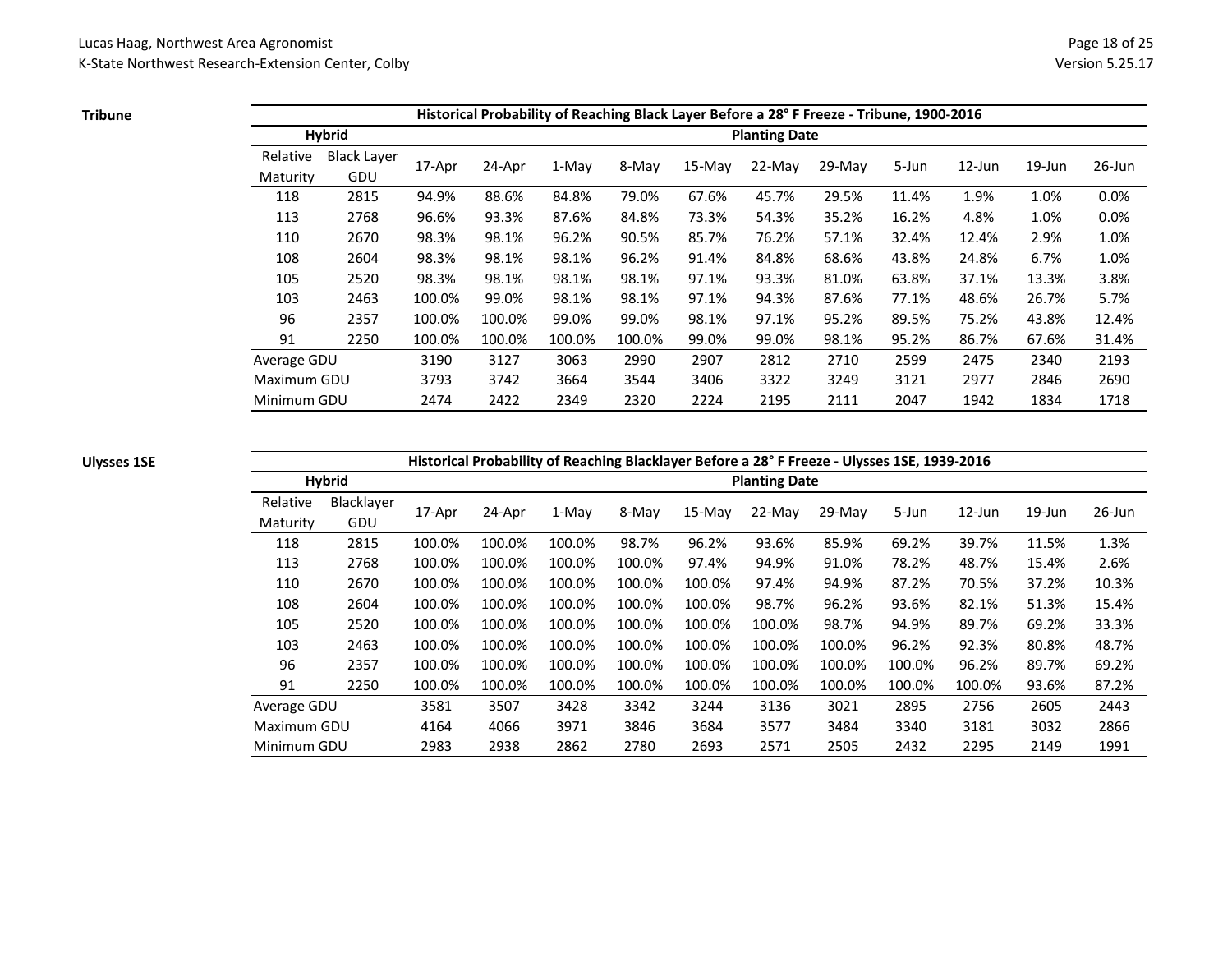### **WaKeeney**

|             |                    |        |        |        |        |           |                      | Historical Probability of Reaching Black Layer Before a 28°F Freeze - WaKeeney, 1893-2016 |       |           |           |           |
|-------------|--------------------|--------|--------|--------|--------|-----------|----------------------|-------------------------------------------------------------------------------------------|-------|-----------|-----------|-----------|
|             | <b>Hybrid</b>      |        |        |        |        |           | <b>Planting Date</b> |                                                                                           |       |           |           |           |
| Relative    | <b>Black Layer</b> |        |        | 1-May  |        |           | $22-Mav$             | 29-May                                                                                    | 5-Jun | $12$ -Jun | $19$ -Jun | $26$ -Jun |
| Maturity    | GDU                | 17-Apr | 24-Apr |        | 8-May  | $15$ -May |                      |                                                                                           |       |           |           |           |
| 118         | 2815               | 99.2%  | 99.0%  | 98.1%  | 96.2%  | 95.2%     | 90.5%                | 79.0%                                                                                     | 63.8% | 37.1%     | 16.2%     | 4.8%      |
| 113         | 2768               | 99.2%  | 99.0%  | 99.0%  | 97.1%  | 96.2%     | 93.3%                | 86.7%                                                                                     | 72.4% | 45.7%     | 21.0%     | 5.7%      |
| 110         | 2670               | 99.2%  | 99.0%  | 99.0%  | 98.1%  | 97.1%     | 96.2%                | 93.3%                                                                                     | 85.7% | 66.7%     | 35.2%     | 13.3%     |
| 108         | 2604               | 100.0% | 99.0%  | 99.0%  | 99.0%  | 98.1%     | 97.1%                | 95.2%                                                                                     | 93.3% | 75.2%     | 48.6%     | 21.0%     |
| 105         | 2520               | 100.0% | 100.0% | 99.0%  | 99.0%  | 99.0%     | 98.1%                | 97.1%                                                                                     | 95.2% | 90.5%     | 67.6%     | 33.3%     |
| 103         | 2463               | 100.0% | 100.0% | 100.0% | 99.0%  | 99.0%     | 99.0%                | 97.1%                                                                                     | 95.2% | 93.3%     | 77.1%     | 43.8%     |
| 96          | 2357               | 100.0% | 100.0% | 100.0% | 100.0% | 100.0%    | 99.0%                | 99.0%                                                                                     | 97.1% | 95.2%     | 92.4%     | 69.5%     |
| 91          | 2250               | 100.0% | 100.0% | 100.0% | 100.0% | 100.0%    | 100.0%               | 99.0%                                                                                     | 98.1% | 97.1%     | 95.2%     | 87.6%     |
| Average GDU |                    | 3544   | 3477   | 3407   | 3330   | 3242      | 3142                 | 3032                                                                                      | 2912  | 2777      | 2627      | 2468      |
| Maximum GDU |                    | 4666   | 4602   | 4489   | 4372   | 4246      | 4144                 | 4014                                                                                      | 3870  | 3712      | 3512      | 3319      |
| Minimum GDU |                    | 2651   | 2575   | 2510   | 2451   | 2394      | 2277                 | 2171                                                                                      | 2116  | 2023      | 1923      | 1802      |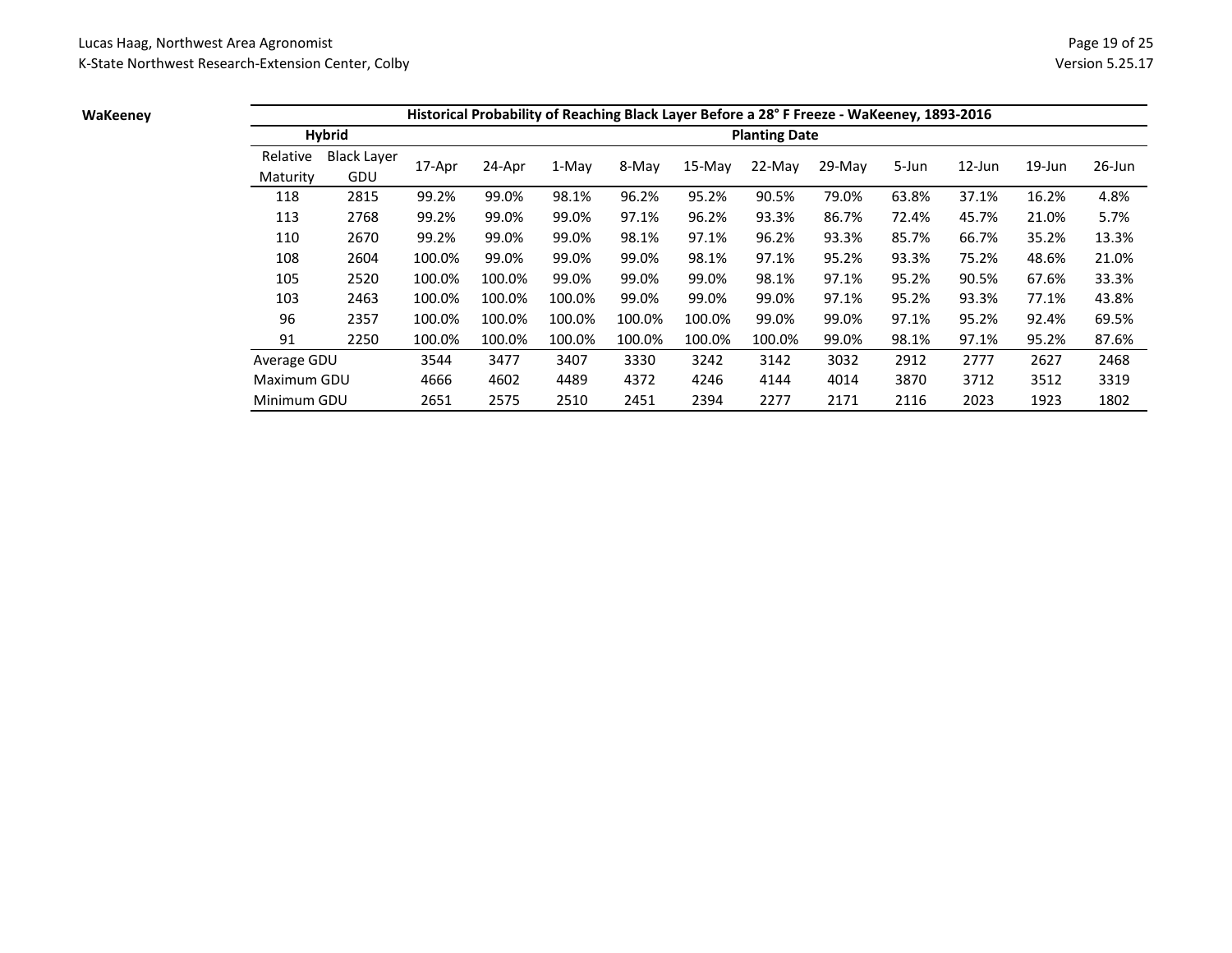# *Selected Border State Locations*

**Arapahoe, CO**

|                      |                   |        |        |        |        |        |                      | Historical Probability of Reaching Blacklayer Before a 28° F Freeze - Arapahoe, CO, 1948-2016 |       |           |           |           |
|----------------------|-------------------|--------|--------|--------|--------|--------|----------------------|-----------------------------------------------------------------------------------------------|-------|-----------|-----------|-----------|
|                      | <b>Hybrid</b>     |        |        |        |        |        | <b>Planting Date</b> |                                                                                               |       |           |           |           |
| Relative<br>Maturity | Blacklayer<br>GDU | 17-Apr | 24-Apr | 1-May  | 8-May  | 15-May | $22-Mav$             | 29-May                                                                                        | 5-Jun | $12$ -Jun | $19$ -Jun | $26$ -Jun |
| 118                  | 2815              | 92.8%  | 92.8%  | 89.9%  | 85.5%  | 75.4%  | 49.3%                | 29.0%                                                                                         | 14.5% | 1.4%      | 1.4%      | 0.0%      |
| 113                  | 2768              | 94.2%  | 92.8%  | 91.3%  | 88.4%  | 82.6%  | 60.9%                | 39.1%                                                                                         | 23.2% | 4.3%      | 1.4%      | 0.0%      |
| 110                  | 2670              | 100.0% | 98.6%  | 95.7%  | 91.3%  | 88.4%  | 81.2%                | 62.3%                                                                                         | 33.3% | 20.3%     | 1.4%      | 0.0%      |
| 108                  | 2604              | 100.0% | 100.0% | 98.6%  | 95.7%  | 92.8%  | 88.4%                | 79.7%                                                                                         | 50.7% | 26.1%     | 4.3%      | 1.4%      |
| 105                  | 2520              | 100.0% | 100.0% | 100.0% | 100.0% | 95.7%  | 92.8%                | 87.0%                                                                                         | 71.0% | 39.1%     | 21.7%     | 1.4%      |
| 103                  | 2463              | 100.0% | 100.0% | 100.0% | 100.0% | 100.0% | 94.2%                | 91.3%                                                                                         | 84.1% | 53.6%     | 27.5%     | 4.3%      |
| 96                   | 2357              | 100.0% | 100.0% | 100.0% | 100.0% | 100.0% | 100.0%               | 94.2%                                                                                         | 91.3% | 82.6%     | 43.5%     | 21.7%     |
| 91                   | 2250              | 100.0% | 100.0% | 100.0% | 100.0% | 100.0% | 100.0%               | 100.0%                                                                                        | 95.7% | 89.9%     | 76.8%     | 39.1%     |
| Average GDU          |                   | 3203   | 3140   | 3074   | 3001   | 2918   | 2824                 | 2725                                                                                          | 2615  | 2491      | 2355      | 2208      |
| Maximum GDU          |                   | 3787   | 3730   | 3653   | 3533   | 3395   | 3303                 | 3227                                                                                          | 3095  | 2949      | 2817      | 2655      |
| Minimum GDU          |                   | 2717   | 2665   | 2601   | 2529   | 2473   | 2358                 | 2306                                                                                          | 2218  | 2112      | 1999      | 1852      |

**Benkelman, NE**

|             |               |        |        |        |        |        |                      | Historical Probability of Reaching Blacklayer Before a 28° F Freeze - Benkelman, NE, 1948-2016 |       |           |           |           |
|-------------|---------------|--------|--------|--------|--------|--------|----------------------|------------------------------------------------------------------------------------------------|-------|-----------|-----------|-----------|
|             | <b>Hybrid</b> |        |        |        |        |        | <b>Planting Date</b> |                                                                                                |       |           |           |           |
| Relative    | Blacklayer    | 17-Apr |        | 1-May  | 8-May  |        | $22-Mav$             | $29-Mav$                                                                                       | 5-Jun | $12$ -Jun | $19$ -Jun | $26$ -Jun |
| Maturity    | GDU           |        | 24-Apr |        |        | 15-May |                      |                                                                                                |       |           |           |           |
| 118         | 2815          | 94.2%  | 87.0%  | 81.2%  | 76.8%  | 65.2%  | 49.3%                | 24.6%                                                                                          | 10.1% | 4.3%      | 1.4%      | 0.0%      |
| 113         | 2768          | 97.1%  | 95.7%  | 82.6%  | 79.7%  | 72.5%  | 56.5%                | 36.2%                                                                                          | 17.4% | 7.2%      | 1.4%      | 0.0%      |
| 110         | 2670          | 98.6%  | 98.6%  | 95.7%  | 89.9%  | 79.7%  | 73.9%                | 53.6%                                                                                          | 31.9% | 13.0%     | 5.8%      | 1.4%      |
| 108         | 2604          | 98.6%  | 98.6%  | 98.6%  | 97.1%  | 89.9%  | 78.3%                | 71.0%                                                                                          | 44.9% | 21.7%     | 8.7%      | 1.4%      |
| 105         | 2520          | 100.0% | 100.0% | 98.6%  | 98.6%  | 95.7%  | 88.4%                | 78.3%                                                                                          | 63.8% | 33.3%     | 14.5%     | 4.3%      |
| 103         | 2463          | 100.0% | 100.0% | 100.0% | 100.0% | 98.6%  | 95.7%                | 85.5%                                                                                          | 75.4% | 49.3%     | 21.7%     | 8.7%      |
| 96          | 2357          | 100.0% | 100.0% | 100.0% | 100.0% | 100.0% | 98.6%                | 94.2%                                                                                          | 87.0% | 71.0%     | 39.1%     | 15.9%     |
| 91          | 2250          | 100.0% | 100.0% | 100.0% | 100.0% | 100.0% | 100.0%               | 100.0%                                                                                         | 94.2% | 88.4%     | 66.7%     | 29.0%     |
| Average GDU |               | 3171   | 3110   | 3046   | 2973   | 2892   | 2797                 | 2698                                                                                           | 2587  | 2460      | 2323      | 2175      |
| Maximum GDU |               | 3766   | 3708   | 3641   | 3543   | 3422   | 3310                 | 3249                                                                                           | 3116  | 2972      | 2841      | 2674      |
| Minimum GDU |               | 2546   | 2546   | 2506   | 2480   | 2421   | 2353                 | 2279                                                                                           | 2183  | 2098      | 1966      | 1817      |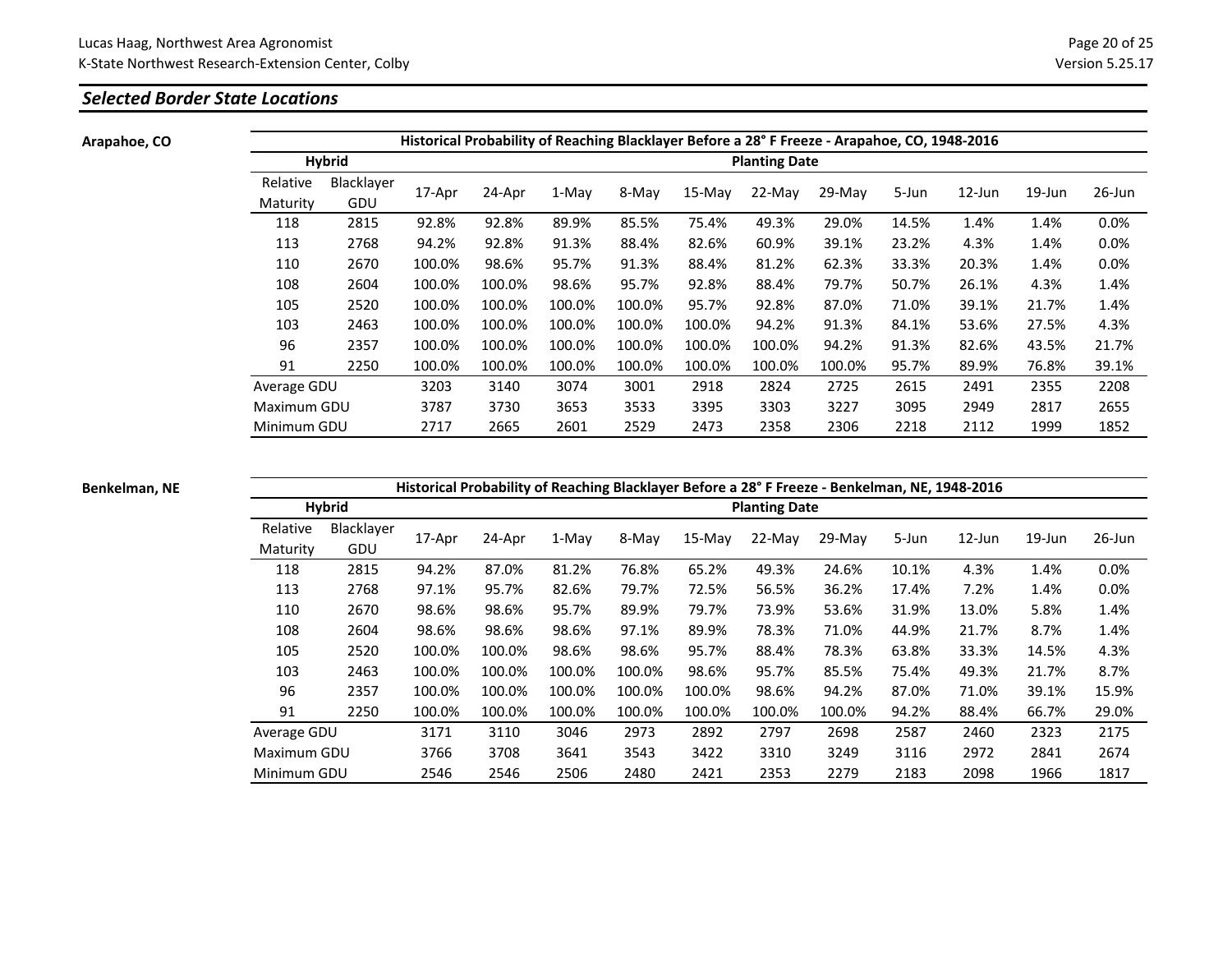### **Bonny Reservoir, CO**

|             |               |        |        |        |        |           |                      | Historical Probability of Reaching Blacklayer Before a 28° F Freeze - Bonny Reservoir, CO, 1949-2012 |       |           |           |           |
|-------------|---------------|--------|--------|--------|--------|-----------|----------------------|------------------------------------------------------------------------------------------------------|-------|-----------|-----------|-----------|
|             | <b>Hybrid</b> |        |        |        |        |           | <b>Planting Date</b> |                                                                                                      |       |           |           |           |
| Relative    | Blacklayer    |        |        |        |        |           | 22-May               | 29-May                                                                                               | 5-Jun | $12$ -Jun | $19$ -Jun | $26$ -Jun |
| Maturity    | GDU           | 17-Apr | 24-Apr | 1-May  | 8-May  | $15$ -May |                      |                                                                                                      |       |           |           |           |
| 118         | 2815          | 84.4%  | 78.1%  | 67.2%  | 54.7%  | 34.4%     | 21.9%                | 14.1%                                                                                                | 4.7%  | 1.6%      | 0.0%      | 0.0%      |
| 113         | 2768          | 87.5%  | 85.9%  | 78.1%  | 64.1%  | 50.0%     | 29.7%                | 18.8%                                                                                                | 9.4%  | 3.1%      | 0.0%      | 0.0%      |
| 110         | 2670          | 95.3%  | 92.2%  | 89.1%  | 78.1%  | 71.9%     | 48.4%                | 28.1%                                                                                                | 15.6% | 9.4%      | 1.6%      | 0.0%      |
| 108         | 2604          | 100.0% | 96.9%  | 90.6%  | 90.6%  | 78.1%     | 70.3%                | 42.2%                                                                                                | 21.9% | 10.9%     | 4.7%      | 0.0%      |
| 105         | 2520          | 100.0% | 100.0% | 98.4%  | 95.3%  | 90.6%     | 76.6%                | 75.0%                                                                                                | 31.3% | 18.8%     | 9.4%      | 1.6%      |
| 103         | 2463          | 100.0% | 100.0% | 100.0% | 98.4%  | 93.8%     | 87.5%                | 75.0%                                                                                                | 56.3% | 26.6%     | 12.5%     | 4.7%      |
| 96          | 2357          | 100.0% | 100.0% | 100.0% | 100.0% | 100.0%    | 95.3%                | 87.5%                                                                                                | 75.0% | 53.1%     | 20.3%     | 9.4%      |
| 91          | 2250          | 100.0% | 100.0% | 100.0% | 100.0% | 100.0%    | 100.0%               | 98.4%                                                                                                | 90.6% | 76.6%     | 45.3%     | 17.2%     |
| Average GDU |               | 3030   | 2974   | 2916   | 2849   | 2773      | 2685                 | 2593                                                                                                 | 2492  | 2374      | 2247      | 2107      |
| Maximum GDU |               | 3667   | 3614   | 3547   | 3440   | 3313      | 3218                 | 3151                                                                                                 | 3023  | 2886      | 2754      | 2590      |
| Minimum GDU |               | 2607   | 2569   | 2512   | 2450   | 2362      | 2288                 | 2180                                                                                                 | 2074  | 1966      | 1855      | 1720      |

### **Burlington, CO**

**Historical Probability of Reaching Blacklayer Before a 28° F Freeze - Burlington, CO, 1918-2016**

|             | <b>Hybrid</b> |        | $\mathbf{r}$ |        | ັ<br>. . |          | <b>Planting Date</b> |          |       |           |           |           |
|-------------|---------------|--------|--------------|--------|----------|----------|----------------------|----------|-------|-----------|-----------|-----------|
| Relative    | Blacklayer    | 17-Apr | 24-Apr       | 1-May  | 8-May    | $15-Mav$ | 22-May               | $29-Mav$ | 5-Jun | $12$ -Jun | $19$ -Jun | $26$ -Jun |
| Maturity    | GDU           |        |              |        |          |          |                      |          |       |           |           |           |
| 118         | 2815          | 82.8%  | 78.8%        | 73.7%  | 63.6%    | 51.5%    | 24.2%                | 13.1%    | 8.1%  | 2.0%      | 0.0%      | 0.0%      |
| 113         | 2768          | 87.9%  | 83.8%        | 77.8%  | 73.7%    | 58.6%    | 35.4%                | 19.2%    | 10.1% | 4.0%      | 0.0%      | 0.0%      |
| 110         | 2670          | 99.0%  | 93.9%        | 85.9%  | 81.8%    | 74.7%    | 61.6%                | 38.4%    | 16.2% | 9.1%      | 1.0%      | 0.0%      |
| 108         | 2604          | 100.0% | 100.0%       | 93.9%  | 86.9%    | 80.8%    | 72.7%                | 53.5%    | 26.3% | 10.1%     | 5.1%      | 1.0%      |
| 105         | 2520          | 100.0% | 100.0%       | 100.0% | 94.9%    | 88.9%    | 81.8%                | 70.7%    | 47.5% | 20.2%     | 10.1%     | 1.0%      |
| 103         | 2463          | 100.0% | 100.0%       | 100.0% | 100.0%   | 93.9%    | 87.9%                | 79.8%    | 61.6% | 36.4%     | 10.1%     | 4.0%      |
| 96          | 2357          | 100.0% | 100.0%       | 100.0% | 100.0%   | 100.0%   | 96.0%                | 86.9%    | 81.8% | 58.6%     | 27.3%     | 10.1%     |
| 91          | 2250          | 100.0% | 100.0%       | 100.0% | 100.0%   | 100.0%   | 100.0%               | 98.0%    | 90.9% | 81.8%     | 54.5%     | 19.2%     |
| Average GDU |               | 3056   | 2999         | 2942   | 2872     | 2797     | 2708                 | 2614     | 2511  | 2394      | 2266      | 2124      |
| Maximum GDU |               | 3699   | 3642         | 3569   | 3450     | 3316     | 3224                 | 3152     | 3028  | 2892      | 2761      | 2606      |
| Minimum GDU |               | 2652   | 2619         | 2566   | 2502     | 2406     | 2283                 | 2193     | 2113  | 1994      | 1916      | 1804      |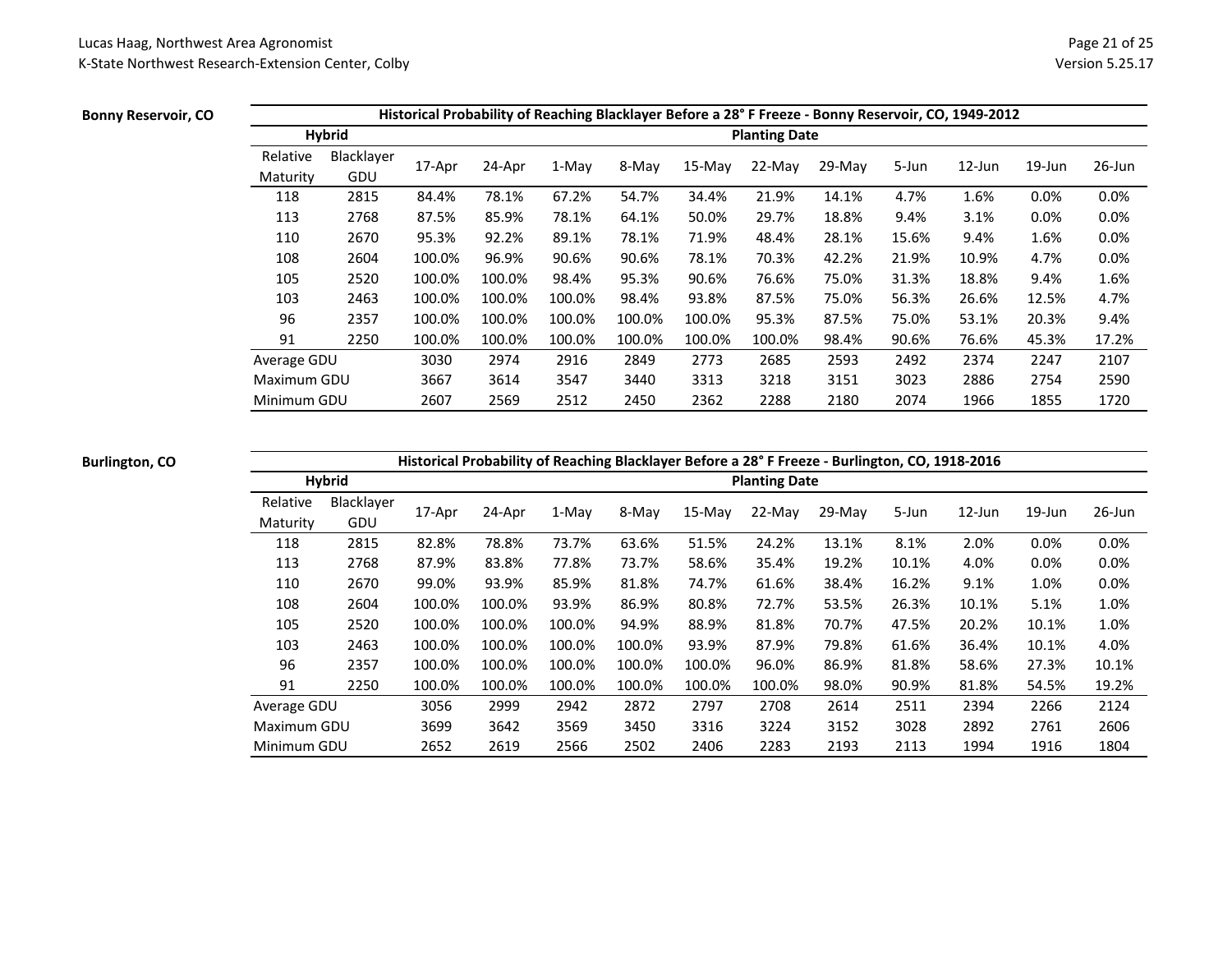### **Cambridge, NE**

|             |               |        |        |         |        |        |                      | Historical Probability of Reaching Blacklayer Before a 28° F Freeze - Cambridge, NE, 1948-2016 |       |           |           |           |
|-------------|---------------|--------|--------|---------|--------|--------|----------------------|------------------------------------------------------------------------------------------------|-------|-----------|-----------|-----------|
|             | <b>Hybrid</b> |        |        |         |        |        | <b>Planting Date</b> |                                                                                                |       |           |           |           |
| Relative    | Blacklayer    |        |        |         |        |        |                      |                                                                                                |       | $12$ -Jun | $19$ -Jun | $26$ -Jun |
| Maturity    | GDU           | 17-Apr | 24-Apr | $1-Mav$ | 8-May  | 15-May | $22-Mav$             | $29-Mav$                                                                                       | 5-Jun |           |           |           |
| 118         | 2815          | 94.2%  | 94.2%  | 89.9%   | 87.0%  | 75.4%  | 53.6%                | 31.9%                                                                                          | 10.1% | 2.9%      | 1.4%      | 0.0%      |
| 113         | 2768          | 94.2%  | 94.2%  | 94.2%   | 89.9%  | 85.5%  | 62.3%                | 43.5%                                                                                          | 23.2% | 4.3%      | 1.4%      | 0.0%      |
| 110         | 2670          | 100.0% | 97.1%  | 95.7%   | 95.7%  | 89.9%  | 82.6%                | 63.8%                                                                                          | 37.7% | 13.0%     | 2.9%      | 1.4%      |
| 108         | 2604          | 100.0% | 100.0% | 98.6%   | 95.7%  | 92.8%  | 88.4%                | 79.7%                                                                                          | 47.8% | 23.2%     | 4.3%      | 1.4%      |
| 105         | 2520          | 100.0% | 100.0% | 100.0%  | 98.6%  | 95.7%  | 92.8%                | 87.0%                                                                                          | 73.9% | 43.5%     | 10.1%     | 2.9%      |
| 103         | 2463          | 100.0% | 100.0% | 100.0%  | 100.0% | 97.1%  | 95.7%                | 89.9%                                                                                          | 85.5% | 52.2%     | 23.2%     | 2.9%      |
| 96          | 2357          | 100.0% | 100.0% | 100.0%  | 100.0% | 100.0% | 98.6%                | 95.7%                                                                                          | 92.8% | 82.6%     | 44.9%     | 10.1%     |
| 91          | 2250          | 100.0% | 100.0% | 100.0%  | 100.0% | 100.0% | 100.0%               | 97.1%                                                                                          | 95.7% | 89.9%     | 73.9%     | 36.2%     |
| Average GDU |               | 3209   | 3149   | 3083    | 3009   | 2924   | 2827                 | 2725                                                                                           | 2609  | 2478      | 2336      | 2184      |
| Maximum GDU |               | 3847   | 3786   | 3718    | 3599   | 3478   | 3390                 | 3320                                                                                           | 3180  | 3015      | 2872      | 2704      |
| Minimum GDU |               | 2673   | 2625   | 2552    | 2479   | 2378   | 2272                 | 2188                                                                                           | 2059  | 1948      | 1833      | 1681      |

### **Cheyenne Wells, CO**

# **Historical Probability of Reaching Blacklayer Before a 28° F Freeze - Cheyenne Wells, CO, 1918-2016**

|             | <b>Hybrid</b> |        |        | $\tilde{\phantom{a}}$ |        |          | <b>Planting Date</b> |          |       |           |           |           |
|-------------|---------------|--------|--------|-----------------------|--------|----------|----------------------|----------|-------|-----------|-----------|-----------|
| Relative    | Blacklayer    | 17-Apr | 24-Apr | 1-May                 | 8-May  | $15-Mav$ | 22-May               | $29-May$ | 5-Jun | $12$ -Jun | $19$ -Jun | $26$ -Jun |
| Maturity    | GDU           |        |        |                       |        |          |                      |          |       |           |           |           |
| 118         | 2815          | 85.9%  | 82.8%  | 80.8%                 | 71.7%  | 49.5%    | 32.3%                | 18.2%    | 8.1%  | 4.0%      | 0.0%      | 0.0%      |
| 113         | 2768          | 91.9%  | 86.9%  | 83.8%                 | 74.7%  | 63.6%    | 39.4%                | 25.3%    | 12.1% | 7.1%      | 0.0%      | 0.0%      |
| 110         | 2670          | 96.0%  | 92.9%  | 90.9%                 | 84.8%  | 81.8%    | 66.7%                | 36.4%    | 24.2% | 9.1%      | 4.0%      | 0.0%      |
| 108         | 2604          | 98.0%  | 96.0%  | 92.9%                 | 89.9%  | 83.8%    | 76.8%                | 55.6%    | 31.3% | 15.2%     | 7.1%      | 0.0%      |
| 105         | 2520          | 100.0% | 98.0%  | 96.0%                 | 92.9%  | 90.9%    | 82.8%                | 75.8%    | 50.5% | 28.3%     | 10.1%     | 4.0%      |
| 103         | 2463          | 100.0% | 99.0%  | 99.0%                 | 96.0%  | 92.9%    | 86.9%                | 81.8%    | 67.7% | 36.4%     | 16.2%     | 6.1%      |
| 96          | 2357          | 100.0% | 100.0% | 100.0%                | 99.0%  | 98.0%    | 94.9%                | 86.9%    | 82.8% | 62.6%     | 30.3%     | 12.1%     |
| 91          | 2250          | 100.0% | 100.0% | 100.0%                | 100.0% | 99.0%    | 99.0%                | 94.9%    | 88.9% | 81.8%     | 58.6%     | 24.2%     |
| Average GDU |               | 3095   | 3034   | 2975                  | 2901   | 2823     | 2731                 | 2633     | 2526  | 2407      | 2277      | 2136      |
| Maximum GDU |               | 3686   | 3600   | 3518                  | 3399   | 3340     | 3241                 | 3128     | 3016  | 2872      | 2726      | 2550      |
| Minimum GDU |               | 2532   | 2448   | 2393                  | 2278   | 2196     | 2081                 | 1990     | 1868  | 1771      | 1671      | 1543      |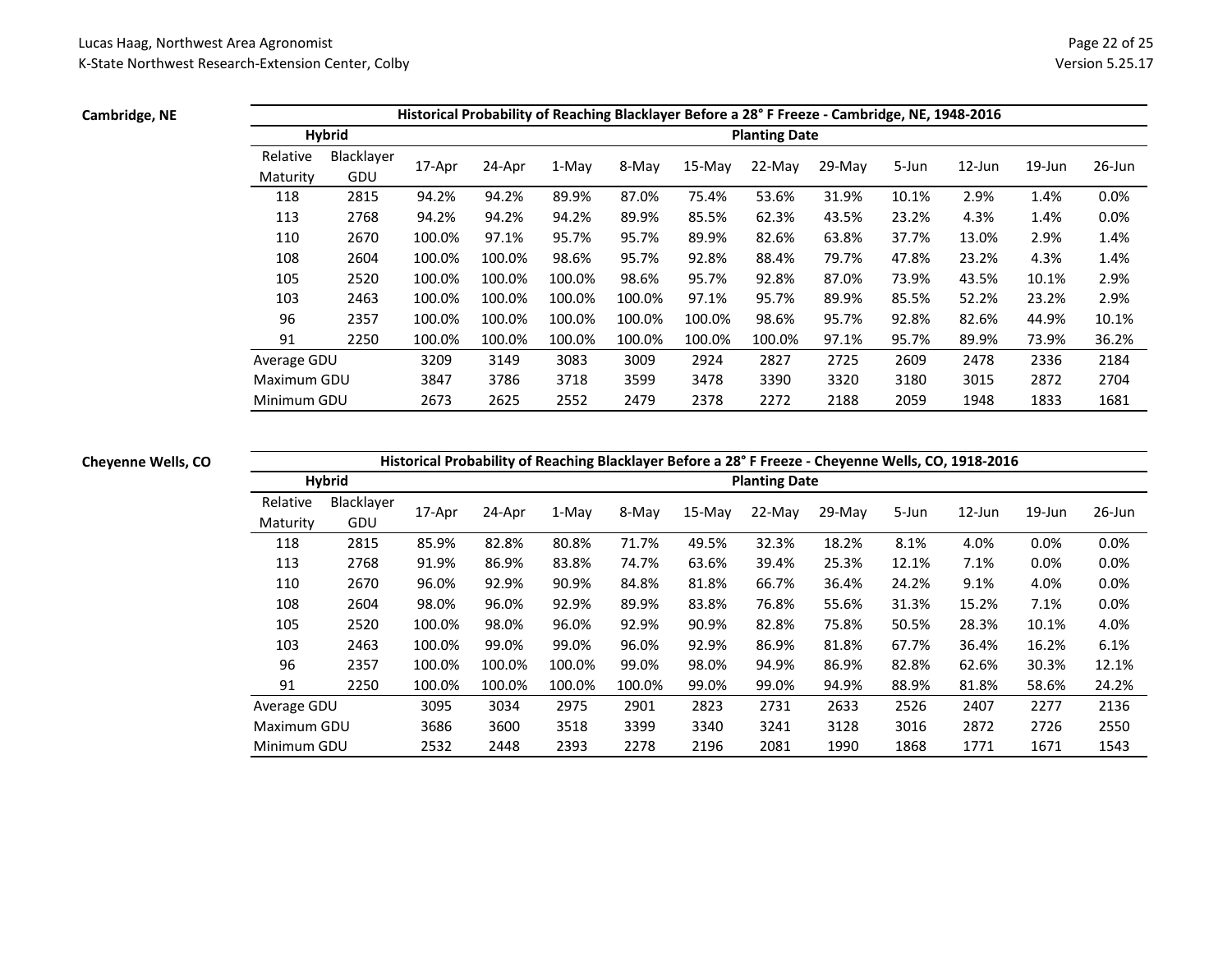# **Culbertson, NE**

|             |            |        |        |       |       |          |                      | Historical Probability of Reaching Blacklayer Before a 28° F Freeze - Culbertson, NE, 1889-2016 |       |           |           |           |
|-------------|------------|--------|--------|-------|-------|----------|----------------------|-------------------------------------------------------------------------------------------------|-------|-----------|-----------|-----------|
|             | Hybrid     |        |        |       |       |          | <b>Planting Date</b> |                                                                                                 |       |           |           |           |
| Relative    | Blacklayer |        |        |       |       |          | 22-May               |                                                                                                 |       | $12$ -Jun | $19$ -Jun | $26$ -Jun |
| Maturity    | GDU        | 17-Apr | 24-Apr | 1-May | 8-May | $15-Mav$ |                      | $29-Mav$                                                                                        | 5-Jun |           |           |           |
| 118         | 2815       | 82.8%  | 74.3%  | 70.5% | 64.8% | 54.3%    | 39.0%                | 20.0%                                                                                           | 15.2% | 6.7%      | 1.9%      | 1.0%      |
| 113         | 2768       | 88.3%  | 78.1%  | 73.3% | 68.6% | 63.8%    | 45.7%                | 29.5%                                                                                           | 18.1% | 10.5%     | 1.9%      | 1.0%      |
| 110         | 2670       | 95.3%  | 92.4%  | 87.6% | 77.1% | 70.5%    | 63.8%                | 45.7%                                                                                           | 25.7% | 17.1%     | 5.7%      | 1.0%      |
| 108         | 2604       | 96.1%  | 94.3%  | 91.4% | 84.8% | 76.2%    | 67.6%                | 59.0%                                                                                           | 37.1% | 18.1%     | 12.4%     | 1.9%      |
| 105         | 2520       | 98.4%  | 96.2%  | 94.3% | 91.4% | 84.8%    | 75.2%                | 66.7%                                                                                           | 50.5% | 28.6%     | 16.2%     | 4.8%      |
| 103         | 2463       | 98.4%  | 98.1%  | 95.2% | 94.3% | 90.5%    | 82.9%                | 68.6%                                                                                           | 62.9% | 40.0%     | 19.0%     | 11.4%     |
| 96          | 2357       | 98.4%  | 98.1%  | 98.1% | 97.1% | 94.3%    | 90.5%                | 81.9%                                                                                           | 70.5% | 60.0%     | 33.3%     | 17.1%     |
| 91          | 2250       | 99.2%  | 98.1%  | 98.1% | 98.1% | 97.1%    | 95.2%                | 90.5%                                                                                           | 83.8% | 71.4%     | 55.2%     | 22.9%     |
| Average GDU |            | 3130   | 3071   | 3008  | 2937  | 2855     | 2762                 | 2659                                                                                            | 2548  | 2426      | 2289      | 2140      |
| Maximum GDU |            | 4669   | 4605   | 4492  | 4375  | 4249     | 4147                 | 4017                                                                                            | 3873  | 3715      | 3515      | 3323      |
| Minimum GDU |            | 2113   | 2038   | 1969  | 1892  | 1826     | 1773                 | 1687                                                                                            | 1573  | 1422      | 1309      | 1165      |

### **Harlan County Lake, NE**

**Historical Probability of Reaching Blacklayer Before a 28° F Freeze - Harlan County Lake, NE, 1948-2016**

|                      | <b>Hybrid</b>     |        | . .    | $\tilde{\phantom{a}}$ |        |          | <b>Planting Date</b> |        |       |           |           |           |
|----------------------|-------------------|--------|--------|-----------------------|--------|----------|----------------------|--------|-------|-----------|-----------|-----------|
| Relative<br>Maturity | Blacklayer<br>GDU | 17-Apr | 24-Apr | 1-May                 | 8-May  | $15-Mav$ | 22-May               | 29-May | 5-Jun | $12$ -Jun | $19$ -Jun | $26$ -Jun |
| 118                  | 2815              | 94.2%  | 89.9%  | 89.9%                 | 82.6%  | 72.5%    | 63.8%                | 39.1%  | 23.2% | 13.0%     | 0.0%      | 0.0%      |
| 113                  | 2768              | 95.7%  | 92.8%  | 89.9%                 | 88.4%  | 82.6%    | 68.1%                | 55.1%  | 29.0% | 15.9%     | 4.3%      | 0.0%      |
| 110                  | 2670              | 95.7%  | 95.7%  | 95.7%                 | 89.9%  | 89.9%    | 79.7%                | 71.0%  | 46.4% | 23.2%     | 11.6%     | 0.0%      |
| 108                  | 2604              | 97.1%  | 97.1%  | 97.1%                 | 95.7%  | 89.9%    | 87.0%                | 76.8%  | 62.3% | 30.4%     | 18.8%     | 2.9%      |
| 105                  | 2520              | 100.0% | 100.0% | 97.1%                 | 97.1%  | 97.1%    | 89.9%                | 87.0%  | 75.4% | 50.7%     | 23.2%     | 11.6%     |
| 103                  | 2463              | 100.0% | 100.0% | 98.6%                 | 98.6%  | 97.1%    | 94.2%                | 89.9%  | 84.1% | 65.2%     | 29.0%     | 14.5%     |
| 96                   | 2357              | 100.0% | 100.0% | 100.0%                | 100.0% | 98.6%    | 98.6%                | 92.8%  | 87.0% | 81.2%     | 55.1%     | 24.6%     |
| 91                   | 2250              | 100.0% | 100.0% | 100.0%                | 100.0% | 100.0%   | 98.6%                | 97.1%  | 94.2% | 89.9%     | 79.7%     | 43.5%     |
| Average GDU          |                   | 3230   | 3172   | 3111                  | 3042   | 2962     | 2869                 | 2769   | 2658  | 2528      | 2387      | 2235      |
| Maximum GDU          |                   | 3751   | 3691   | 3630                  | 3600   | 3488     | 3405                 | 3275   | 3116  | 2977      | 2803      | 2638      |
| Minimum GDU          |                   | 2546   | 2524   | 2455                  | 2383   | 2304     | 2212                 | 2122   | 2017  | 1931      | 1812      | 1710      |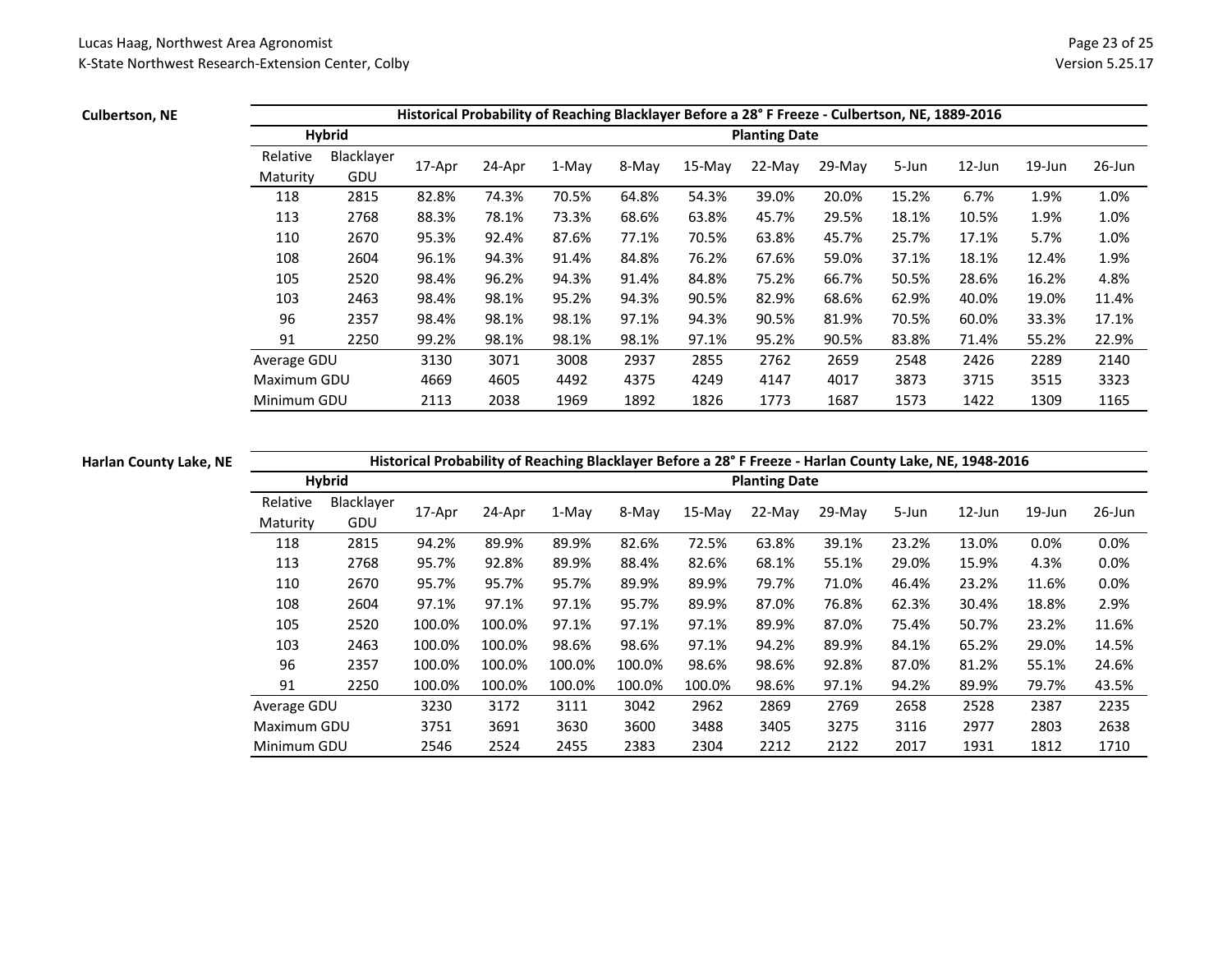### **McCook, NE**

|             |               |        |        |        |        |           |                      | Historical Probability of Reaching Blacklayer Before a 28°F Freeze - McCook, NE, 1909-2016 |       |           |           |           |
|-------------|---------------|--------|--------|--------|--------|-----------|----------------------|--------------------------------------------------------------------------------------------|-------|-----------|-----------|-----------|
|             | <b>Hybrid</b> |        |        |        |        |           | <b>Planting Date</b> |                                                                                            |       |           |           |           |
| Relative    | Blacklayer    |        |        |        |        |           | 22-May               |                                                                                            |       | $12$ -Jun | $19$ -Jun | $26$ -Jun |
| Maturity    | GDU           | 17-Apr | 24-Apr | 1-May  | 8-May  | $15$ -May |                      | $29-Mav$                                                                                   | 5-Jun |           |           |           |
| 118         | 2815          | 96.3%  | 92.4%  | 87.6%  | 85.7%  | 75.2%     | 61.0%                | 45.7%                                                                                      | 21.0% | 5.7%      | 1.9%      | 1.0%      |
| 113         | 2768          | 100.0% | 94.3%  | 92.4%  | 86.7%  | 82.9%     | 70.5%                | 50.5%                                                                                      | 26.7% | 12.4%     | 2.9%      | 1.0%      |
| 110         | 2670          | 100.0% | 100.0% | 98.1%  | 94.3%  | 87.6%     | 82.9%                | 69.5%                                                                                      | 51.4% | 22.9%     | 7.6%      | 1.9%      |
| 108         | 2604          | 100.0% | 100.0% | 100.0% | 98.1%  | 93.3%     | 85.7%                | 81.0%                                                                                      | 61.9% | 33.3%     | 12.4%     | 1.9%      |
| 105         | 2520          | 100.0% | 100.0% | 100.0% | 100.0% | 98.1%     | 95.2%                | 84.8%                                                                                      | 78.1% | 57.1%     | 22.9%     | 7.6%      |
| 103         | 2463          | 100.0% | 100.0% | 100.0% | 100.0% | 99.0%     | 95.2%                | 89.5%                                                                                      | 83.8% | 61.0%     | 32.4%     | 10.5%     |
| 96          | 2357          | 100.0% | 100.0% | 100.0% | 100.0% | 100.0%    | 100.0%               | 95.2%                                                                                      | 91.4% | 83.8%     | 57.1%     | 22.9%     |
| 91          | 2250          | 100.0% | 100.0% | 100.0% | 100.0% | 100.0%    | 100.0%               | 100.0%                                                                                     | 96.2% | 90.5%     | 79.0%     | 44.8%     |
| Average GDU |               | 3250   | 3188   | 3125   | 3051   | 2970      | 2876                 | 2772                                                                                       | 2659  | 2533      | 2394      | 2243      |
| Maximum GDU |               | 4069   | 4004   | 3923   | 3790   | 3654      | 3556                 | 3475                                                                                       | 3320  | 3151      | 3005      | 2825      |
| Minimum GDU |               | 2775   | 2689   | 2615   | 2564   | 2438      | 2394                 | 2305                                                                                       | 2179  | 2084      | 1971      | 1838      |

### **Trenton Dam, NE**

### **Historical Probability of Reaching Blacklayer Before a 28° F Freeze - Trenton Dam, NE, 1949-2016**

|             | <b>Hybrid</b> |        | . .    | ັ      |        |          | <b>Planting Date</b> |          |       |           |           |           |
|-------------|---------------|--------|--------|--------|--------|----------|----------------------|----------|-------|-----------|-----------|-----------|
| Relative    | Blacklayer    | 17-Apr | 24-Apr | 1-May  | 8-May  | $15-Mav$ | 22-May               | $29-Mav$ | 5-Jun | $12$ -Jun | $19$ -Jun | $26$ -Jun |
| Maturity    | GDU           |        |        |        |        |          |                      |          |       |           |           |           |
| 118         | 2815          | 95.6%  | 94.1%  | 91.2%  | 80.9%  | 69.1%    | 50.0%                | 30.9%    | 13.2% | 8.8%      | 1.5%      | $0.0\%$   |
| 113         | 2768          | 95.6%  | 95.6%  | 94.1%  | 89.7%  | 76.5%    | 57.4%                | 38.2%    | 23.5% | 8.8%      | 1.5%      | 0.0%      |
| 110         | 2670          | 97.1%  | 97.1%  | 95.6%  | 94.1%  | 89.7%    | 77.9%                | 58.8%    | 36.8% | 16.2%     | 4.4%      | 0.0%      |
| 108         | 2604          | 100.0% | 98.5%  | 97.1%  | 95.6%  | 94.1%    | 88.2%                | 70.6%    | 50.0% | 26.5%     | 11.8%     | 1.5%      |
| 105         | 2520          | 100.0% | 100.0% | 100.0% | 98.5%  | 95.6%    | 94.1%                | 88.2%    | 72.1% | 36.8%     | 16.2%     | 4.4%      |
| 103         | 2463          | 100.0% | 100.0% | 100.0% | 100.0% | 97.1%    | 94.1%                | 91.2%    | 83.8% | 55.9%     | 27.9%     | 10.3%     |
| 96          | 2357          | 100.0% | 100.0% | 100.0% | 100.0% | 100.0%   | 97.1%                | 95.6%    | 89.7% | 80.9%     | 45.6%     | 20.6%     |
| 91          | 2250          | 100.0% | 100.0% | 100.0% | 100.0% | 100.0%   | 100.0%               | 98.5%    | 97.1% | 89.7%     | 70.6%     | 35.3%     |
| Average GDU |               | 3190   | 3131   | 3069   | 2999   | 2919     | 2827                 | 2729     | 2621  | 2494      | 2358      | 2209      |
| Maximum GDU |               | 3746   | 3689   | 3628   | 3519   | 3400     | 3311                 | 3250     | 3118  | 2965      | 2835      | 2665      |
| Minimum GDU |               | 2651   | 2571   | 2545   | 2488   | 2416     | 2312                 | 2235     | 2155  | 2020      | 1865      | 1721      |